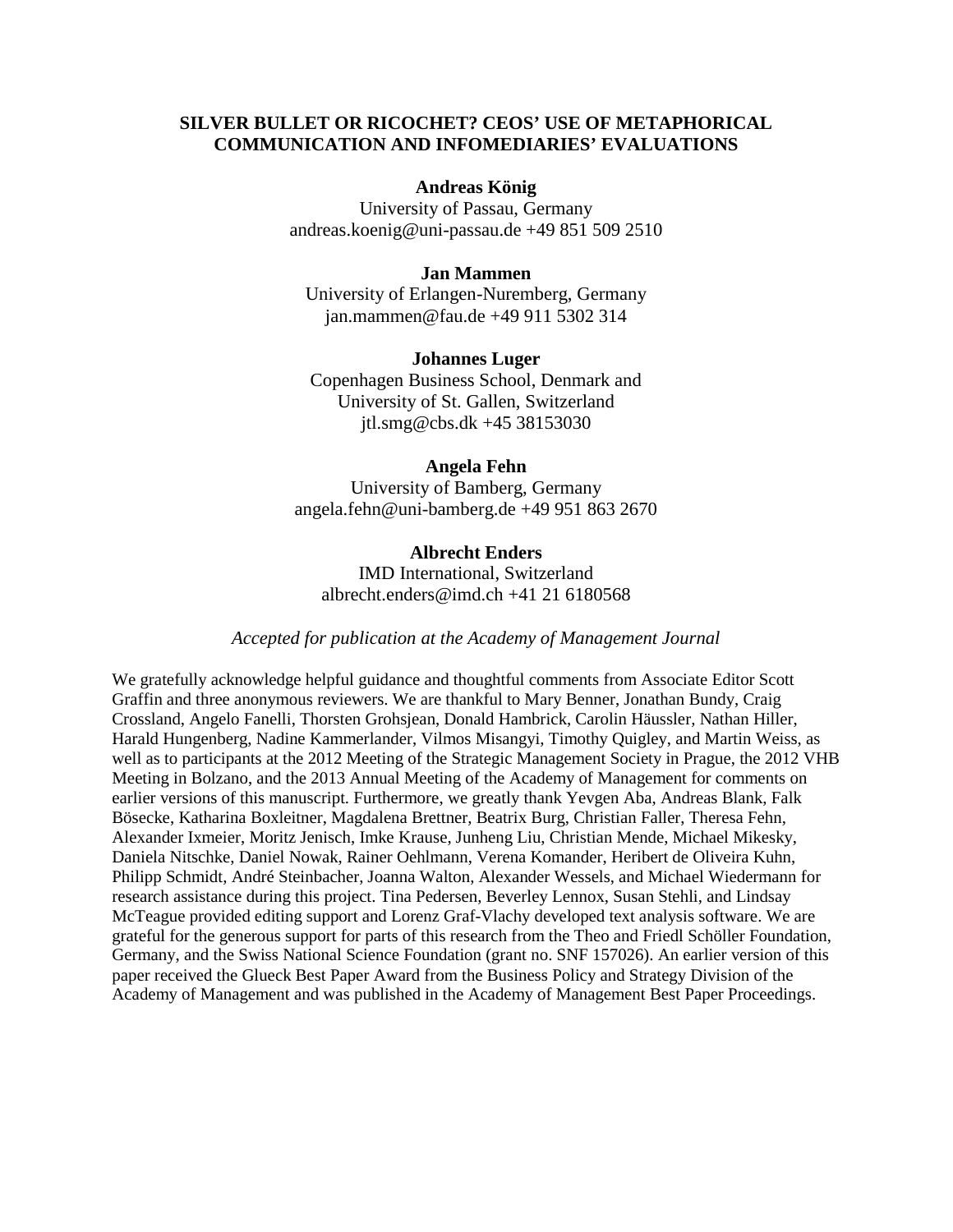# **SILVER BULLET OR RICOCHET? CEOS' USE OF METAPHORICAL COMMUNICATION AND INFOMEDIARIES' EVALUATIONS**

### **ABSTRACT**

We combine literature on rhetoric and socially situated sensemaking to illuminate the challenges that emerge when chief executive officers (CEOs) try to influence infomediaries by using metaphorical communication—figurative linguistic expressions that convey thoughts and feelings by describing one domain, A, through another domain, B. Specifically, we theorize that, because different infomediaries are situated in different thought worlds, CEOs' use of metaphorical communication has contradictory effects on journalists' and securities analysts' evaluations: While it triggers more favorable statements from journalists, it prompts more unfavorable assessments from analysts. Moreover, we integrate findings from cognitive psychology to argue that these contradictory effects increase the more a firm's performance falls behind market expectations. Our hypotheses find support in an extensive analysis of 937 quarterly earnings calls in the U.S. pharmaceutical, hardware, and software industries, and of journalists' statements and analysts' earnings forecasts and recommendations. Our novel theorizing and findings suggest that the use of discursive frames, especially in the form of metaphorical communication, in firms' interactions with critical audiences creates thoughtprovoking and thus far neglected dilemmas. In developing and testing these thoughts, we contribute to and link ongoing conversations in management science, especially discussions of organizational reputation, executive communication, and impression management.

Keywords: CEO, metaphorical communication, infomediary, securities analyst, journalist, rhetoric, impression management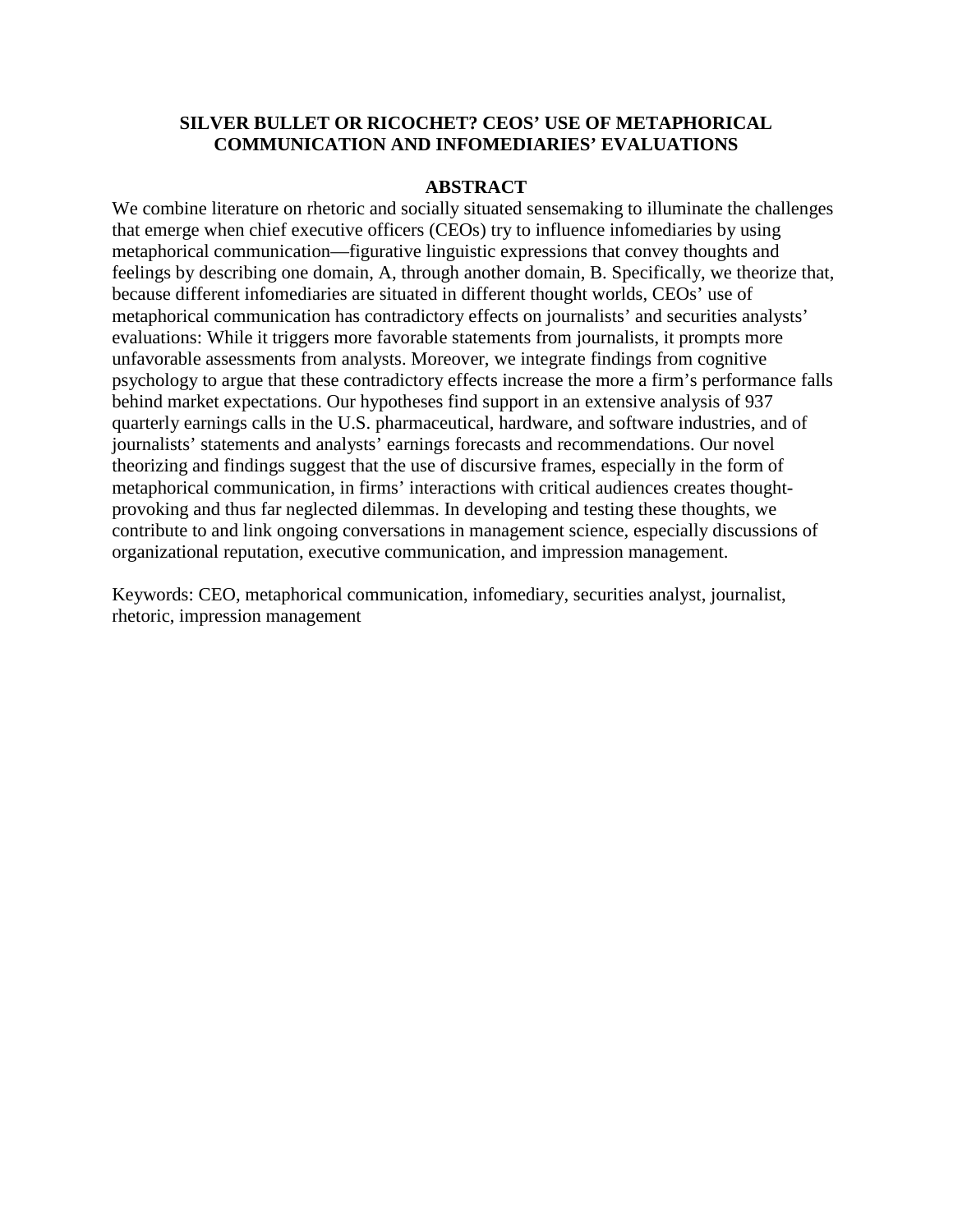One of the vital tasks of a chief executive officer (CEO) is to communicate with infomediaries, such as journalists, analysts, and social-movement groups (Fanelli, Misangyi, & Tosi, 2009; Gao, Yu, & Cannella, 2015; Washburn & Bromiley, 2014; Westphal & Deephouse, 2011). Infomediaries inform specific audiences and the broader society about firms and, thereby, strongly influence firms' social approval, reputation, and legitimacy (Pfarrer, Pollock, & Rindova, 2010; Rindova & Fombrun, 1999; Shoemaker & Reese, 1996). The CEO's job in the firm-infomediary relationship is that of a critical sensegiver who ensures that the narrative received and forwarded by infomediaries is one that is benevolent toward the firm and consistent with the goals of the enterprise as a whole (Fanelli et al., 2009). This job is challenging because details about the firm are abundant, highly complex, and ambiguous, and a CEO typically has relatively little time to communicate directly with infomediaries and guide their interpretations (Giorgi & Weber, 2015; Healy & Palepu, 1995). As such, CEOs are hard-pressed not only to carefully select the details they wish to share with infomediaries but also to package that information in a way that reduces complexity, and swiftly and subtly steers infomediaries' attention toward a positive interpretation.

Of all of the persuasive techniques included in the canon of rhetoric (Corbett & Connors, 1998), one device appears to be particularly well suited for addressing this challenge: metaphorical communication. "Metaphorical communication [denotes all] figurative linguistic expressions that convey thoughts and feelings by describing one domain, A, through another domain, B" (König, Fehn, Puck, & Graf-Vlachy, 2017: 271), where domain A is typically an unfamiliar, difficult-to-grasp domain of knowledge and domain B is a familiar, concrete domain of knowledge (Lakoff & Johnson, 1980). For example, Warren Buffett (1985) explained the closure of Berkshire Hathaway's textile operations using metaphorical communication: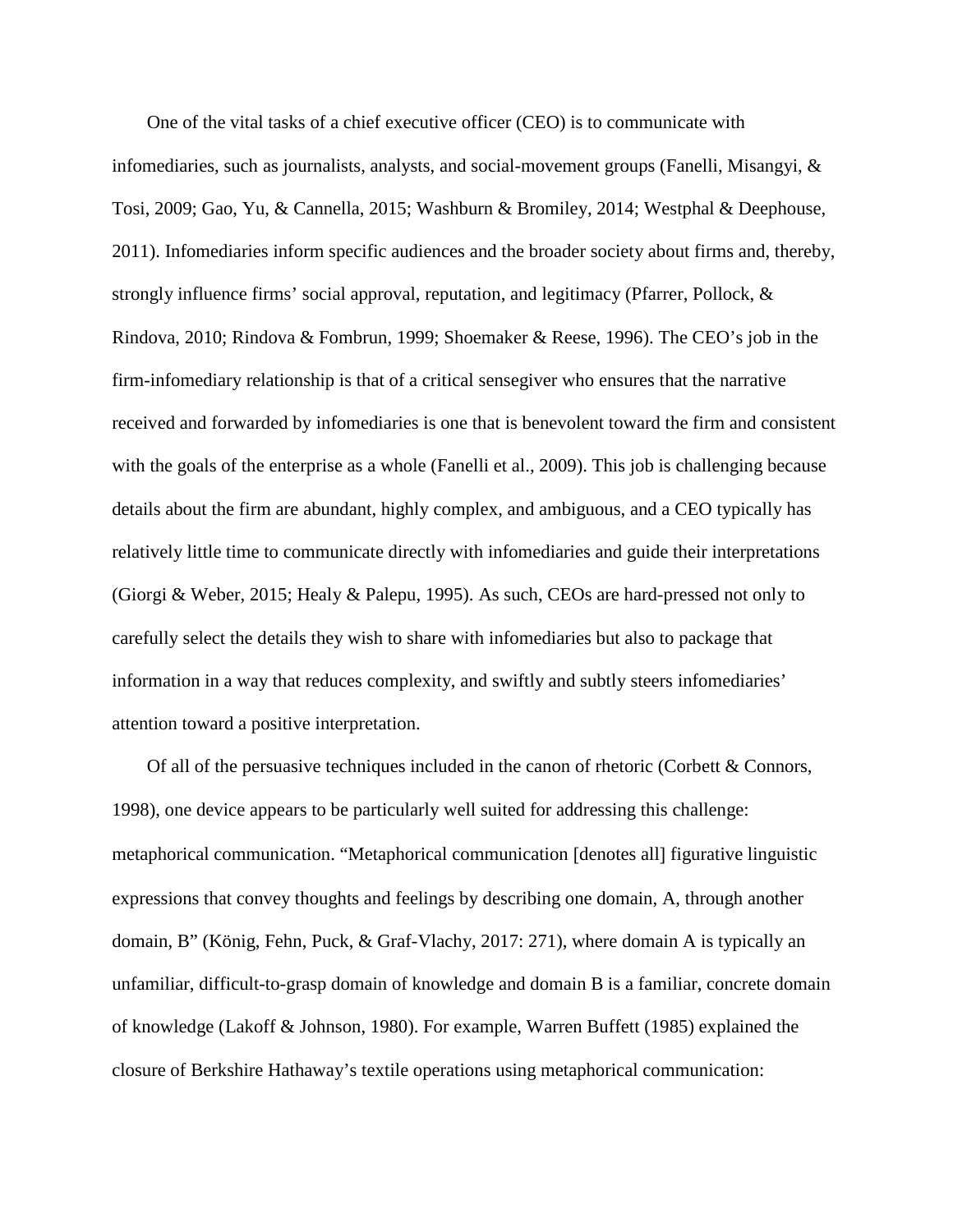[A] good managerial record ... is far more a function of what business boat you get into than it is of how effectively you row … Should you find yourself in a chronically-leaking boat, energy devoted to changing vessels is likely to be more productive than energy devoted to patching leaks.

As highlighted by an extensive body of cognitive linguistics and organization studies (e.g., Antonakis, Fenley, & Liechti, 2011; Johnson & Lakoff, 2002; Mio, Riggio, Levin, & Reese, 2005; Ortony, 1975; Thibodeau & Boroditsky, 2011), metaphorical communication is a structural form of "discursive framing" (Cornelissen & Werner, 2014: 183) that can enable communicators to simplify messages, steer receivers' awareness, and strengthen receivers' positive attitudes toward the communicated message (for an overview, see Landau, Meier, & Keefer, 2010). Not surprisingly, therefore, a host of publications advise CEOs to use metaphorical communication to convey messages to important audiences (e.g., Antonakis, Fenley, & Liechti, 2012; Gavetti & Rivkin, 2005; Heath & Heath, 2007), arguing that it makes "something as complex, impersonal, and abstract as finance or business […] sound simple, human, and concrete" (Leith, 2014).

And yet: Is metaphorical communication really so conducive to CEOs' sensegiving toward infomediaries? There is indeed reason to suspect that CEOs and their firms might not always benefit from using metaphorical communication. Most importantly, cognitive linguists indicate that metaphorical communication might entail critical pitfalls because it compares two domains of knowledge (e.g., "business" and "seafaring" in Buffett's quote above) that are socially constructed and, a priori, never fully correspond (Black, 1962; Ibáñez & Hernández, 2011; Steen, 2011). As a result, metaphorical communication is inherently imprecise and ambiguous (for overviews, see Ramsay, 2004, and Shenkar, Luo, & Yeheskel, 2008). This could be crucial in the context of CEOs' communication with infomediaries: although some infomediaries might prefer less precise but easy-to-grasp figuratively conveyed information, others might respond more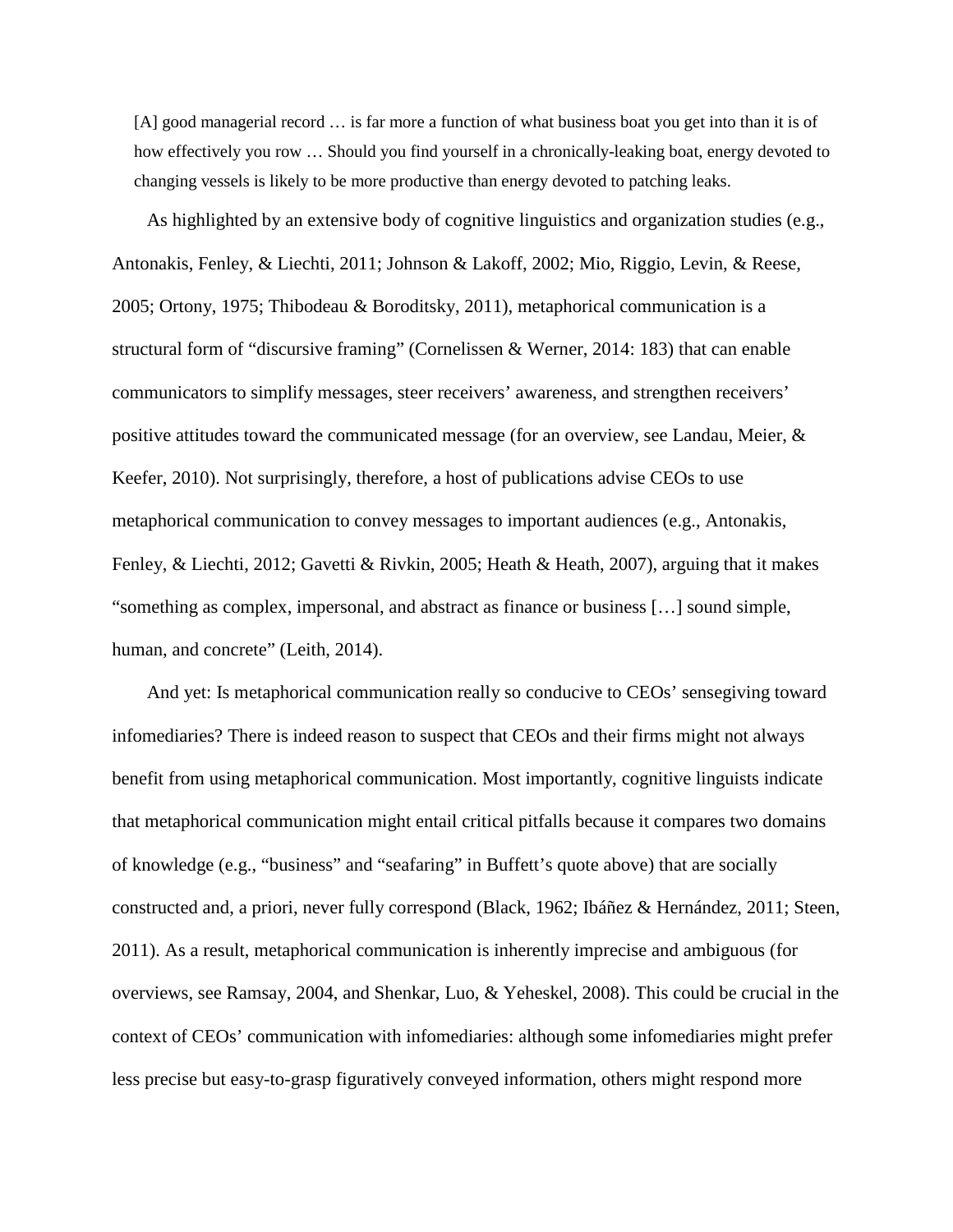favorably to detailed and precise literally transmitted information. Thus, intricate paradoxes could arise because the same aspects of metaphorical communication that appeal to certain infomediaries might induce other infomediaries to be more skeptical. Given that CEOs' public communication is received by multiple audiences (Gao et al., 2015), these paradoxes could have detrimental effects on the firm's approval among constituents.

In this paper, we aim to illuminate this dilemma by asking: How does the degree to which a CEO uses metaphorical communication affect the favorability of different infomediaries' assessments of the CEO's firm? To address this question, we envision infomediaries as socially situated, "constituent-minded" arbiters (Wiesenfeld, Wurthmann, & Hambrick, 2008), as they make sense of the CEO's sensegiving through the prism of giving sense to their own audiences. Moreover, we expect infomediaries' assessments to be biased by their tendency to reduce cognitive effort (Taylor, 1981), and by the norms and conventions of sensemaking and sensegiving in infomediaries' respective fields (Lamin & Zaheer, 2012). From these premises, we deduce that different infomediary groups, because their audiences differ profoundly, develop idiosyncratic preferences regarding CEOs' use of metaphorical communication.

To elaborate on our theory, we focus on two particularly important groups of infomediaries: journalists<sup>[1](#page-4-0)</sup> and securities analysts<sup>[2](#page-4-1)</sup>. More specifically, we hypothesize that journalists report more favorably on a firm the more a CEO uses metaphorical communication because journalists can tap into the familiar concepts evoked by such communication when writing for their mainstream audience. In contrast, we argue that analysts assess a firm less favorably the more the respective CEO uses metaphorical communication because analysts are socially situated in a

<span id="page-4-0"></span><sup>&</sup>lt;sup>1</sup> We use the term "journalists" to denote those infomediaries who cover, among other areas, economic issues on behalf of the "main street" (Lamin & Zaheer, 2012). As such, we focus on generalist (business) journalists and exclude highly specialized infomediaries who report, e.g., in industry-focused media outlets (Petkova et al., 2013).<br><sup>2</sup> In the following, we use "analysts" and "securities analysts" interchangeably.

<span id="page-4-1"></span>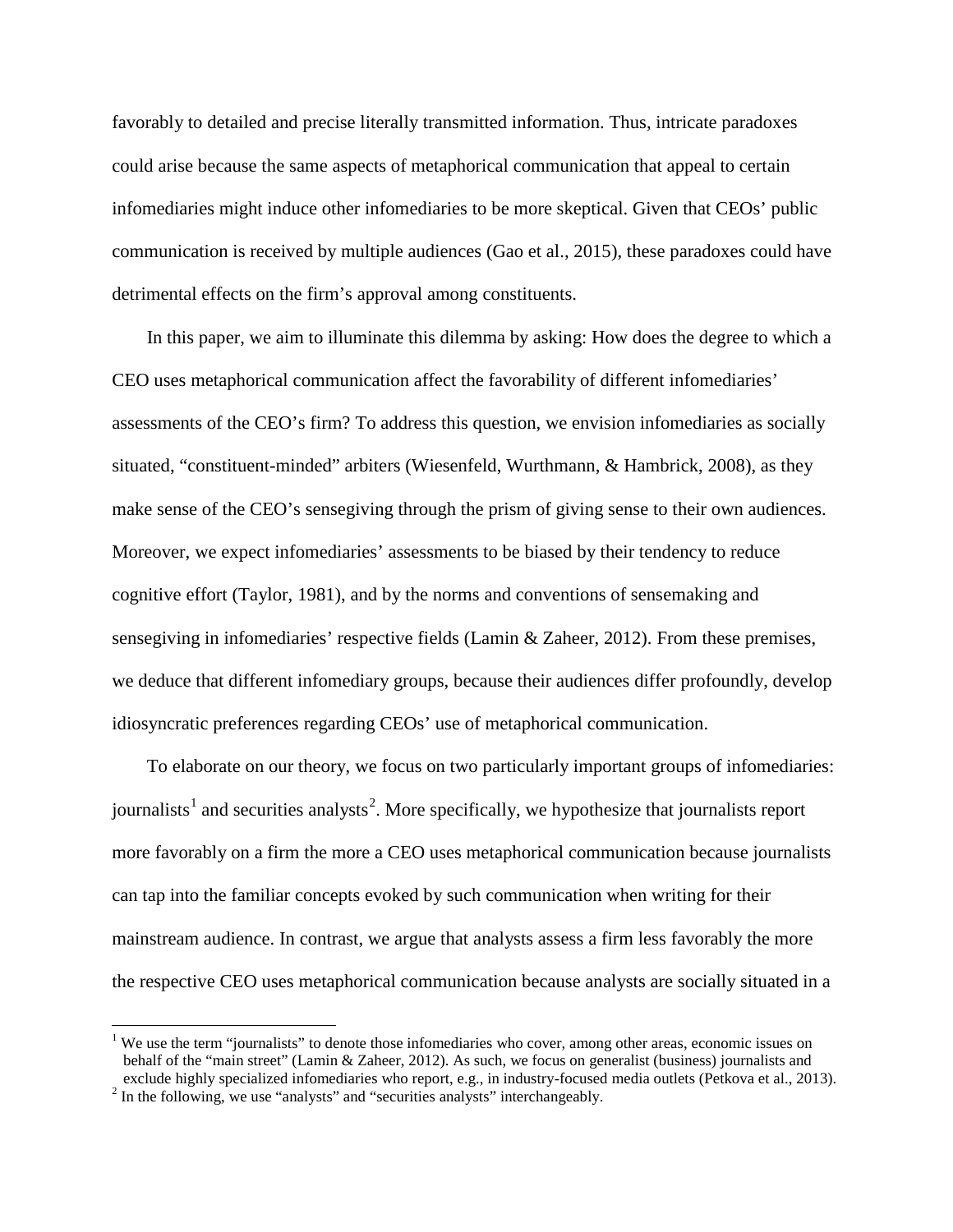fact-oriented "thought world" (Lamin & Zaheer, 2012: 47), and prefer detailed, unambiguous information when writing for their investor audience. By extension, we integrate findings from cognitive psychology (Baumeister, Bratslavsky, Finkenauer, & Voss, 2001) to propose that journalists' and analysts' biases related to CEOs' use of metaphorical communication intensify the more the focal firm's performance negatively deviates from market expectations.

We manually coded 937 quarterly earnings conference calls to assess CEOs' use of metaphorical communication in the U.S. pharmaceutical, hardware, and software industries from 2002 to 2011. We find support for our hypotheses when testing the effect of CEOs' use of metaphorical communication on 25,415 hand-coded statements from journalists, 6,969 analysts' earnings per share (EPS) forecasts, and 393 analyst buy-hold-sell recommendations.

Our study makes several contributions. First, we go beyond prior work on executives' strategic public language (e.g., Fanelli et al., 2009; Guo, 2014; McDonnell & King, 2013; Washburn & Bromiley, 2014) and CEO-infomediary relations (e.g., Westphal, Park, McDonald, & Hayward, 2012) by showing that the degree to which CEOs use metaphorically structured discursive frames—rather than merely the amount and content of information they provide affects firms' approval among important constituents. Second, we add to the emerging conversation on the contextualized implications of the metaphorical communication used by corporate leaders (Cornelissen, Holt, & Zundel, 2011; König et al., 2017). In particular, we provide and preliminarily substantiate explanations for why metaphorical communication might not be a rhetorical "silver bullet" for CEOs, but can instead ricochet when CEOs use it to give sense towards certain types of audiences. Third, we add a new, rich lens to the recently intensifying debate on the potentially paradoxical role of rhetoric in firms' communication with a diverse set of infomediaries (e.g., Lamin & Zaheer, 2012; Zavyalova, Pfarrer, & Reger, 2016).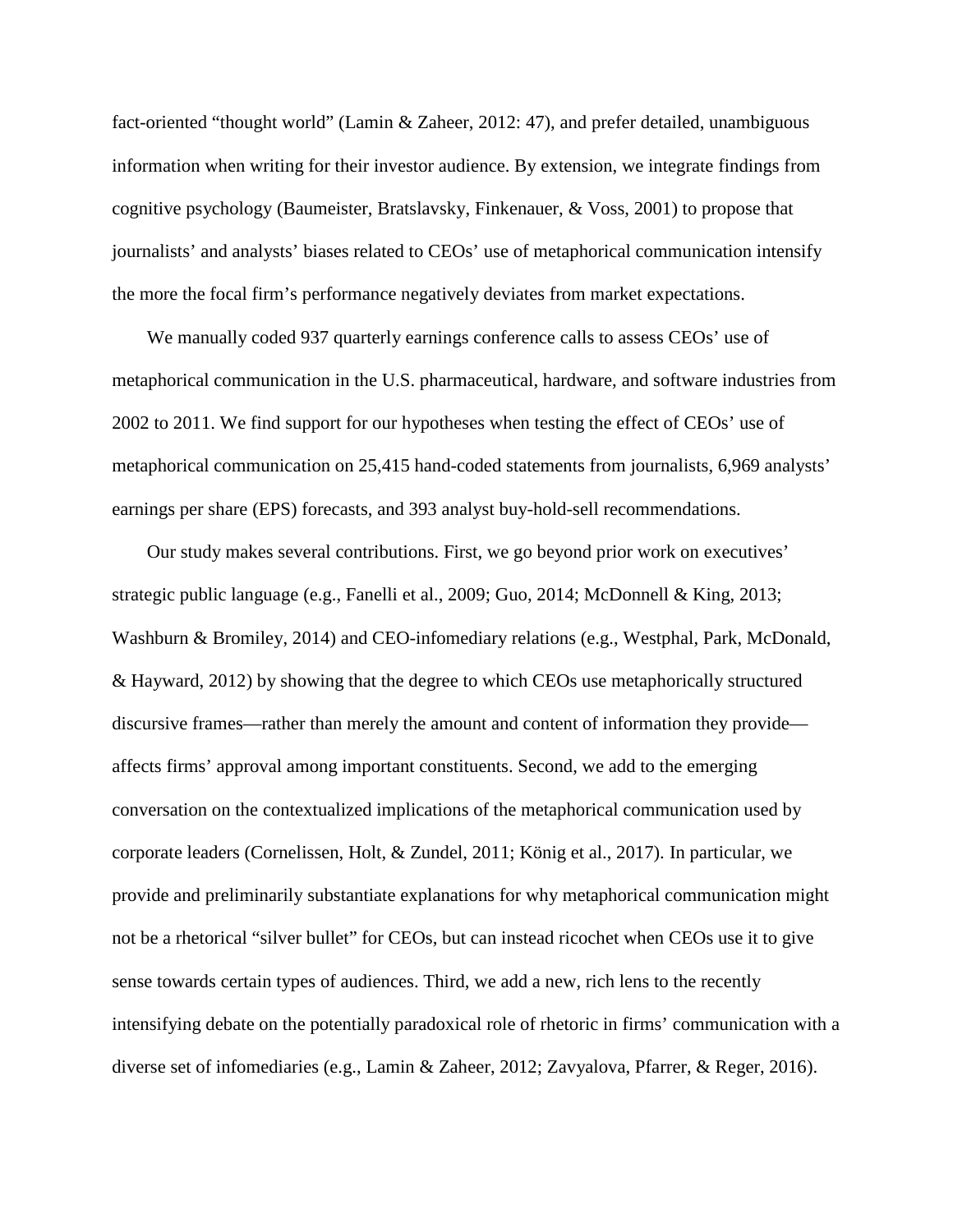#### **CEOS AND INFOMEDIARIES: THE FOCAL ROLE OF DISCURSIVE FRAMING**

Research has long highlighted that a central task of chief executives is to construct meaning for internal and external constituents through verbal communication (Gao et al., 2015; Mintzberg, 1973). Such sensegiving (Gioia & Chittipeddi, 1991) is particularly important in CEOs' interactions with infomediaries (Deephouse & Heugens, 2009)—third-party actors who mediate and broker between firms and their external audiences by collecting, interpreting, and disseminating firm-related information (Shoemaker & Reese, 1996). Infomediaries are focal addressees of CEO communication because they strongly influence a firm's social and economic approval (Zavyalova, Pfarrer, Reger, & Shapiro, 2012), and often exert pressure on firms and their leaders (Benner & Ranganathan, 2012). Overall, enticing infomediaries to report favorably on a firm by influencing how they (re)construct meaning regarding the enterprise is a core objective for CEOs (Pfarrer et al., 2010; Rindova & Fombrun, 1999).

We assume that a key element of CEOs' sensegiving towards infomediaries is "discursive framing" (Cornelissen & Werner, 2014: 183; see also Gioia & Chittipeddi, 1991; Fiss & Zajac, 2006). As suggested in the social movement and communication literature (Benford & Snow, 2000; Entman, 1993), discursive frames are interpretive lenses that actors strategically evoke through their communication in order to shape meaning, mobilize support, and gain legitimacy (Cornelissen & Werner, 2014: 182). Discursive frames simplify and condense information, and they allow senders of communication to verbally emphasize certain aspects of a given piece of information and suppress others (Clatworthy & Jones, 2003; Entman, 1993; Fiss & Zajac, 2006; Pfarrer et al., 2010). Consequently, given the abundance, complexity, and ambiguity of firmrelated information, discursive framing should be a central element of CEOs' attempts to subtly sway infomediaries to issue more favorable statements about their firms.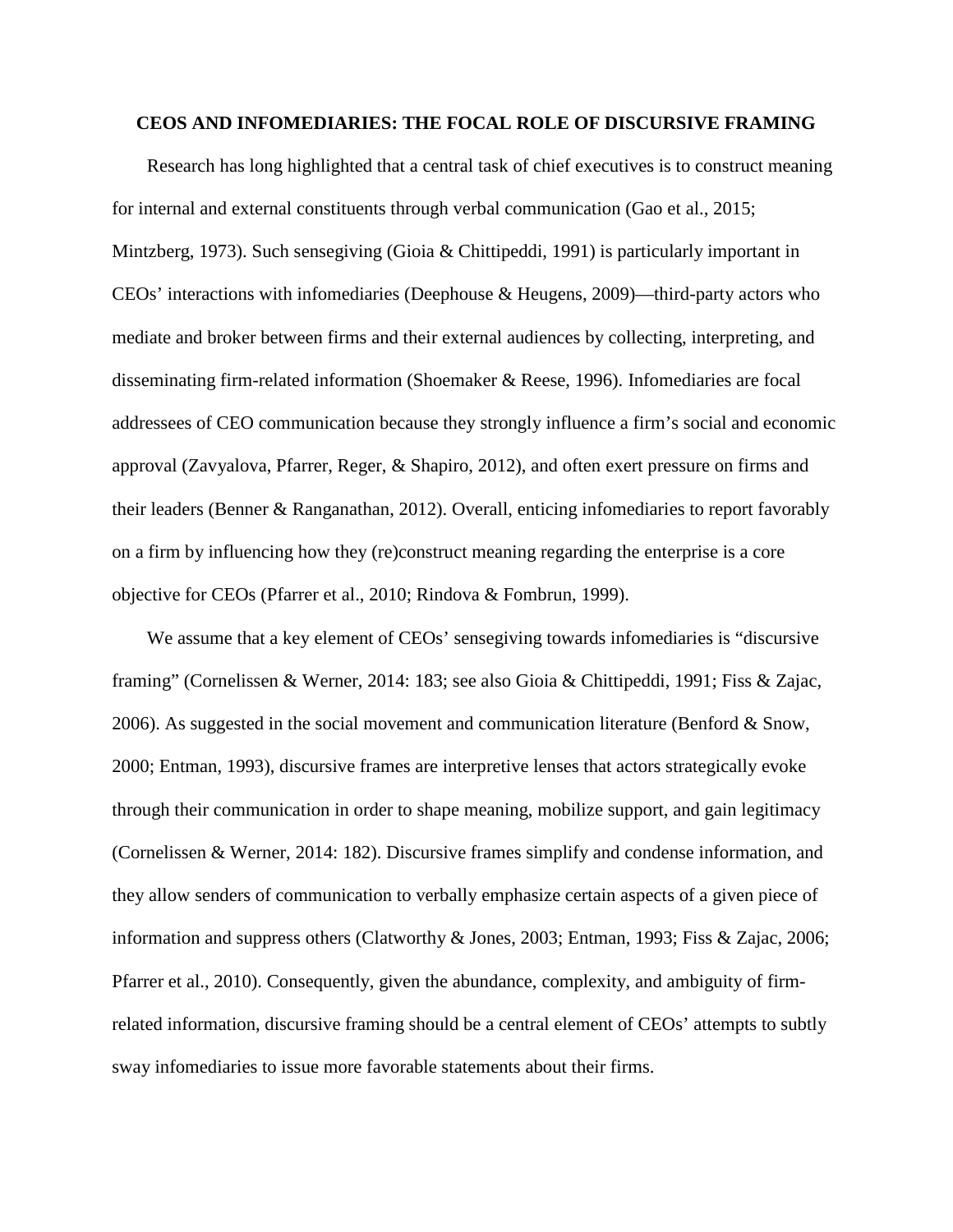## **CEOS' USE OF METAPHORICAL COMMUNICATION: BENEFITS AND COSTS**

In this paper, we focus on a particularly important, classical form of discursive framing that has already garnered widespread attention in many research disciplines, including management (Cornelissen et al., 2011; Cornelissen & Werner, 2014; Ibáñez & Hernández, 2011; Johnson & Lakoff, 2002; Weick, 1998), but has received relatively little attention in research on executives and their interactions with stakeholders: metaphorical communication.<sup>[3](#page-7-0)</sup> Typically, metaphorical communication maps a familiar and concrete domain of knowledge, known as the source domain, onto a less familiar and more abstract domain of knowledge, known as the target domain (Lakoff & Johnson, 1980). For instance, in the phrase "an organization is a machine" (Heracleous & Jacobs, 2008), the familiar source domain of "machine" is mapped onto the less familiar target domain of "organization." In so doing, metaphorical communication highlights some characteristics of an issue while suppressing others (Entman, 1993; Thibodeau & Boroditsky, 2011)—"An organization is a machine" evokes different concepts of an organization than "an organization is a jazz ensemble" (Weick, 1998). As such, metaphorical communication is not merely a rhetorical ornament, but serves as a type of discursive framing because an issue is virtually "seen through" (Black, 1962: 41) and conceptualized by the metaphorical expression (Lakoff & Johnson, 1980).

Studies in linguistics and leadership rhetoric emphasize the benefits of metaphorical communication for influencing audiences' sensemaking processes and actions (Sopory &

<span id="page-7-0"></span> <sup>3</sup> Similar to prior studies (e.g., Sopory & Dillard, 2002), we view metaphors, similes, metonymies, and analogies as elements of metaphorical communication, as they all compare "something unfamiliar […] with something familiar" (Corbett & Connors, 1998: 95). While a metaphor implicitly compares two issues or ideas ("A is B;" e.g., "argument is war"), a simile does so explicitly ("A is like B;" e.g., "employees are like flowers"). A metonymy does not compare A with B, but substitutes the "A" that is actually meant with a "B" that is attributive or suggestive of "A" (e.g., "The White House said…"). Finally, an analogy is an extended comparison in which a causal pattern is transferred from a familiar domain to a less familiar domain (Corbett & Connors, 1998), as in "Big companies often produce bureaucracy the way gardens produce weeds" (Kindler, 2010).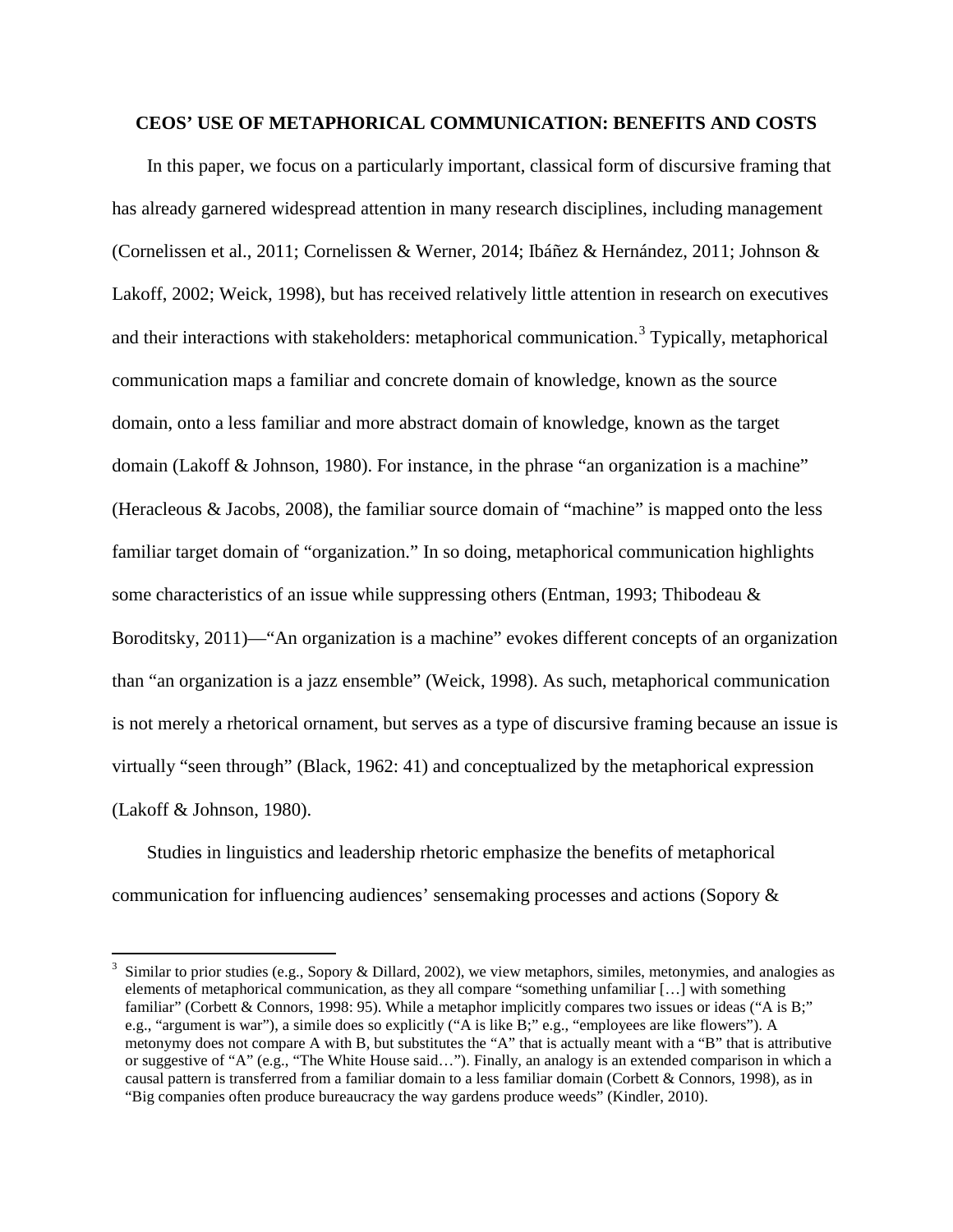Dillard, 2002). On a cognitive level, metaphorical communication can help receivers make sense of information, as it introduces something "novel by reference to something already known" (Foster-Pedley, Bond, & Brown, 2005: 44), thereby heightening the receiver's awareness, understanding, and retention of a message (Ortony, 1975). Moreover, metaphorical communication facilitates sensegiving, as it allows senders to rhetorically distill meaning, and to form and steer stakeholders' interpretations (Cornelissen & Werner, 2014). On an affective level, metaphors link logical and emotional methods of persuasion by invoking familiarity and by referring to sensory experiences (Mio, 1997). Therefore, metaphorical communication can engender an overall positive attitude toward communicated messages and the senders of those messages, and it can help align the receiver's responses with the sender's goals (Antonakis et al., 2011; Read, Cesa, Jones, & Collins, 1990).

Notably, this positive description of metaphorical communication is echoed in an abundant stream of practitioner-oriented literature, which advises corporate leaders to use metaphorical communication when interacting with critical audiences (e.g., Antonakis et al., 2012; Den Hartog & Verburg 1997; Miller, 2012; Walz, 2014). Therefore, it is not surprising that CEOs often use metaphors in their public communication (Amernic, Craig, & Tourish, 2007; Oberlechner & Mayer-Schoenberger, 2002). In 2011, for instance, AOL's Tim Armstrong used metaphorical communication to announce a new product initiative:

In the Groupon-like coupon business […], we can all expect *a rolling thunder* of new products from AOL. (cited by Carlson, 2011; italics added)

However, the scientific management literature lacks research that critically examines the outcomes of executives' usage of metaphorical communication in the context of firms' strategic public language. This is puzzling because a substantial body of research suggests that metaphorical communication might have significant downsides (Merkl-Davies & Koller, 2012;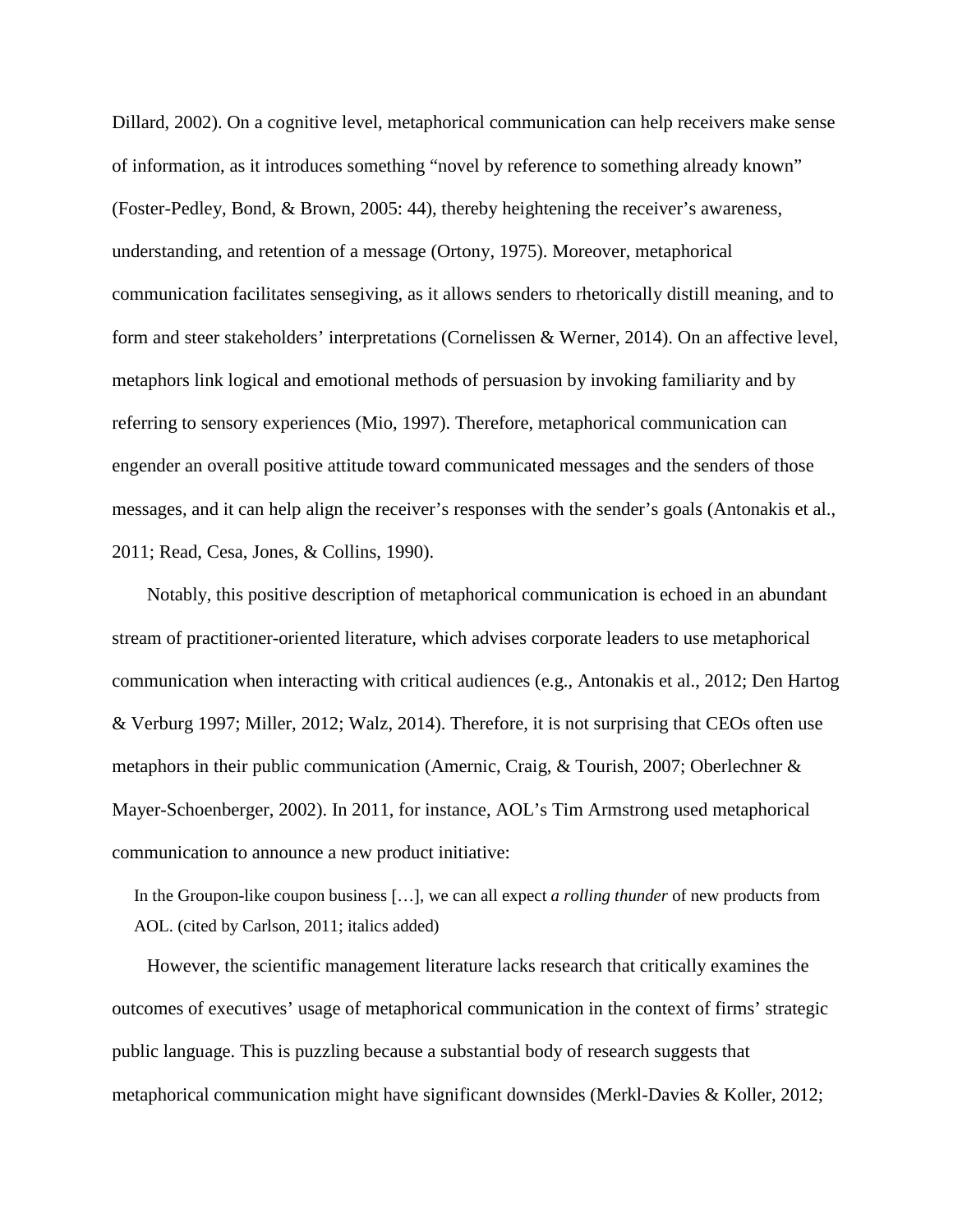Ramsay, 2004; Steen, 2011). In particular, cognitive linguists point out that the familiar source domains used as frames in metaphorical communication are a priori conceptual reductions and simplifications (Hamington, 2009) that involve little detail and precision, never fully correspond to the target domain (Black, 1962), and never encompass all facets of a given concept (Shenkar et al., 2008). For instance, conceptualizing exploration in organizations through the source domain of improvisation in a jazz ensemble neglects the fact that improvisation in jazz, in contrast to exploration in an organization, typically evolves within a relatively institutionalized structure, including a set of "standard" songs and routinized melismas or "licks" (Hatch & Weick, 1998). Moreover, although metaphorical communication can initially reduce ambiguity by focusing receivers' attention on certain attributes of an issue, it is, by design, ambiguous because it always has many "potential meanings" (Ramsay, 2004: 146). For example, the "rolling thunder" metaphor used by AOL's CEO may include not only positive associations of power and invincibility but also negative associations of violence and devastation.

When transferred to the CEO-infomediary dyad, these facets of metaphorical communication could jeopardize processes that would otherwise be expected to sway infomediaries' assessments positively. On a cognitive level, the lack of precision and the ambiguity inherent in metaphorical communication could induce the infomediary to frame the information conveyed by the CEO differently and less favorably than intended by the CEO. On an affective level, metaphorical communication could cause the receiving infomediaries to develop negative views on the CEO and the firm. At worst, they might suspect that the CEO is attempting to downplay or even camouflage unfavorable information. Altogether, while there are good reasons to suggest that CEOs' use of metaphorical communication affects the benevolence of infomediary assessments, the *direction* of that effect is unclear.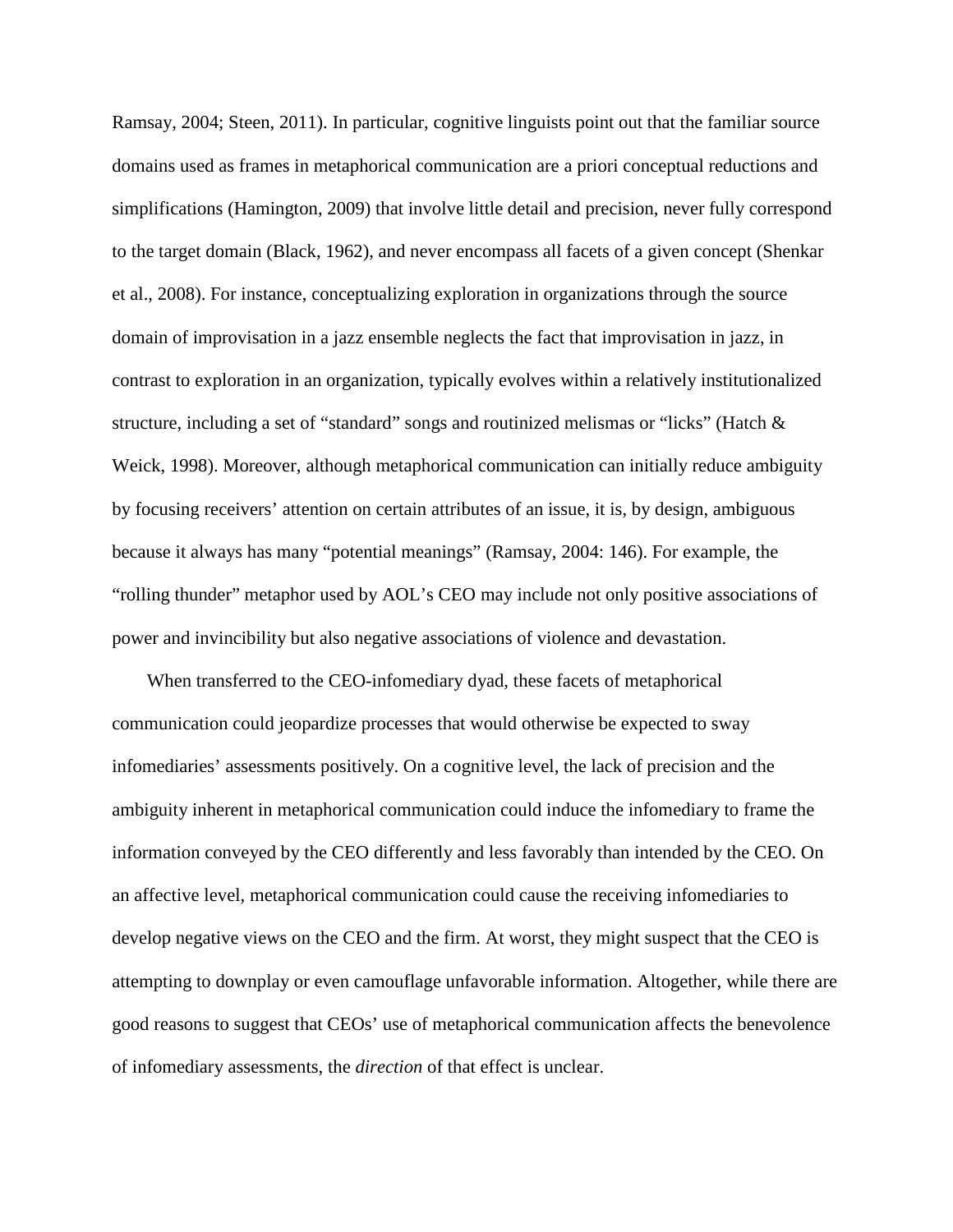# **EFFECTS OF CEOS' USE OF METAPHORICAL COMMUNICATION: A MATTER OF THE INFOMEDIARY'S CONTEXT**

To help resolve these apparent contradictions, we propose that CEOs' use of metaphorical communication can lead to favorable or unfavorable appraisals, depending on the type of the addressed infomediary. The key premise underlying our theorizing is Wiesenfeld, Wurthmann, and Hambrick's concept of the infomediary's work as "socially situated, [...] constituent-minded sensemaking" (2008: 232). This concept highlights that infomediaries are special in their sensemaking because, by design, they make sense of information through the prism of *giving* sense to their specific audiences. As a result, how infomediaries make and give sense depends not only on their own rational analyses and biases, but also on the analyses and biases "they anticipate in their constituents" (Wiesenfeld et al., 2008: 232).

We organize our thinking around two interrelated assumptions about how infomediaries' sensemaking and sensegiving are socially situated, both of them rooted in research on social cognition (Fiske & Taylor, 2017). First, we stipulate that infomediaries, like all humans, are "cognitive misers" who aim to minimize cognitive effort (Taylor, 1981). Thus, we expect infomediaries to interpret information conveyed by a CEO more favorably and to be positively influenced by a discursive frame evoked by a CEO, the more the form of framing is generally conducive to their own sensegiving (Brown, Call, Clement, & Sharp, 2015; Deephouse & Heugens, 2009). Conversely, infomediaries will issue less favorable assessments the more a CEO's framing is inapplicable or even counterproductive to their work.

Second, we assume that infomediaries' cognition—just as social cognition in other (professional) groups—is biased by field-specific, institutionalized norms and schemas (Bundy & Pfarrer, 2014; Lamin & Zaheer, 2012; Petkova, Rindova, & Gupta, 2013). Specifically, we suppose that infomediaries use the degree to which a piece of communication accommodates the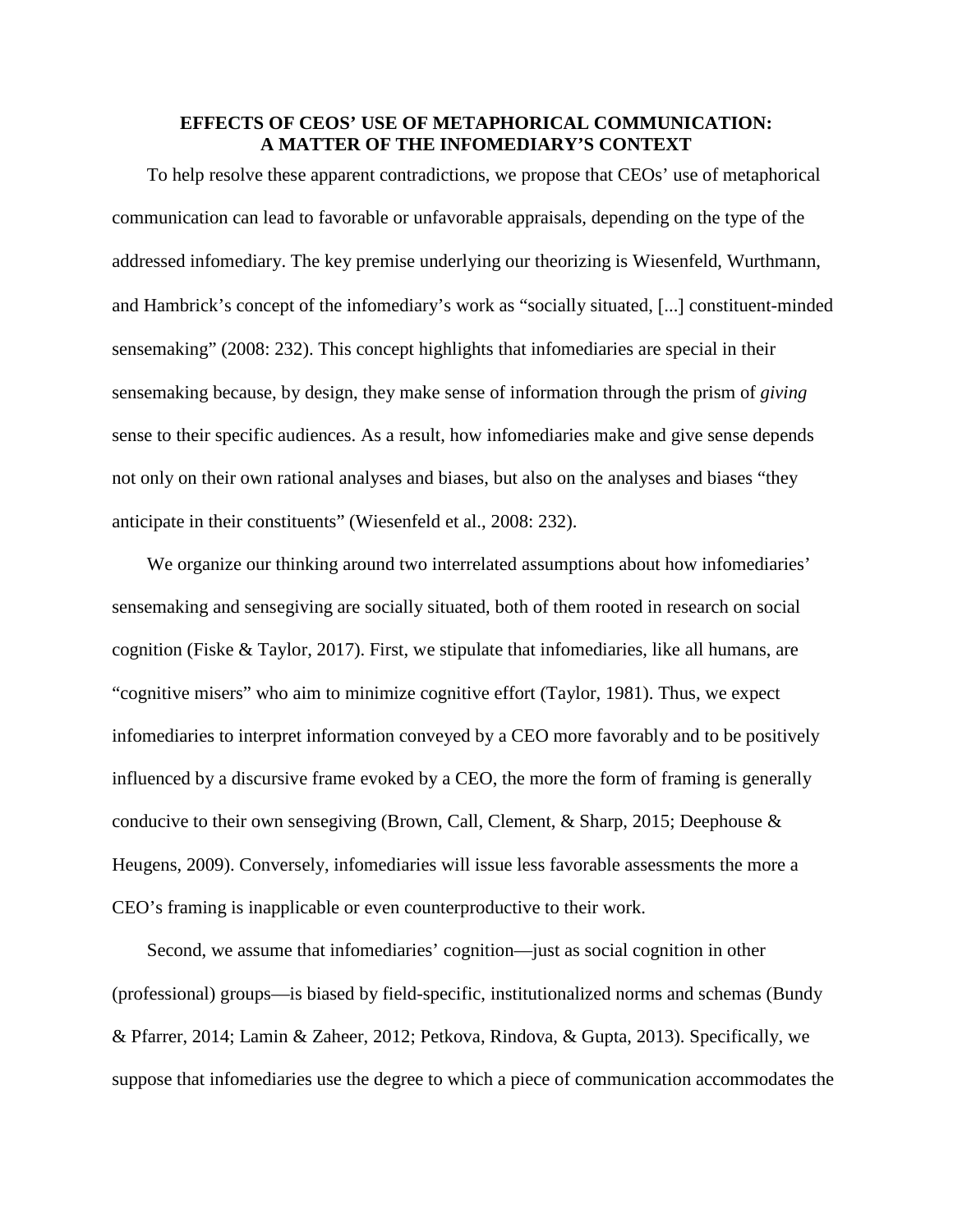idiosyncratic norms and conventions of sensemaking and sensegiving that are shared in their respective fields as a "cognitive shortcut" (Fanelli & Misangyi, 2006: 1053) to judge the quality and trustworthiness of the conveyed information and the communicator, and the overall situation. Thus, if a CEO increases the degree to which his or her communication accommodates an infomediary group's institutionalized norms and conventions of sensemaking and sensegiving, members of that group should evaluate the respective firm more favorably. Moreover, infomediaries should become more skeptical regarding firm-related information the more they perceive the CEO's communication as violating their professional norms and conventions.

Building on the above premises, we assume that infomediaries' appreciation of metaphorical communication is socially situated and that it differs among various types of infomediaries because such rhetoric is likely to suit the institutionalized needs and norms of some groups of infomediaries but not those of others. In the following, we further develop and formalize this rationale using the examples of two highly important, profoundly dissimilar, and frequently studied types of infomediaries: journalists and securities analysts.

#### **CEOs' Use of Metaphorical Communication and Journalists' Reporting**

Journalists are one of the most important infomediary groups (Deephouse, 2000) and preferred addressees of CEO communication (Westphal et al., 2012) because they operate at the interface between the firm and broader society (Gamson & Modigliani, 1989). We propose that journalists' sensemaking and sensegiving are socially situated in a way that renders journalists favorable towards metaphorical communication. As described in sociological studies of journalism, journalists aim to enlighten the public in a way that goes beyond the mere reproduction of information (Shoemaker & Reese, 1996). They want to raise interest in their reporting and give "legitimacy and credibility to what they do" (Deuze, 2005: 446). To achieve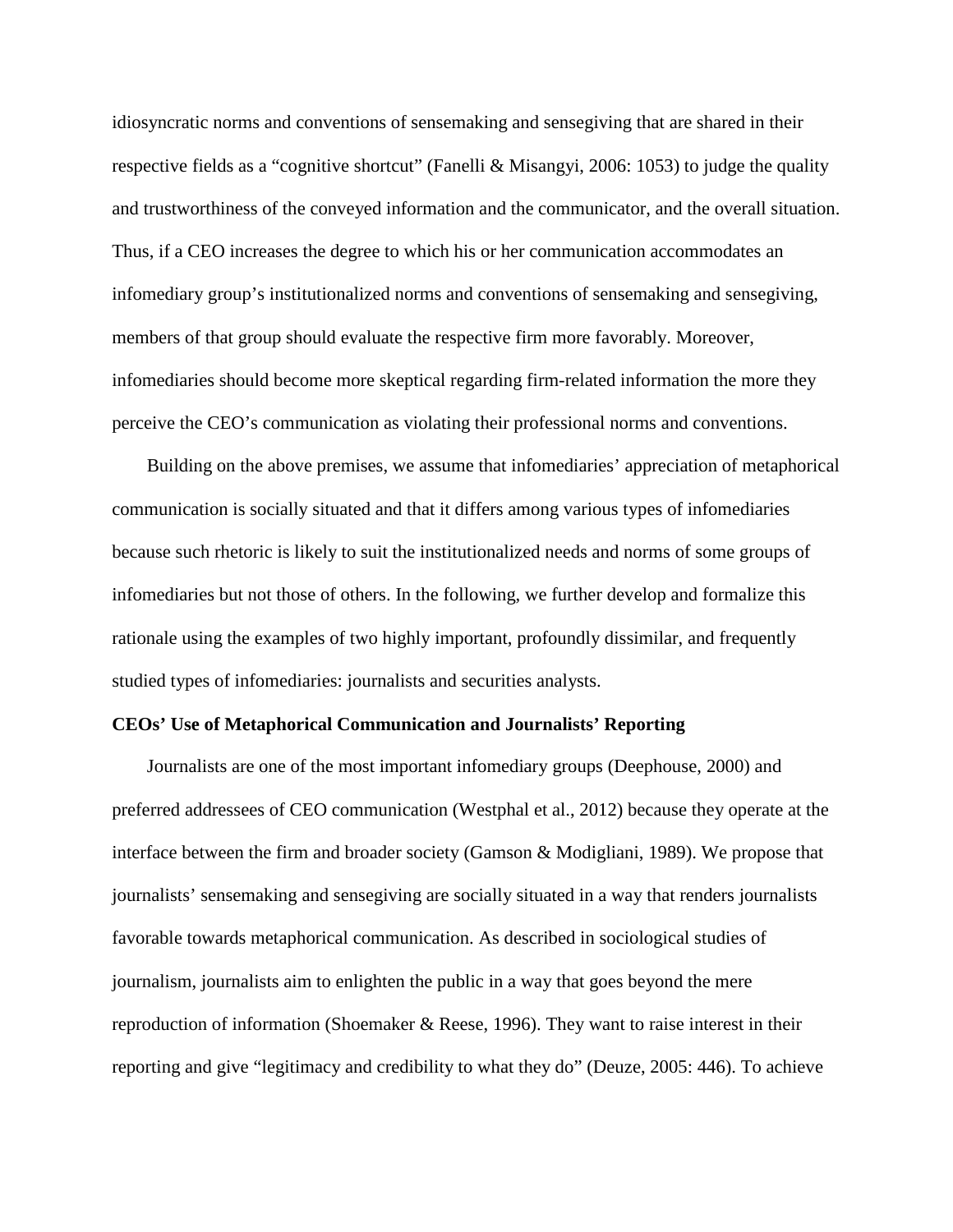these goals, journalists must provide broad, easy-to-grasp, and engaging information about the firms they cover (Andsager, 2000; Tuchman, 1972). As suggested by the media-dependency hypothesis (Ball-Rokeach & DeFleur, 1976), journalists can give such meaning not only by relaying digestible pieces of important information (Deuze, 2005) but also by providing frames that fit the public's reality (Gamson & Modigliani, 1989) and "resonate with [its] existing underlying schemas" (Scheufele & Tewksbury, 2007: 12). Therefore, metaphorical communication is particularly suited for journalistic work because it allows journalists to forgo complex, technical explanations, and instead build on their audiences' experiences and schemas (Lakoff, 1993). Given our assumptions, then, we expect journalists to respond positively if a CEO increases his or her use of metaphorical communication because translating metaphorically framed content into their own sensegiving requires them to expend less cognitive effort than translating literally communicated content.

In light of the communicative needs of journalists' audiences, it is not surprising that metaphorical communication has long been part of their rhetorical canon—their "thought world" (Lamin & Zaheer, 2012: 47) and socialization, and their training. Notably, teachers of journalism often advocate for the use of metaphorical communication, even in business journalism (e.g., Burns, 2013; Morley, 2007). For instance, Peter Coy, economics editor of *Bloomberg Businessweek*, argues that "[t]rying to communicate without using any metaphors would be like trying to complete a paint-by-numbers canvas without red, blue, yellow and green" (2013). Metaphorical communication also resonates with the social background of most journalists, most of whom have degrees in discursive and text-focused disciplines, and work with words rather than numbers (Medsger,  $2014$  $2014$ ).<sup>4</sup> Correspondingly, scholars have long observed the multiplicity

<span id="page-12-0"></span><sup>&</sup>lt;sup>4</sup> We are grateful to leading journalists and professors of (business) journalism whom we interviewed as part of this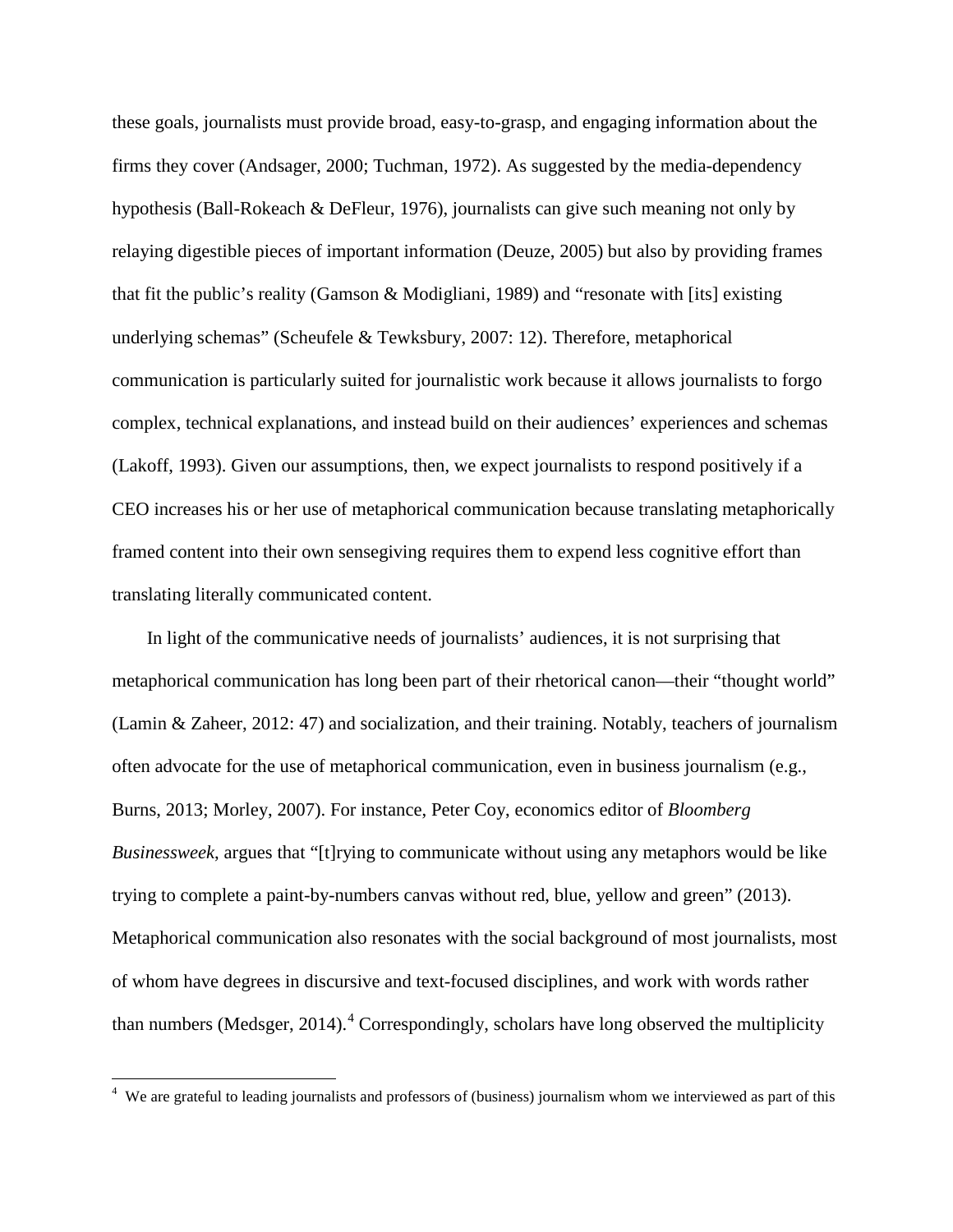and variety of metaphors used by journalists, especially in business journalism (Partington, 1995). In summary, metaphorical communication is part of journalists' institutionalized norms and schemas, and journalists view this type of communication as an indication of quality, eloquence, and competence. As such, if a CEO uses more metaphorical communication, he or she better accommodates journalists' institutionalized norms of sensemaking and sensegiving, ultimately leading to more positive assessments from journalists.

*Hypothesis 1 (H1): Ceteris paribus, the more a CEO uses metaphorical communication, the more favorably journalists will report about that CEO's firm.*

### **CEOs' Use of Metaphorical Communication and Analysts' Evaluations**

Analysts are focal addressees of CEO communication because they gather and interpret market- and firm-specific information to issue research reports for investors, which include earnings forecasts and advice on whether to buy, hold, or sell stocks (Giorgi & Weber, 2015). We expect analysts, in contrast to journalists, to respond negatively if a CEO increases his or her use of metaphorical communication. This is because, first, the success and status of analysts depend on whether they provide detailed, accurate, and clear recommendations and reports (Giorgi & Weber, 2015). As noted above, metaphorical communication is limited in detail, rather inaccurate, and inherently ambiguous (Ramsay, 2004). Therefore, it is inapplicable to analysts' work for the same reasons that it is applicable to journalists' work. In particular, the more a CEO uses metaphorical communication, the more cognitive effort an analyst must expend to contextualize, interpret, and ultimately translate the information into precise recommendations. Analysts also find it challenging to juxtapose metaphorical CEO communication with their own insights and forecasts. They may therefore perceive metaphorical communication as distracting

 $\overline{a}$ 

study. They confirmed our understanding of (business) journalists' social and educational background.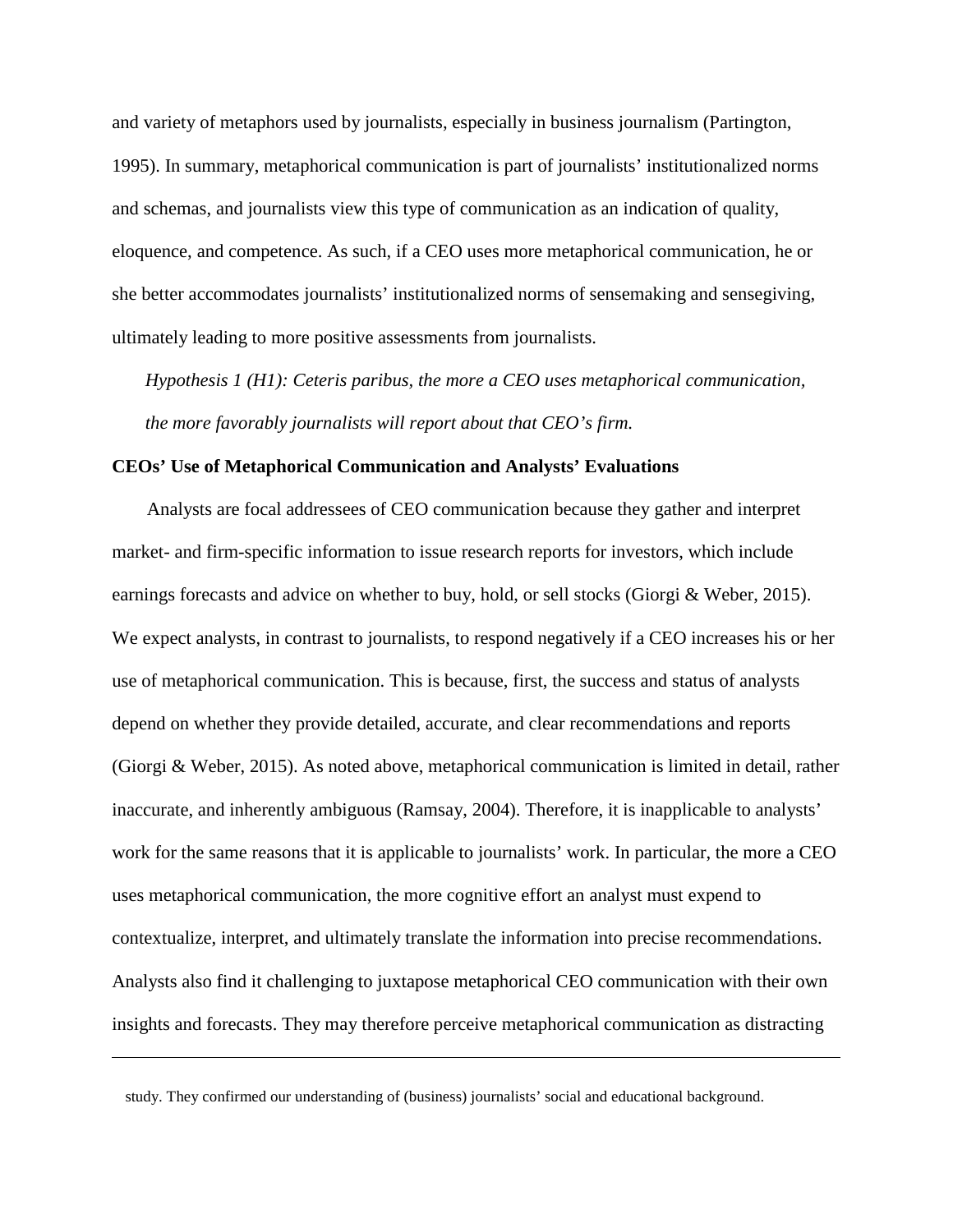"noise." All of these factors are likely to bias analysts negatively and to reduce the odds that they will adopt the CEO's interpretations in their own sensegiving.

Second, given the requirements of the analyst's profession, metaphorical communication is not engrained in their rhetorical canon. Analysts usually hold degrees in computational disciplines, such as finance, economics, and accounting, or in computer science, physics, or engineering (Block, 1999). Many analysts have MBAs and are certified as Chartered Financial Analysts (Block, 1999; Brown et al., 2015). In contrast to journalists, analysts develop detailed presentations and financial reports, primarily by using "spreadsheets, relational databases and statistical and graphics packages" (Granville, 2014: 1). Thus, while journalists appreciate the familiarity and generalness of metaphorical frames, analysts operate in a thought world that is structured by numbers and facts (Fuller & Metcalf, 1978), which is at odds with a metaphorical representation of reality.<sup>[5](#page-14-0)</sup> Combining these insights with our premise that infomediaries inherently respond unfavorably to communication that is incongruent with their field-specific professional norms and schemas, we conclude that analysts will generally respond skeptically the more a CEO uses metaphorical communication. We therefore hypothesize:

*Hypothesis 2 (H2): Ceteris paribus, the more a CEO uses metaphorical communication, the more unfavorably analysts will evaluate that CEO's firm.*

<span id="page-14-0"></span><sup>&</sup>lt;sup>5</sup> We checked whether the supposed (dis-)inclination towards metaphorical communication is really reflected in journalists' and analysts' work. For two of the firms in our sample, we randomly selected 100 articles from the *New York Times* and *Wall Street Journal* that mentioned the respective firms at least once in the text, as well as 100 analyst reports covering these firms. From the newspaper articles and analyst reports, we extracted each statement containing the name of at least one of the respective firms. We then followed the coding guideline for metaphorical communication that we present in this paper and checked whether any metaphorical communication appeared in those statements. 8.7 percent (27 of 309) of journalists' statements employed metaphorical communication when referring to these firms. In contrast, only 0.08 percent of analysts' statements (7 out of 8,243) used metaphorical communication when commenting on the focal firm. In line with our theorizing, journalists used metaphors such as "\$5 million […] would look like bus fare to the four big players in the stent business" or "Amgen Inc. and Johnson & Johnson have taken their long-running blood feud to Capitol Hill," which are creative and clearly non-idiomatic (see the method section for our precise definition of metaphorical communication as compared to idiomatic language). Conversely, the few metaphors used by analysts were rather common and nearly idiomatic, such as "Johnson & Johnson needs to overcome several roadblocks."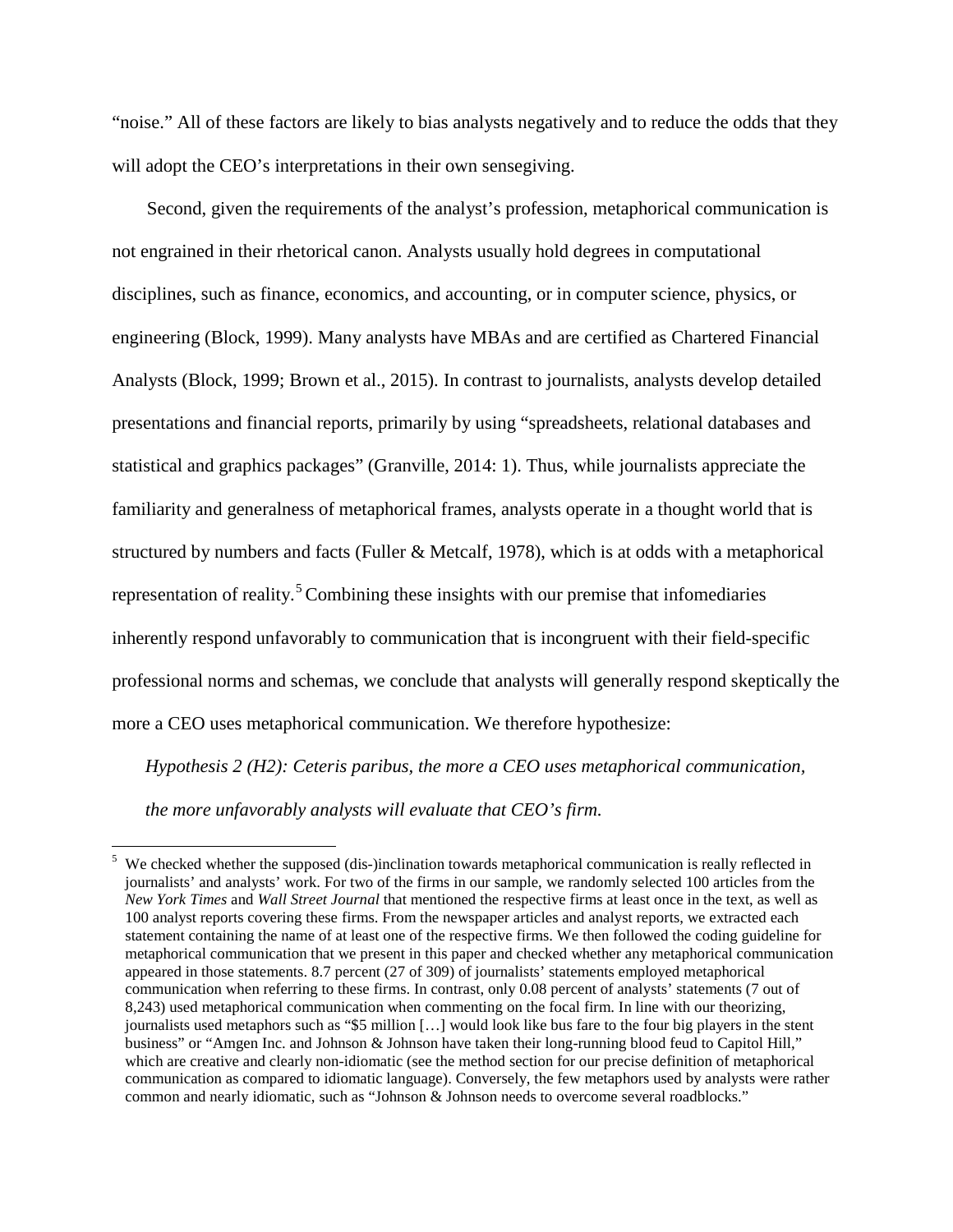#### **The Moderating Effect of Negative Earnings Surprises**

Our theorizing is based on the notion that infomediaries use certain aspects of firms' public language—in our case, CEOs' use of metaphorical communication—as a "cognitive shortcut [in their appraisals]" (Fanelli & Misangyi, 2006: 1053). Part of what makes these biased interpretations so intriguing is that, according to both general and capital-market-specific social cognition theory (Fiske & Taylor, 2017; Gao et al., 2015; Healy & Palepu, 2001), human reliance on cognitive shortcuts varies, depending on other facets of the provided information.

We argue that, in the context of infomediaries' assessments of CEOs' public communication, information about firm performance relative to expectations will be a particularly influential moderator. Performance that positively or negatively deviates from market expectations—so-called "earnings surprises" (e.g., Brown, 2001)—is especially important information from the perspective of most infomediaries as such deviations might require them to reassess the firm and its future (Pfarrer et al., 2010; Washburn & Bromiley, 2014). Moreover, a significant body of cognitive psychology suggests that whether a given piece of information is positive or negative strongly influences human behavior, including human reliance on cognitive shortcuts (Rozin & Royzman, 2001; Taylor, 1991). More precisely, research on the "negativity bias" suggests that people who act in situations of uncertainty, ambiguity, and pressure, tend to rely more on cognitive shortcuts when they interpret negative and pessimistic information than when they interpret positive and optimistic information (Baumeister et al., 2001). $<sup>6</sup>$  $<sup>6</sup>$  $<sup>6</sup>$ </sup>

<span id="page-15-0"></span> <sup>6</sup> This effect unfolds most likely for evolutionary reasons. Generally, it is evolutionarily useful to give negative information more consideration than positive information (Baumeister et al., 2001). Moreover, when an event occurs and individuals lack comprehensive information on how to adequately respond to it, they typically interpret the event by relying on their engrained and "tried and tested" cognitive schemas (Taylor, 1991). As a result, assessments of negative events will be more biased by cognitive shortcuts than assessments of positive events (assuming a situation of evaluative uncertainty and ambiguity).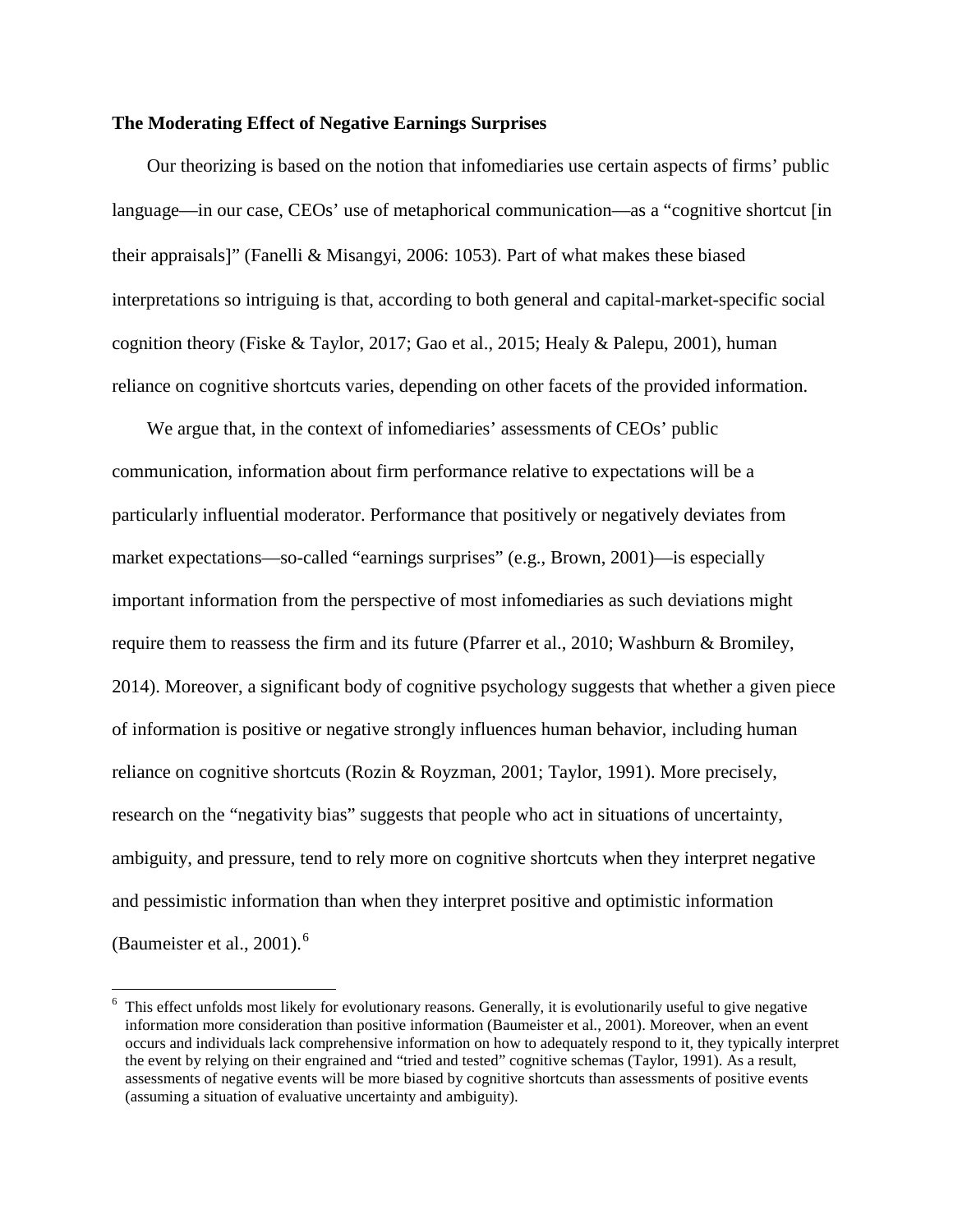In this vein—and considering the considerable evaluative uncertainty and the omnipresent time-pressure under which infomediaries work (Fanelli et al., 2009; Tuchman, 1972)—we argue that the more that a firm's performance negatively surprises, the more infomediaries' assessments will be biased by their engrained schema regarding CEOs' use of metaphorical communication. For the case of journalists, given their favorable schema of CEOs' use of metaphorical communication, this implies that the increase in journalists' favorability that stems from an increase in the CEO's use of metaphorical communication will be greater the more the firm's performance disappoints. In particular, we envision an increased use of metaphorical communication by a CEO to subtly indicate to the journalist that the CEO is particularly ready and capable to deal with the situation. For the case of analysts, the interactive effect of metaphorical communication and negative earnings surprises on analysts' favorability will be the opposite because, as suggested in Hypothesis 2, analysts view metaphorical communication with skepticism or even as an attempt to camouflage unpleasant facts.

*Hypothesis 3a (H3a): Ceteris paribus, the more negative the firm's earnings surprises, the stronger the positive marginal effect of the CEO's metaphorical communication on the favorability of journalists' reporting about the firm.*

*Hypothesis 3b (H3b): Ceteris paribus, the more negative the firm's earnings surprises, the stronger the negative marginal effect of the CEO's metaphorical communication on the favorability of analysts' evaluations of the firm.*

#### **METHODS**

Given the systematic differences in data on journalists' and analysts' evaluations of firms, and theoretically motivated differences in the set of controls, we ran two analyses. Analysis I estimates journalists' evaluations based on their statements about firms, while Analysis II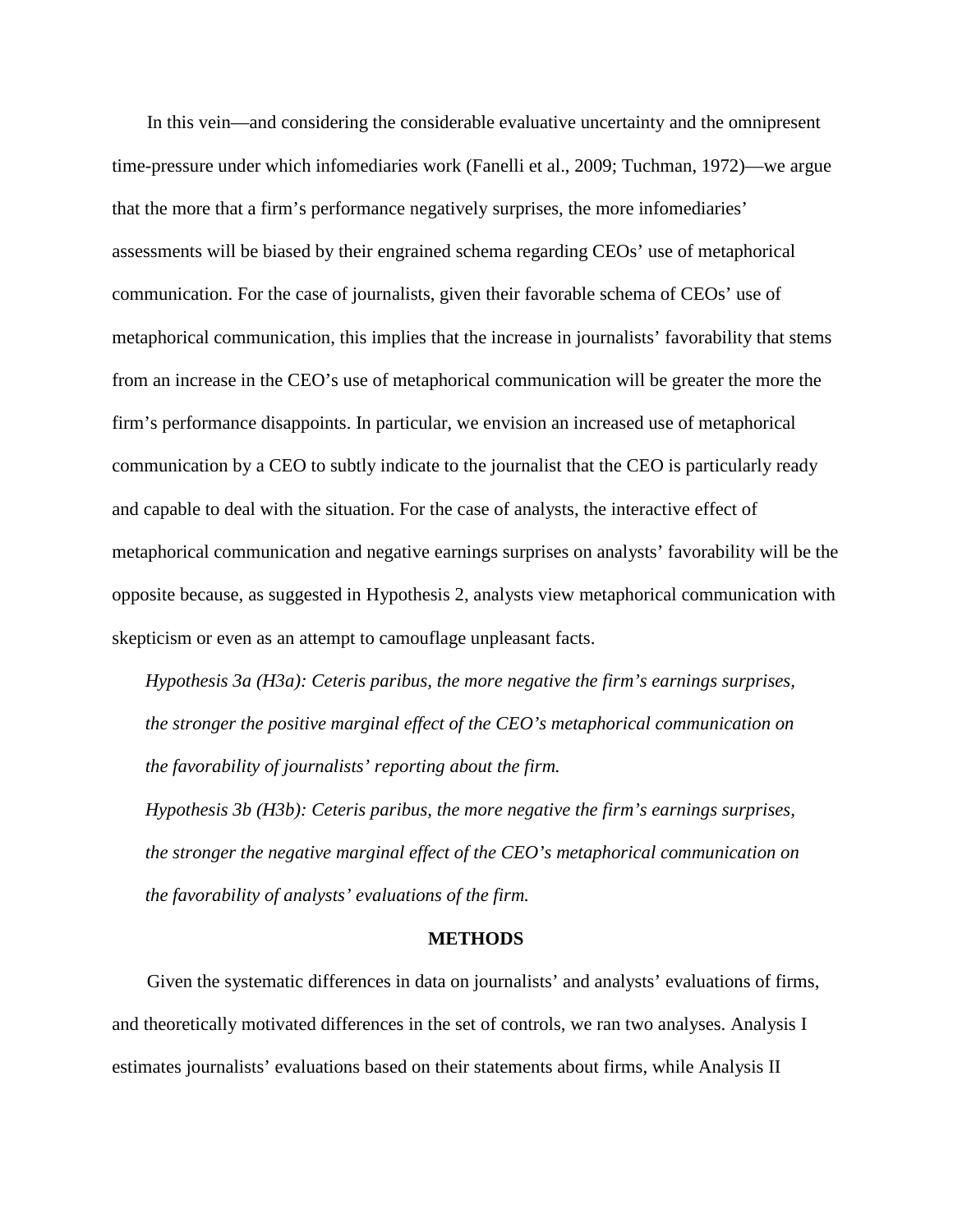estimates analysts' evaluations based on their (a) EPS forecasts and (b) recommendations. To allow for a comparison of Analysis I and Analysis II, we use the same sample of firms and the same measure of CEOs' use of metaphorical communication.

#### **Sample**

We drew our sample from the population of firms that operated in the U.S. pharmaceutical industry and the U.S. computer hardware and software industries between January 1, 2002, and July 31, 2011. These industries are suitable for our study because they are characterized by a high level of CEO discretion (Hambrick & Finkelstein, 1987), and they are the subject of abundant coverage by journalists and analysts. We collected data from the Osiris, Mergent, Ward's Business Directory, and Thomson SDC Platinum databases to identify all firms that met the following criteria: (1) a Global Industry Classification Standard (GICS) of 4510 or 4520 in the hardware and software industries, or a GICS of 3510 or 3520 in the pharmaceutical industry;<sup>[7](#page-17-0)</sup> (2) headquartered in the U.S. in 2002; (3) revenue of more than USD 100 million in 2002; and (4) two or more CEOs in the period between 2002 and 2011. Criteria 1 to 3 were chosen in order to obtain a sample of comparable firms that were sufficiently large to receive substantial coverage from journalists and analysts. Nevertheless, we excluded 22 firms owing to the limited availability of conference-call transcripts, the discursive vehicle we used to capture CEOs' metaphorical communication. Criterion 4 allowed us to better discern effects at the CEO and firm levels. Subsequently, we excluded 15 extraordinary cases involving certain types of CEOs, particularly interim CEOs or co-CEOs, which might have confounded our analysis by, for instance, introducing a sampling bias toward poor performers (Krieger & Ang, 2013). After

<span id="page-17-0"></span> <sup>7</sup> In the pharmaceutical industry, we excluded firms that derived less than 40 percent of their sales from pharmaceuticals (following the approach of Kaplan, Murray, & Henderson, 2003).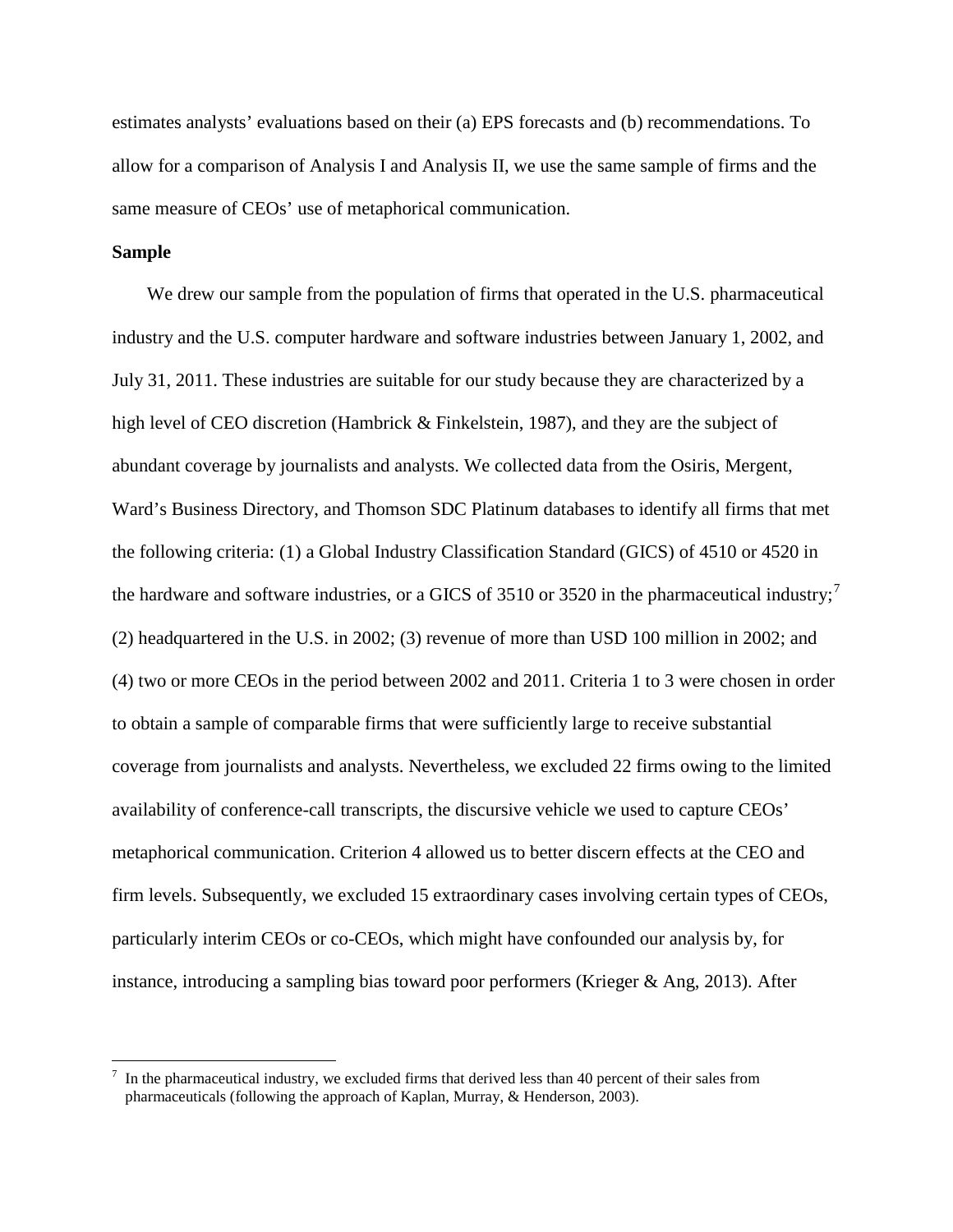further reductions due to missing data for the controls,<sup>[8](#page-18-0)</sup> our final samples consisted of 43 firms for Analysis I ( $n = 449$  comparisons before/after the conference call; 98 CEOs) and 47 firms for Analysis II ( $n = 624$  comparisons of aggregated analyst forecasts before/after the conference call, 101 CEOs; 270 comparisons of aggregated analyst recommendations, 94 CEOs).[9](#page-18-1)

#### **Independent Variable: CEOs' Use of Metaphorical Communication**

*Discursive vehicle.* We selected firms' quarterly earnings conference calls as the focal discursive vehicle of our study for three reasons. First, participation in conference calls is a vital source of firm-related insights for both analysts and journalists (Bushee, Core, Guay, & Hamm, 20[10](#page-18-2); Jorgensen & Wingender, 2004; Roush, 2011).<sup>10</sup> Second, both infomediary groups are simultaneously and directly affected by CEO rhetoric during conference calls. Third, the use of conference calls ensures comparability between firms, and allows us to inherently control for many other potential influences on the relationship between CEOs' rhetoric and infomediaries' evaluations. For example, conference calls take place in similar settings, have a relatively standardized length, and cover similar topics across firms. We used Thomson Research and Seeking Alpha to obtain transcripts of quarterly earnings conference calls. Our final sample covered 937 hand-coded conference calls, which constituted approximately 8,000 pages of text.

*Coding process.* Guided by Mio et al.'s approach (2005), we iteratively developed a reliable, context-sensitive, non-computerized content-analytical instrument to identify and measure CEOs' use of metaphorical communication (Krippendorff, 2004). The coding process

<span id="page-18-0"></span> $8$  We tested for sample attrition and sample selection (Wooldridge, 2010) by constructing a sample-selection indicator,  $s_{it}$ , which specified whether we observed all  $x_{it}$  and  $y_{it}$ . (Notably, in our main analysis, we do not use observations when  $s_{it} = 0$  because data for at least some elements of  $(x_{it} y_{it})$  are unobserved in these cases). Fixed effects are inconsistent if the sample selection is not strictly exogenous. Therefore, the selection indicator from other time periods (e.g.,  $s_{it+1}$ ) should be insignificant at time t. We calculated the robust t statistic for  $s_{it+1}$  in  $y_{it}$  =  $x_{ii}\beta + u_{ii} + s_{ii} + i$  and found no significant effect for this selection indicator. Therefore, we conclude that the missing observations in our panel do not follow a systematic pattern.

<span id="page-18-2"></span><span id="page-18-1"></span> $\degree$  We reran all analyses with the overlap of the samples. The results remained consistent.<br><sup>10</sup> Notably, iournalists regularly refer directly to these conference calls in their reporting.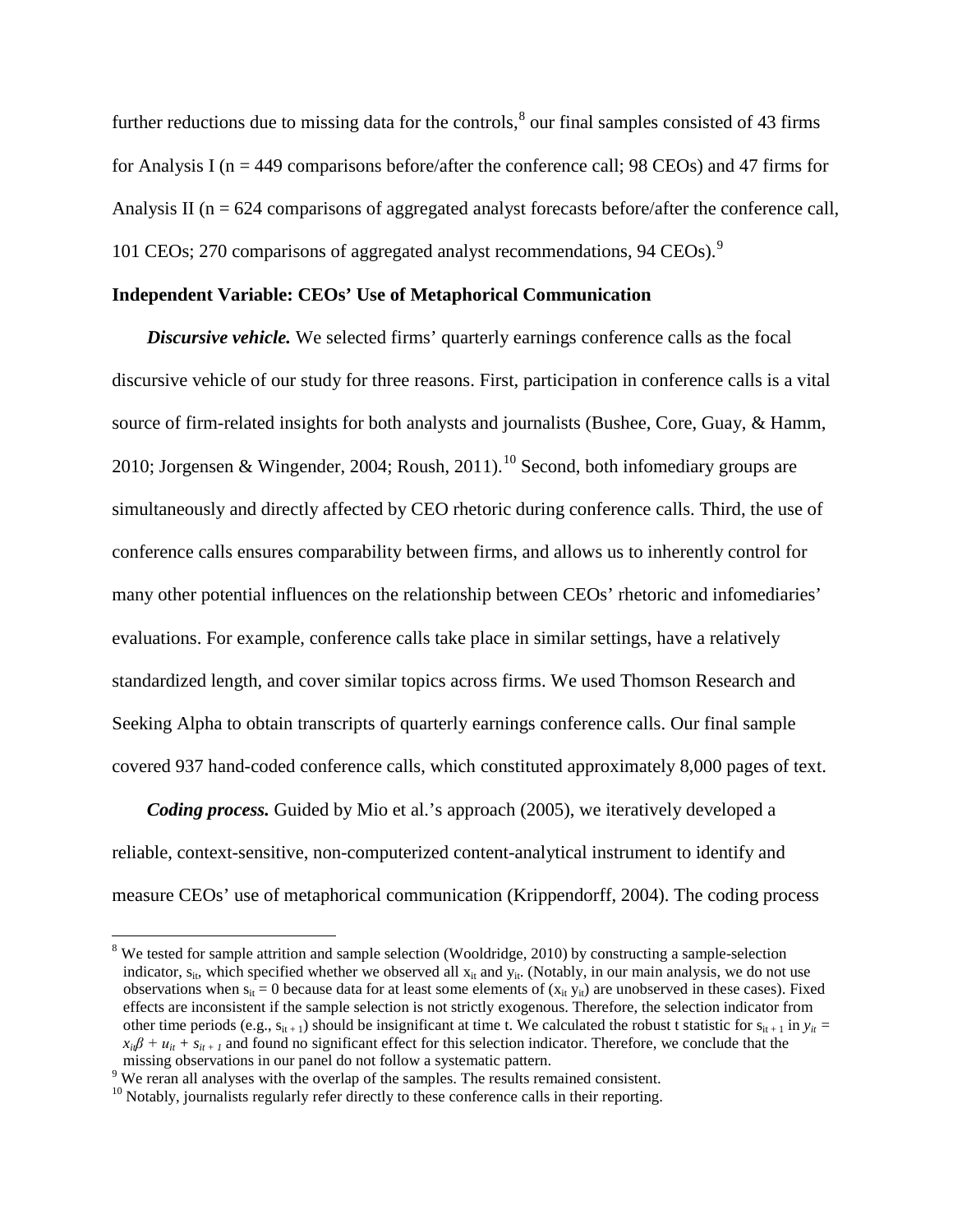had three phases. In the first phase, we developed preliminary coding instructions, including concise definitions of the rhetorical ingredients of metaphorical communication (i.e., metaphors, similes, analogies, and metonymies). We provided anchoring examples, coding criteria, and inter-subjectively comparable guidelines that illustrated how to identify metaphorical communication reliably (Miles & Huberman, 1994).

In the second phase, two of the authors and three specially trained coders independently pretested the coding instructions by hand-coding 25 transcripts of conference calls held by U.S. pharmaceutical companies not included in the final sample. Together, these actors discussed inconsistent codings until they arrived at an agreement (Krippendorff, 2004). Thereafter, we revised the initial coding instructions and supplemented them with various examples of CEOs' metaphorical communication. We also decided to exclusively focus on what we termed "contentual" CEO communication; i.e., we excluded passages in which the CEO welcomed participants, exchanged compliments, and directed questions to other firm representatives.<sup>[11](#page-19-0)</sup>

In the third phase, we applied the initial coding guidelines to the conference calls in the sample and optimized our coding instruments. More specifically, three two-person teams of trained coders independently coded all conference-call transcripts. The teams then met to compare and discuss every identified metaphor. As part of this process, we also specified whether metaphors were "dead metaphors" and, therefore, had to be excluded from the coding. "Dead metaphors" are metaphors that have "become so familiar and so habitual that we have ceased to be aware of their metaphorical nature and use them as literal terms" (Tsoukas, 1991:

<span id="page-19-0"></span><sup>&</sup>lt;sup>11</sup> Examples of "non-contentual" communication are "... good question [!];" "Thanks for participating in all the good questions, and we look forward to seeing you at …" (both Mike Fister, Q3 2006); and "Mary Kay, why don't you go into the details of this, make sure I don't misspeak" (Robert Parkinson, Q4 2009). We excluded these statements because we theorize about CEOs' sensegiving regarding the firm, which is not the topic of noncontentual communication. Note that we use non-contentual communication as a control in our analyses.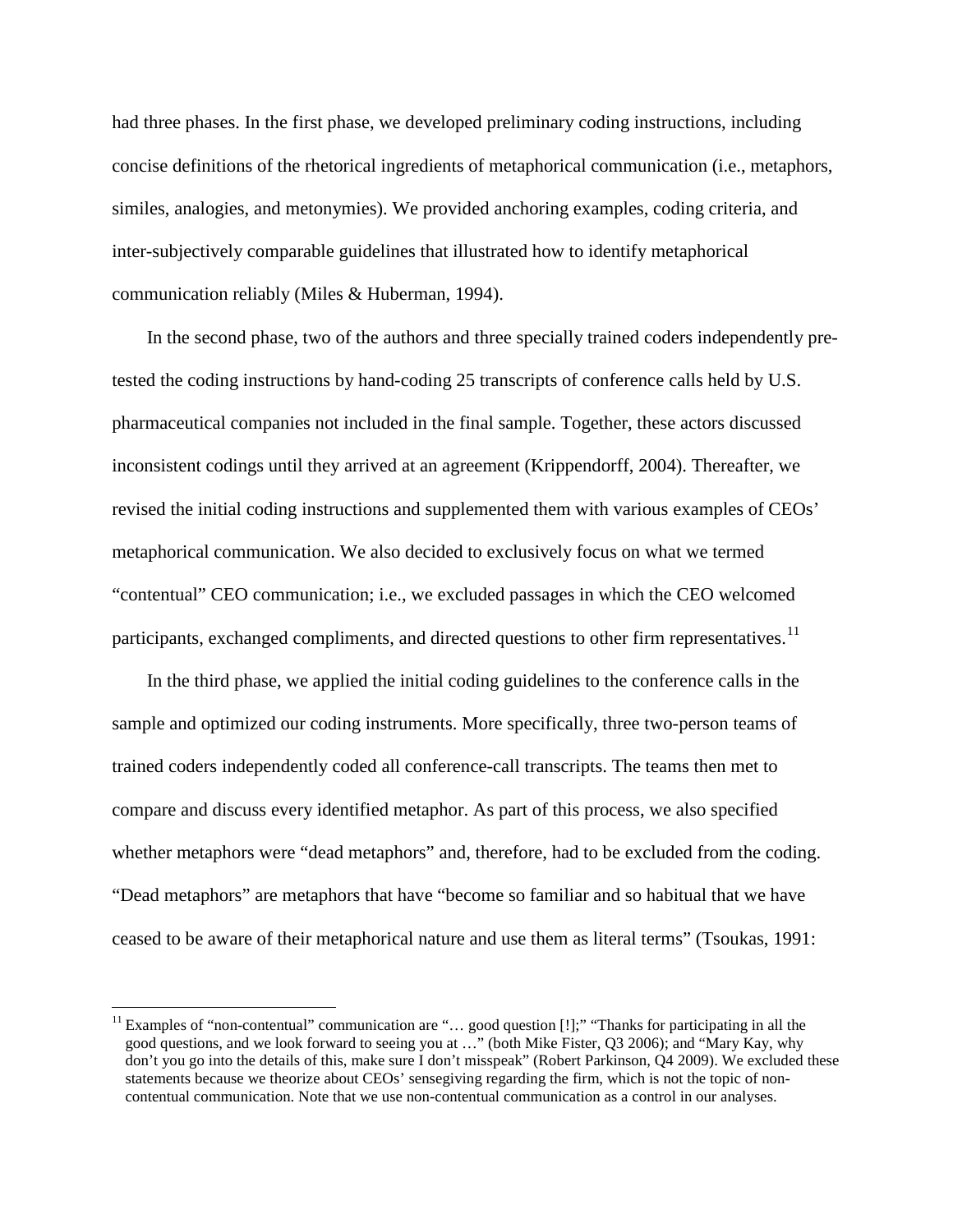568), such as "on the one hand … on the other hand."[12](#page-20-0)

Throughout this phase, we gauged the robustness of our coding. First, we tested inter-rater agreement with satisfactory results (Krippendorff's, 2004, alpha  $= 0.74$ ). Two types of inter-rater disagreement were common: one in which the codings deviated with regard to how many words should be counted as belonging to a specific metaphorical expression, and another in which metaphorical communication was only recognized by some of the coders. In cases of continued disagreement, the first author acted as an independent evaluator and made a final decision. Subsequently, the teams created a final version of each coded document.<sup>[13](#page-20-1)</sup>

Table 1 provides examples of metaphorical communication used by the CEOs in our sample. In total, we identified 2,229 instances of metaphorical communication in our final sample of conference calls, the majority of which (95 percent) took the form of metaphors. As can be expected based on prior work (Mio et al., 2005), the CEOs in our sample used a wide variety of metaphorical communication to frame a broad range of topics including their firm's performance outlook, business partnerships, and product policies.

#### [Insert Table 1 about here]

*Measure of CEOs' use of metaphorical communication.* Our goal was to develop a measure that reflected the weight of metaphorical communication as part of the overall length of the communication. To do so, we first counted all words belonging to a coherent sentence structure (i.e., subject, predicate, object) that were necessary to make sense of a given metaphorical expression, and we classified those words as metaphorical communication. We

<span id="page-20-0"></span><sup>&</sup>lt;sup>12</sup> We followed prior linguistics research (Pragglejaz Group, 2007) in classifying a metaphor as dead if it has become so conventionalized that its meaning is explained in an ordinary dictionary. We referred to the Merriam-Webster and Cambridge Dictionaries. We also treated idioms as dead metaphors, as they have ceased to be figurative and their meaning has become routine (Burbules, Schraw, & Trathen, 1989). Technical jargon, such as the term "pipeline" in the pharmaceutical industry, was treated in the same way (Lindsley, 1991).

<span id="page-20-1"></span> $13$  Complete coding guidelines, including the list of dead metaphors, and an extended list of examples of metaphorical communication used by the CEOs in our sample can be obtained from the authors.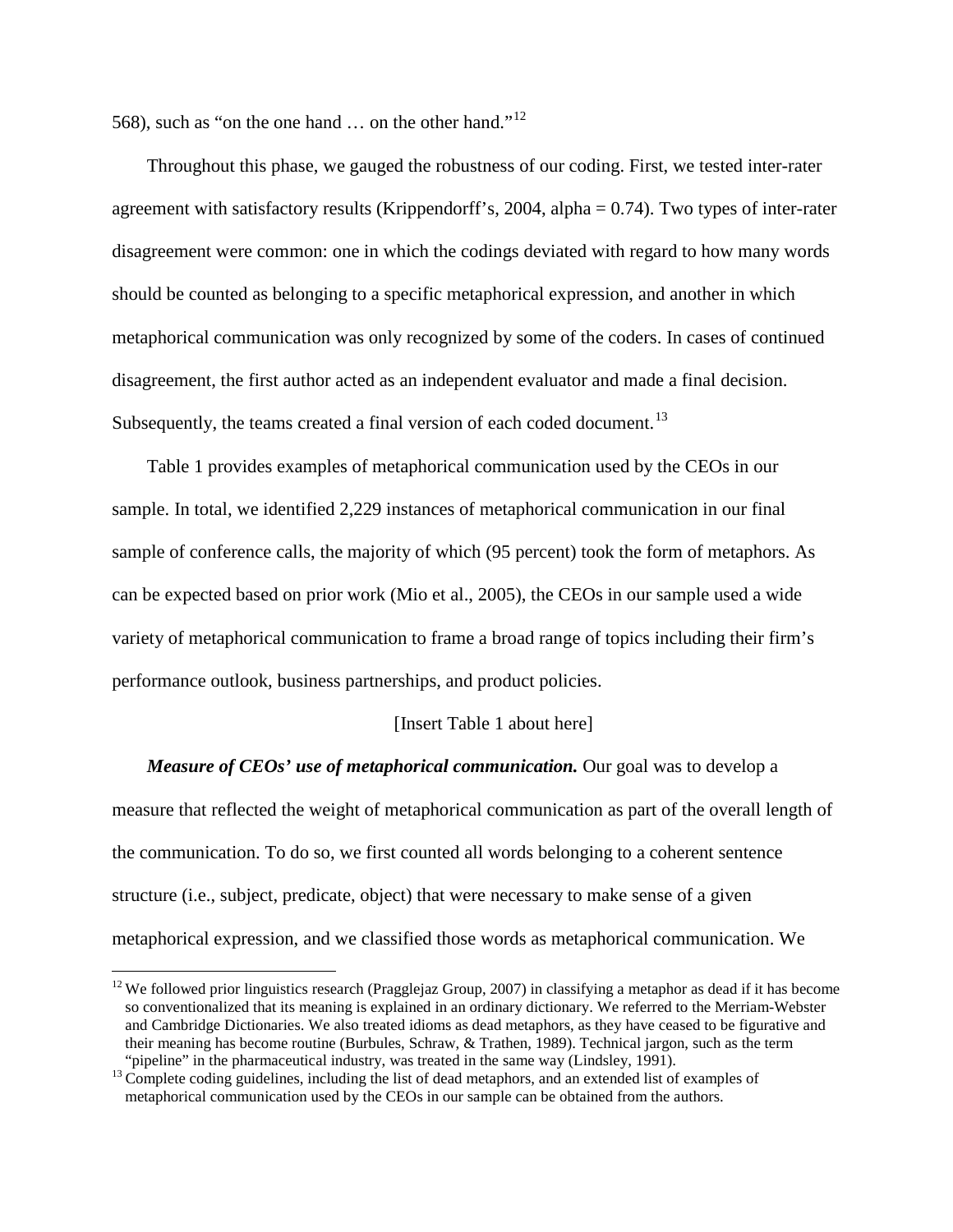then operationalized CEOs' use of metaphorical communication by dividing the total number of words in a CEO's metaphorical communication during a conference call by the total number of words in the CEO's contentual communication during the same call.<sup>[14](#page-21-0)</sup>

#### **Moderating Variable: Negative Earnings Surprises**

To gauge the degree to which firm performance was below market expectations, we first computed deviations from market expectations (e.g., Brown, 2001; Pfarrer et al., 2010). Specifically, we calculated the difference between a firm's quarterly EPS and the mean of analysts' EPS forecasts for that quarter, scaled by the actual EPS. In line with our theoretical arguments, we splined this variable and included *negative earnings surprises* (i.e., earnings below the mean of analysts' EPS forecasts) and, as a check, *positive earnings surprises* (i.e., earnings above the mean of analysts' EPS forecasts) as moderators.<sup>[15](#page-21-1)</sup>

## **Dependent Variable in Analysis I: Favorability of Journalists' Reporting**

Our measure of the favorability of journalists' reporting largely follows approaches found in prior research (Deephouse, 2000; Pollock & Rindova, 2003). We gauged how journalists' assessments of firms changed from (a) the period between the prior conference call and the focal conference call to (b) the period between the focal conference call and the following conference call.[16](#page-21-2) We conducted a manual content analysis of journalists' statements about each firm in our sample published in the *New York Times* (*NYT*) and the *Wall Street Journal* (*WSJ*), which are the top-circulating national newspapers in the United States (Wolfe, 2012). We chose to focus on

<span id="page-21-0"></span> $14$  Other operationalizations, such as counting instances in which metaphorical expressions are used by CEOs (Mio et al., 2005) or the absolute number of the CEO's metaphorical words in a given conference call, yielded results

<span id="page-21-1"></span>that were consistent with those we report here.<br><sup>15</sup> We find more positive values and a higher mean for the positive earnings surprise spline. This is in line with the argument that firms' actively attempt to avoid negativ

<span id="page-21-2"></span> $16$  To reduce the likelihood that confounding events biased our results, we ran robustness checks with re-calculated measures of journalists' favorability (i.e., including statements appearing only in the 60, 30, and 20 days following the focal conference call). The results were consistent with those reported here.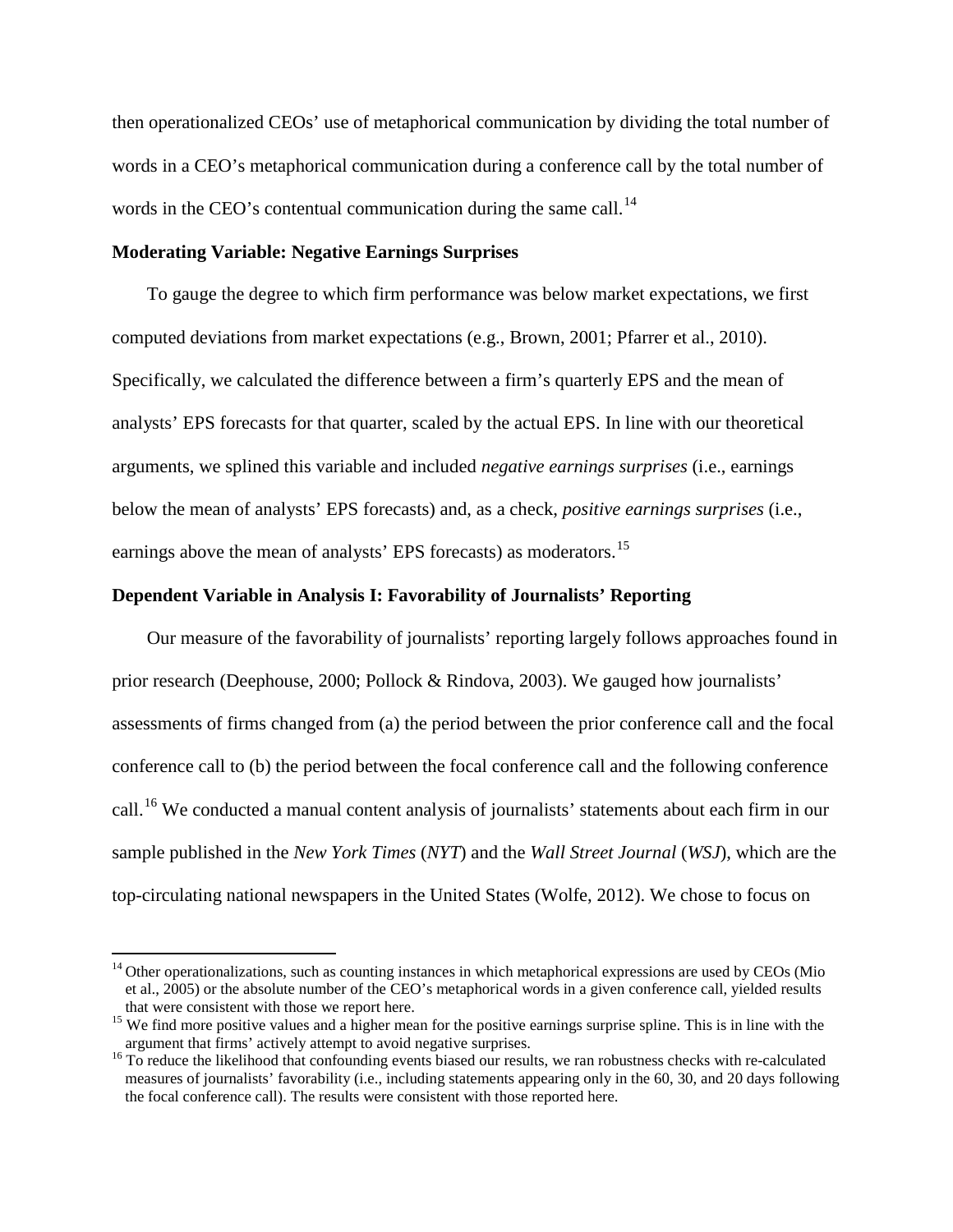these leading outlets instead of randomly selecting statements from a broad range of newspapers, as doing so allowed us to avoid the bias that stems from mimetic "pack journalism" (Williams, 2011). Moreover, the experts we interviewed emphasized that journalists writing for the *NYT* and the *WSJ* use conference calls particularly intensely in their reporting.

To collect a meaningful and manageable amount of data, we first searched Factiva for all articles that appeared in either of the two newspapers between 2001 and 2011 and mentioned the firm's name at least once. We then followed the progressive article-selection process developed by Deephouse (2000).<sup>[17](#page-22-0)</sup> This sampling procedure yielded a total of 10,155 articles. We then extracted and read each statement that contained the name of the respective firm. We also carefully read the sentence that followed the focal statement in order to extract statements with indirect but unambiguous mentions of the focal firm, such as "the company" or "the software maker." Moreover, to ensure that we only captured journalists' favorability (and not analysts' evaluations), we excluded 947 statements in which journalists directly quoted analysts. This procedure yielded a total of 25,415 statements.

Two trained coders then worked with two of the authors to develop a comprehensive coding protocol (Miles & Huberman, 1994) to reliably group the statements into three categories. The first category included statements that favorably portrayed the focal firms. The second contained statements that were ambiguous (i.e., contained both positive and negative evaluations, or messages that could be interpreted both positively and negatively). The third category included unfavorable statements about the focal firm. We first had multiple coders, including the authors, collectively assess 150 statements, after which we relied on independent coders to code the

<span id="page-22-0"></span> $17$  In addition to Deephouse's (2000) process, for firms that yielded more than 24 articles in a given year, we randomly selected 24 articles (the average number of articles per firm per year in our sample). The complete selection and coding guidelines can be obtained from the authors.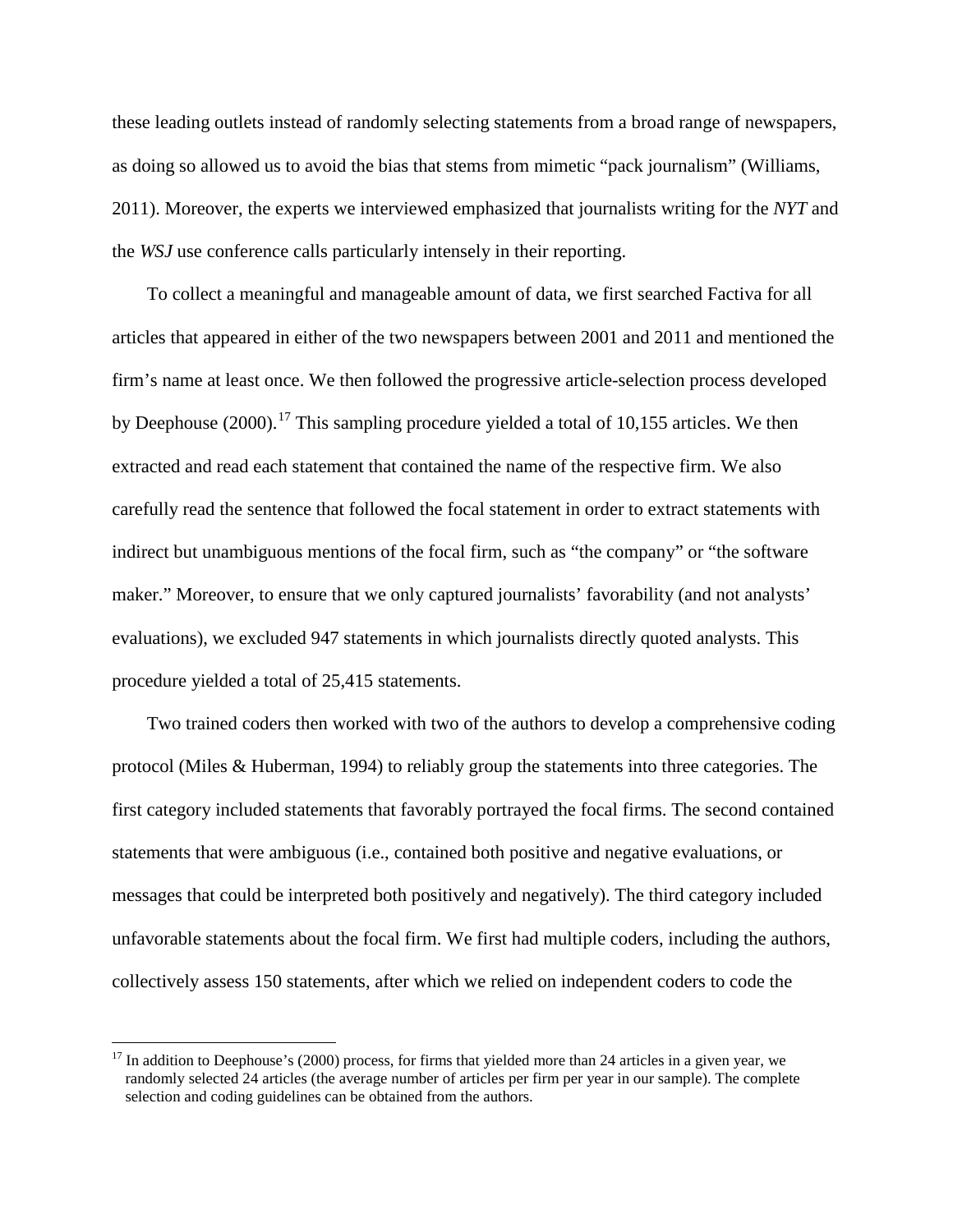remainder of the statements. A systematic test (Lacy & Riffe, 1996) showed highly acceptable interrater reliability (Krippendorff's, 2004, alpha = 0.83). Nevertheless, throughout the process, the coders and the authors discussed unclear cases to ensure consistent and reliable coding.

Similar to prior studies (e.g., Pollock & Rindova, 2003), we calculated the Janis-Fadner coefficient of imbalance (Deephouse, 2000; Janis & Fadner, 1965) to measure the favorability of journalists' reporting about a firm. Given that we theorize about journalists' assessments of specific firms, we considered the individual statement as our recording unit (Deephouse, 2000), and calculated the ratio of favorable statements to unfavorable statements in the period beginning right after a focal conference call and ending just before the next conference call, while controlling for the total number of statements in that period (i.e., including statements that were neutral). In so doing, we ensured considerable temporal proximity between a CEO's communication and a journalist's assessment. Finally, as the "measurement of a dependent variable at two points in time is widely regarded a powerful tool for making causal inferences from nonexperimental data" (Allison, 1990: 93), we computed the delta of the favorability after the focal conference call to the favorability in the period before the focal call (the latter defined as the time between the prior conference call and the focal conference call).<sup>[18](#page-23-0)</sup>

#### **Control Variables in Analysis I**

We included the following control variables in Analysis I. Table A.II in the Online Appendix summarizes the data sources for all variables.

*Firm controls.* We used firm fixed effects estimators to account for difficult-to-observe differences among firms that are invariant over time. We accounted for additional firm-level explanations by including the following time-variant factors that, as they change, could

<span id="page-23-0"></span><sup>&</sup>lt;sup>18</sup> We ran robustness checks to account for the fact that, under some conditions, change scores may lead to inaccurate findings (Allison, 1990). See the Online Appendix for additional details.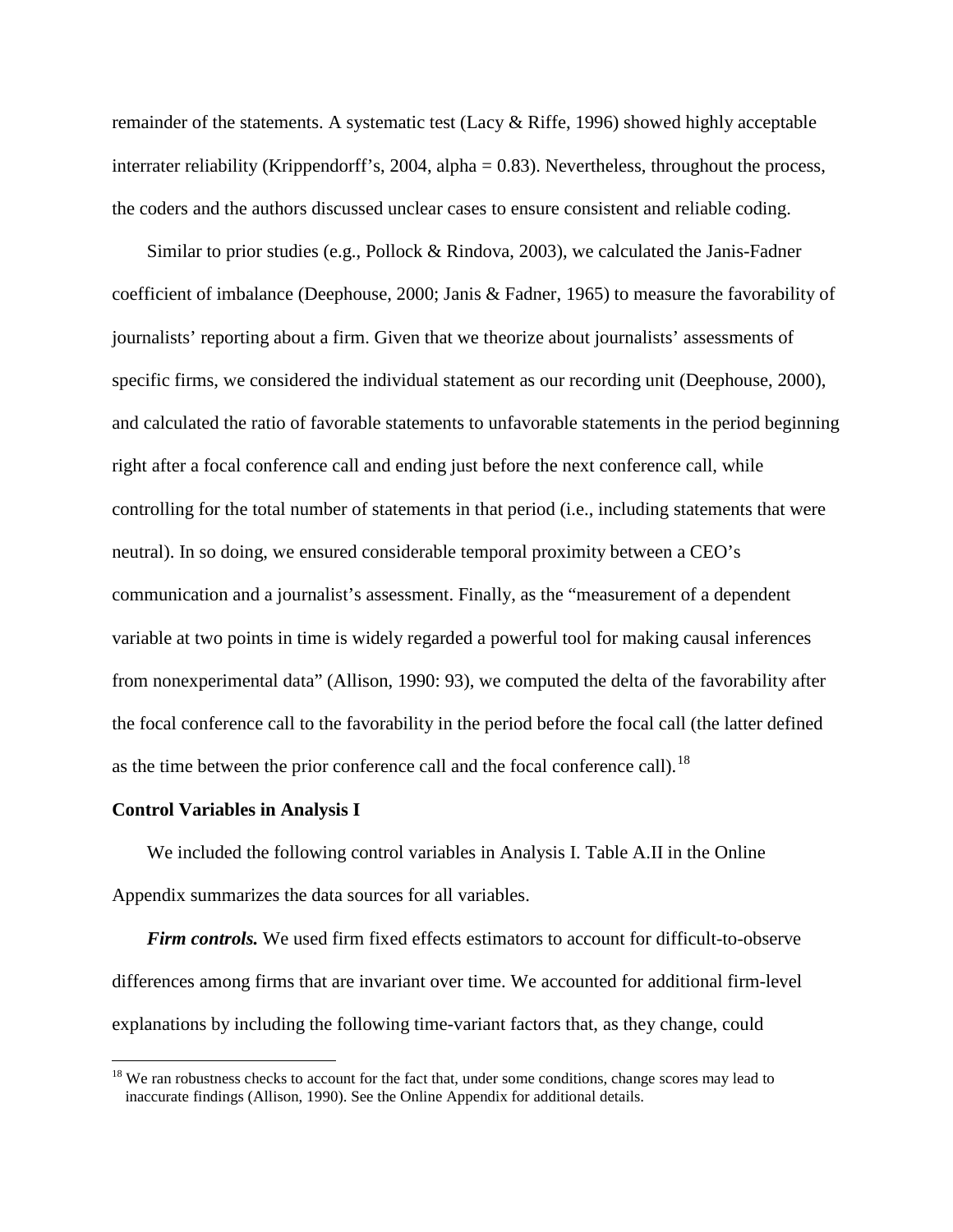significantly affect the favorability of journalists' reporting (Westphal & Deephouse, 2011). *Prior firm performance change* was operationalized as the change in return on assets (ROA; measured as the ratio of net income to total assets) in the 36 quarters preceding the focal quarter. *Prior firm performance volatility* was measured as the standard deviation of the ROA in the same 36 quarters (Fanelli et al., 2009). As changes in *firm size* might affect whether a company is subjected to media critique (Fang & Peress, 2009), we also included the natural logarithm of total assets at the end of the quarter preceding the focal conference call*.* Furthermore, we included the *number of press releases* issued by the focal firm in a given year, as press releases are intended to affect the scope and tone of reporting by journalists (Pollock & Rindova, 2003). Similar to prior studies (Chatterjee & Hambrick, 2011), we also included *media attention to the firm* by counting the total number of statements in the *NYT* and *WSJ* that mentioned the focal firm in the period after a conference call.

*CEO controls.* We included a set of variables that could affect how a CEO and his or her firm are perceived by infomediaries. In this regard, we controlled for *CEO age* and *CEO tenure*. Moreover, we gauged the CEO's structural power (Finkelstein, 1992) using a dummy for cases in which the CEO was also chairman of the board (*CEO duality*; coded as 1). We also controlled for an incoming CEO's status as *contender, outsider*, or *follower*, which could affect journalists' appraisals around the time of a succession (Shen & Cannella, 2002). A CEO was coded as a contender (coded as 1) if he or she was an insider successor replacing a CEO whose time in office ended before the age of 64. A CEO was coded as an outsider (coded as 1) if he or she was not previously employed by the firm. We classified all other CEOs as followers but omitted this category in our analysis. In line with Fanelli et al. (2009), we also measured overall *media attention paid to the CEO* by counting how often a CEO was mentioned in the *NYT* and the *WSJ*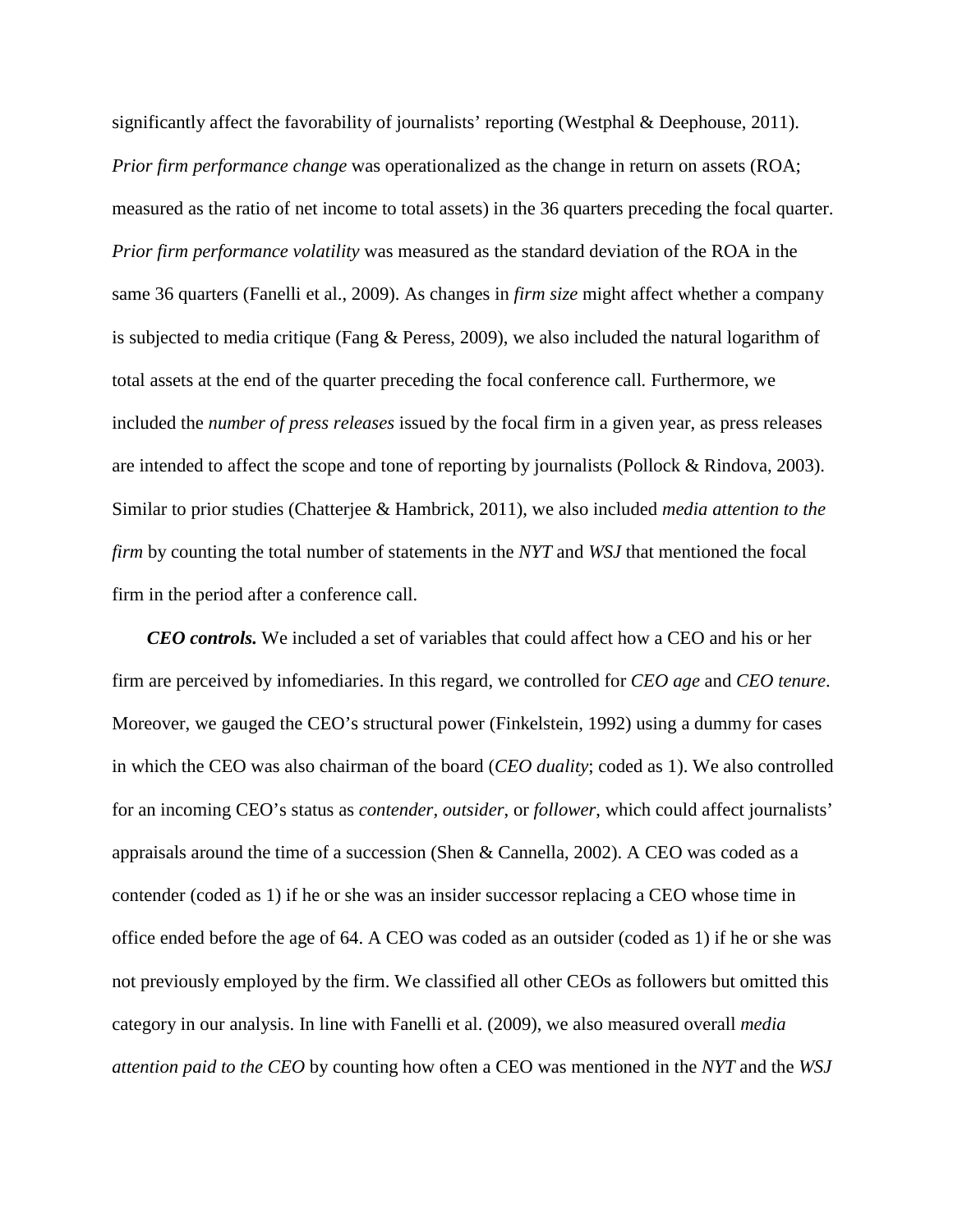in the quarter before the focal conference call. Relatedly, we measured *CEO celebrity* (Wade, Porac, Pollock, & Graffin, 2006) by counting the number of "American Business Awards" and "International Business Awards" a CEO received in a given year (Chatterjee & Hambrick, 2011).<sup>[19](#page-25-0)</sup> Finally, we controlled for CEOs' functional backgrounds (Ocasio & Kim, 1999) using dummy variables for the *CEO's prior experience in sales/marketing* and the *CEO's prior experience in finance*, as both may affect CEOs' communication and infomediaries' appraisals.

*Journalist controls.* To account for systematic differences between newspapers (Deephouse & Heugens, 2009), we controlled for how many of the statements issued in the period after the conference call were published in the *NYT* and the *WSJ*, respectively. We labeled this variable *number of statements*.

*Conference-call controls.* To control for the fact that a CEO's relative involvement in a conference call could influence journalists' favorability, we included the *share of the CEO's words* of all words spoken by firm representatives during the conference call. Moreover, given the importance of the chief financial officer (CFO), especially for providing detailed information (Larcker & Zakolyukina, 2012), we controlled for *CFO involvement*, which we measured as the ratio of the words spoken by the CFO to the words spoken by the CEO.

In addition, we controlled for six aspects of CEO communication during the conference calls. First, *future orientation* (Matsumoto, Pronk, & Roelofsen, 2011) was measured as the ratio of future-oriented to present-oriented words used by the CEO. We identified these words using the "future" and "present" categories of the Linguistic Inquiry Word Count (LIWC) dictionary (Pennebaker, Booth, & Francis, 2007). Second, we applied the "primary process" subcategory of

<span id="page-25-0"></span><sup>&</sup>lt;sup>19</sup> For categories of the Stevie<sup>®</sup> Awards, see www.stevieawards.com. We used a yearly measure as the awarding procedure evolves over a prolonged period every year: Finalists are announced in May, and the awards banquets take place in June and September. Winners are prominently featured on the website for the rest of the year. We expect all of these events to draw public attention and, in combination, add to a CEO's celebrity in the focal year.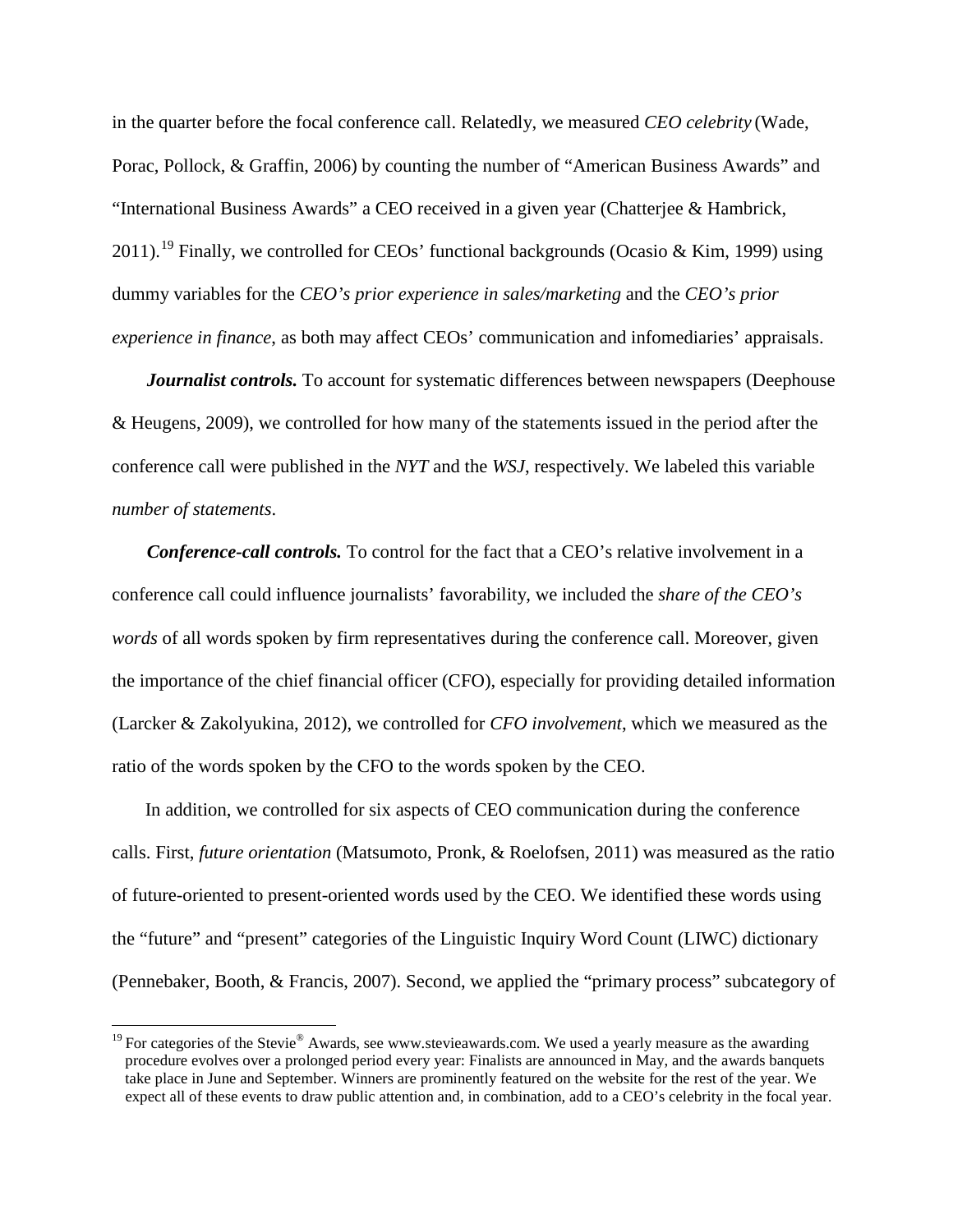WordStat's Regressive Imagery Dictionary (Martindale, 1990) to capture the share of *imagebased language*, which uses certain words to create a sensory experience (Black, 1962) and has been described as influencing the favorability of receivers (Carton, Murphy, & Clark, 2014). Third, based on the assumption that infomediaries might welcome easy-to-understand communication, we controlled for the *comprehensibility of CEO communication*, which we measured using the Gunning-Fog Index (Li, 2008). Fourth, given that part of our logic is related to the informational needs of journalists and analysts, and assuming that CEOs can use metaphorical communication while simultaneously providing detailed facts and figures in other parts of the communication (Henry, 2008), we captured the CEO's fact orientation by measuring the *CEO's use of numerical language* as a proxy. To do so, we counted how often a CEO used the terms included in the LIWC "numbers" category (Pennebaker et al., 2007) and divided that sum by the number of CEO's contentual words. Fifth, as infomediaries might be swayed by CEOs' compliments and acknowledgements (Westphal & Deephouse, 2011), we controlled for the *CEOs' non-contentual communication* by counting the ratio of the CEO's non-contentual words in a call to all words spoken by the CEO. Sixth, we included the *optimism of the CEO's tone* (e.g., Guo, 2014) by employing Loughran and McDonald's (2011) dictionary to detect positive and negative words used by the CEO and then calculating the Janis-Fadner coefficient of imbalance (Deephouse, 2000; Janis & Fadner, 1965) for each conference call.

Finally, to control for additional time-specific effects not captured in our controls, we included dummy variables for all quarters covered in the sample.

#### **Econometric Approach in Analysis I**

We applied a robust firm fixed effects panel estimator using the Huber-White standard error correction (*xtreg, fe robust* in Stata), as a Wald test indicated heteroskedasticity in our fixed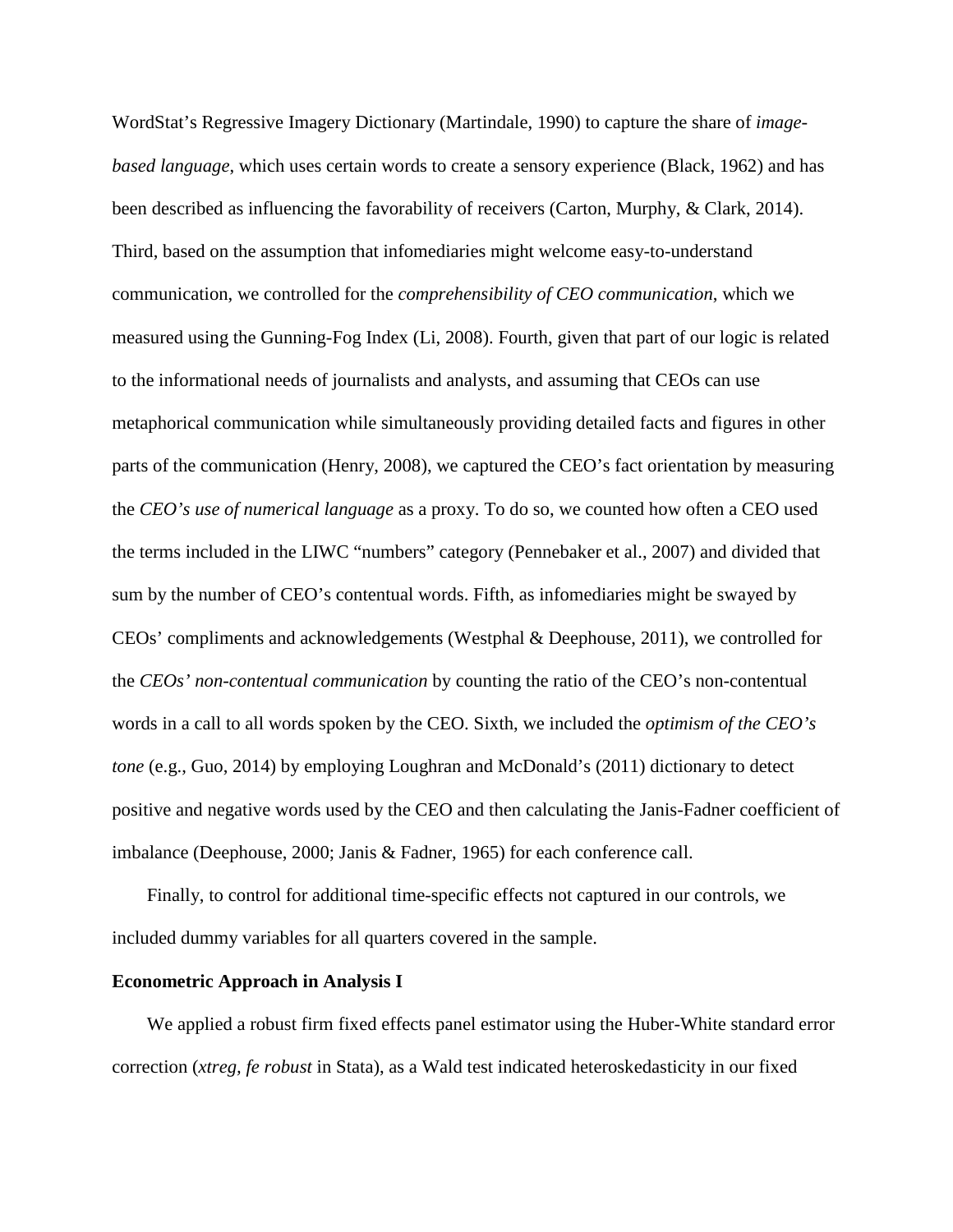effects model.<sup>[20](#page-27-0)</sup> In all interaction tests, we mean-centered the component variables.

# **Dependent Variable in Analysis II: Favorability of Analysts' Evaluations**

Analogous to Analysis I, we used the change in analysts' favorability from the period before the focal conference call to the period after the call as our dependent variable. As prior work has used both EPS forecasts and analyst recommendations to gauge analysts' assessments—with equally good rationales—we developed two different but complementary measures and used them in separate estimations. The first measure focuses on the change in analysts' EPS forecasts (Francis & Soffer, 1997). We searched the I/B/E/S detailed forecast database to collect all EPS forecasts issued by the analysts covering the firms in our sample. To lower the probability of alternative explanations, we only included EPS forecasts from analysts who had issued a forecast in the period between the prior conference call and the focal call ("last EPS forecast before call" in the formula below) and a forecast in the period between the focal call and the next call ("first EPS forecast after call").<sup>[21](#page-27-1)</sup> Moreover, to ensure comparability, we only considered one-year EPS forecasts. This resulted in a sample of 6,969 before/after pairs of EPS forecasts. We calculated the difference between an analyst's first EPS forecast after the call and that analyst's last EPS forecast before the call. We standardized this measure by the share price at the close of the quarter for which the focal conference call was held (Fanelli et al., 2009). To make this analysis more comparable to Analysis I, we then aggregated the analysts' forecasts on a group level by calculating the median change in favorability across all analysts for the specific call and firm.<sup>[22](#page-27-2)</sup>

<span id="page-27-0"></span> $^{20}$  As we had missing data, we wondered whether it would be more appropriate to use pooled OLS estimation. However, for panel data, pooled OLS becomes biased when there is evidence of a fixed firm effect. Accordingly, we conducted an F-test to evaluate whether the fixed effects u<sub>i</sub> are equal to zero in our model ( $y_{it} = x_{it} \beta + u_i + e_{it}$ ). We find strong evidence pointing to a need to reject the null hypothesis that the fixed effects are zero ( $p < 0.001$ ).<br>Therefore, we are required to estimate fixed effects.

<span id="page-27-1"></span><sup>&</sup>lt;sup>21</sup> If the same analyst issued more than one EPS forecast/recommendation before or after the focal conference call, we chose the evaluation that was issued closest to the call.

<span id="page-27-2"></span> $^{22}$  As we describe in the Online Appendix, we also took the opportunity to test the effect of CEOs' use of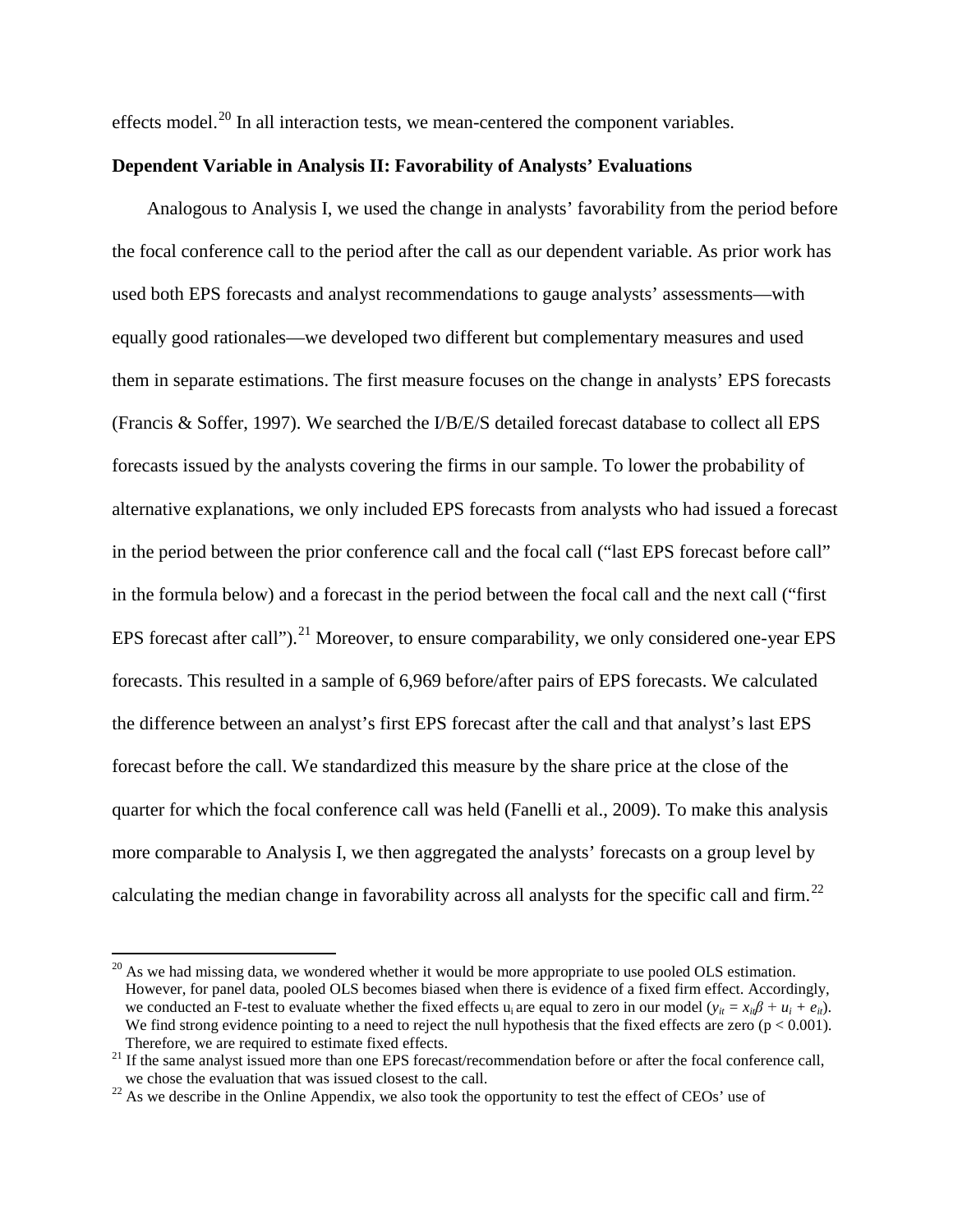Finally, we multiplied by 100 to ensure more interpretable regression coefficients.

Our second measure of analysts' favorability focused on analyst recommendations (Fanelli et al., 2009). To be consistently conservative across our approaches, we identified those analysts issuing at least one recommendation in the period between the prior conference call and the focal call and one recommendation in the period between the focal call and the following call.<sup>[23](#page-28-0)</sup> This yielded 393 before/after pairs of recommendations from individual analysts. Furthermore, to maximize the comparability between this examination of analysts' favorability and our examination of journalists' favorability, we first classified recommendations as positive (I/B/E/S code 1 and 2), negative (I/B/E/S code 4 and 5), or neutral (I/B/E/S code 3), and then calculated the Janis-Fadner coefficient before and after the call.<sup>[24](#page-28-1)</sup> The final recommendation-based measure was the difference between the two scores.

#### **Control Variables in Analysis II**

 $\overline{a}$ 

Similar to Analysis I, we included a dummy for every quarter from 2002 to 2011. In addition, for both sets of estimations—the one estimating changes in EPS forecasts and the one estimating changes in the Janis-Fadner index of analysts' recommendations—we followed prior research on securities analysts by controlling for several factors.

*Firm controls.* As in Analysis I, Analysis II uses a firm fixed effects estimator, and includes prior firm performance change, prior firm performance volatility, firm size, the number of press

<span id="page-28-0"></span>metaphorical communication at the individual analyst level.<br><sup>23</sup> In our main analysis, we used the I/B/E/S detailed database on individual analysts' recommendations instead of the I/B/E/S summary database on consensus recommendations, which has been employed in prior studies (e.g., Benner & Ranganathan, 2012). We do so for two reasons. First, the summary database does not allow us to accurately distinguish recommendations issued before the call from those issued after the call. Second, using the summary database would have caused serious distortion in our models because the closest consensus estimates before and after the call are not necessarily calculated from the same group of analysts. In fact, analysts do not issue new recommendations as often as they issue EPS forecasts. As such, analysts are frequently included in consensus estimates before the call but not in consensus estimates after the call, and vice versa.

<span id="page-28-1"></span> $24$  An analysis that uses the median change in recommendations before and after the call to measure analysts' favorability, which is comparable to our measure based on EPS forecasts, supports our findings.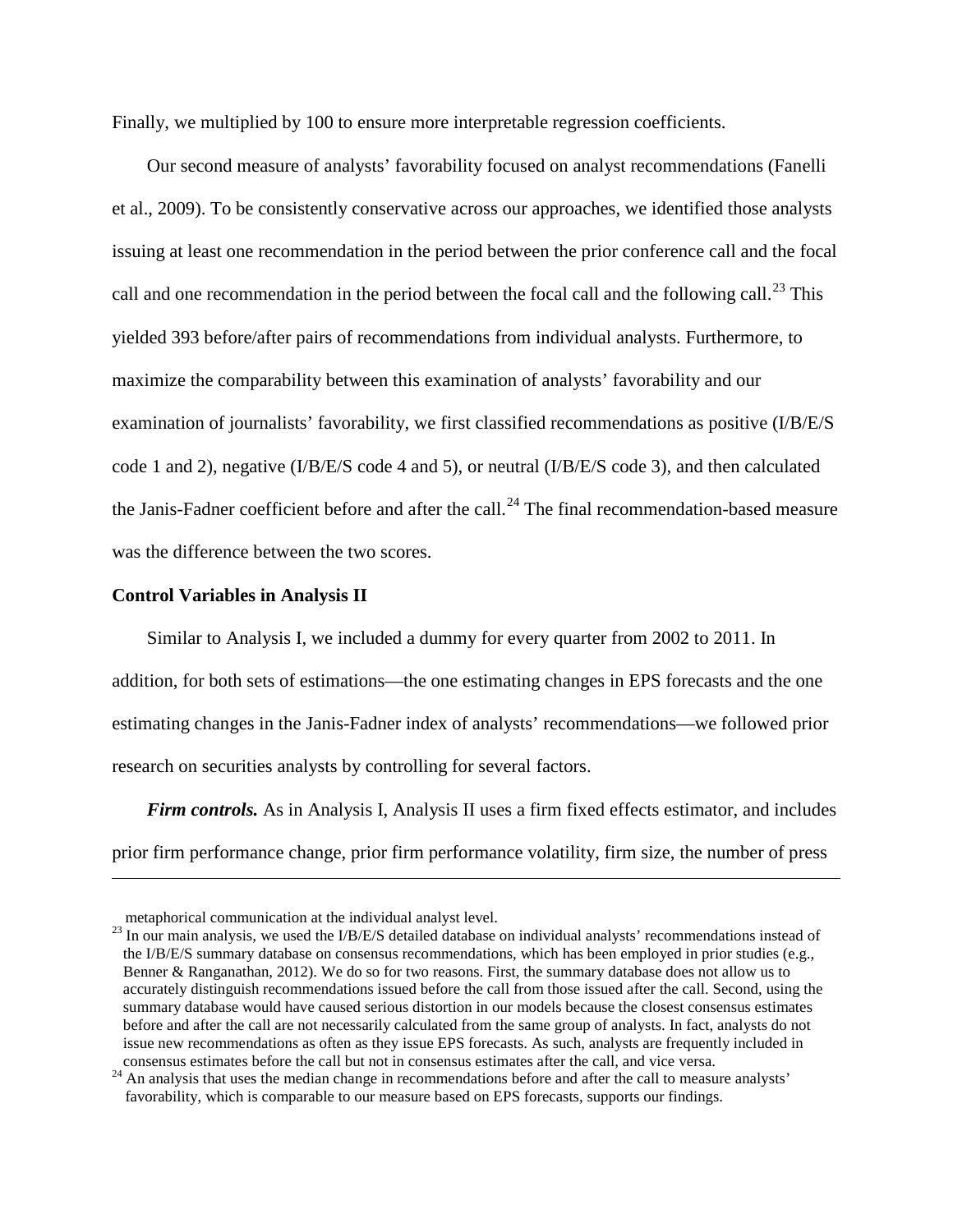releases, and media attention to the firm. To control for changes in other time-variant firm-level indicators that are typically assumed to affect analysts' favorability (Chen & Cheng, 2006), we included the *debt-to-equity ratio*, *dividends per share*, *liquidity*, [25](#page-29-0) and *cash flow from operating activities* in the quarter preceding the focal conference call (in billions of USD) as well as the cumulated standardized *abnormal returns* in the 10 days before the call<sup>[26](#page-29-1)</sup>. We also included the *number of shares traded* on the day of the call relative to the number of shares outstanding (Jegadeesh, Kim, Krische, & Lee, 2004).

*CEO controls.* We included all CEO controls found in Analysis I.

*Analyst controls.* We accounted for herding effects by including the *number of analysts following* each firm, defined as the number of analysts issuing at least one EPS forecast for the firm in the corresponding year (Fanelli et al., 2009).

*Conference-call controls.* We used all conference-call controls included in Analysis I.

#### **Econometric Approach in Analysis II**

Similar to Analysis I, we used a robust firm fixed effects estimator with the Huber-White standard error correction. We again mean-centered the components of the interaction term.

#### **RESULTS**

#### **Descriptive statistics**

Table 2 presents means, standard deviations, and correlations among the variables for Analysis I. The strong correlations between media attention to the firm and the number of press releases (0.87), and between media attention to the firm and media attention to the CEO (0.80) can be attributed to firm size (Pollock & Rindova, 2003). This is further corroborated by the correlations between firm size and the number of press releases (0.63), and between firm size

<span id="page-29-0"></span><sup>&</sup>lt;sup>25</sup> We measured liquidity as the ratio of cash and short-term investments to assets.  $^{26}$  The results were robust to changes in the timeframes of cumulative returns.

<span id="page-29-1"></span>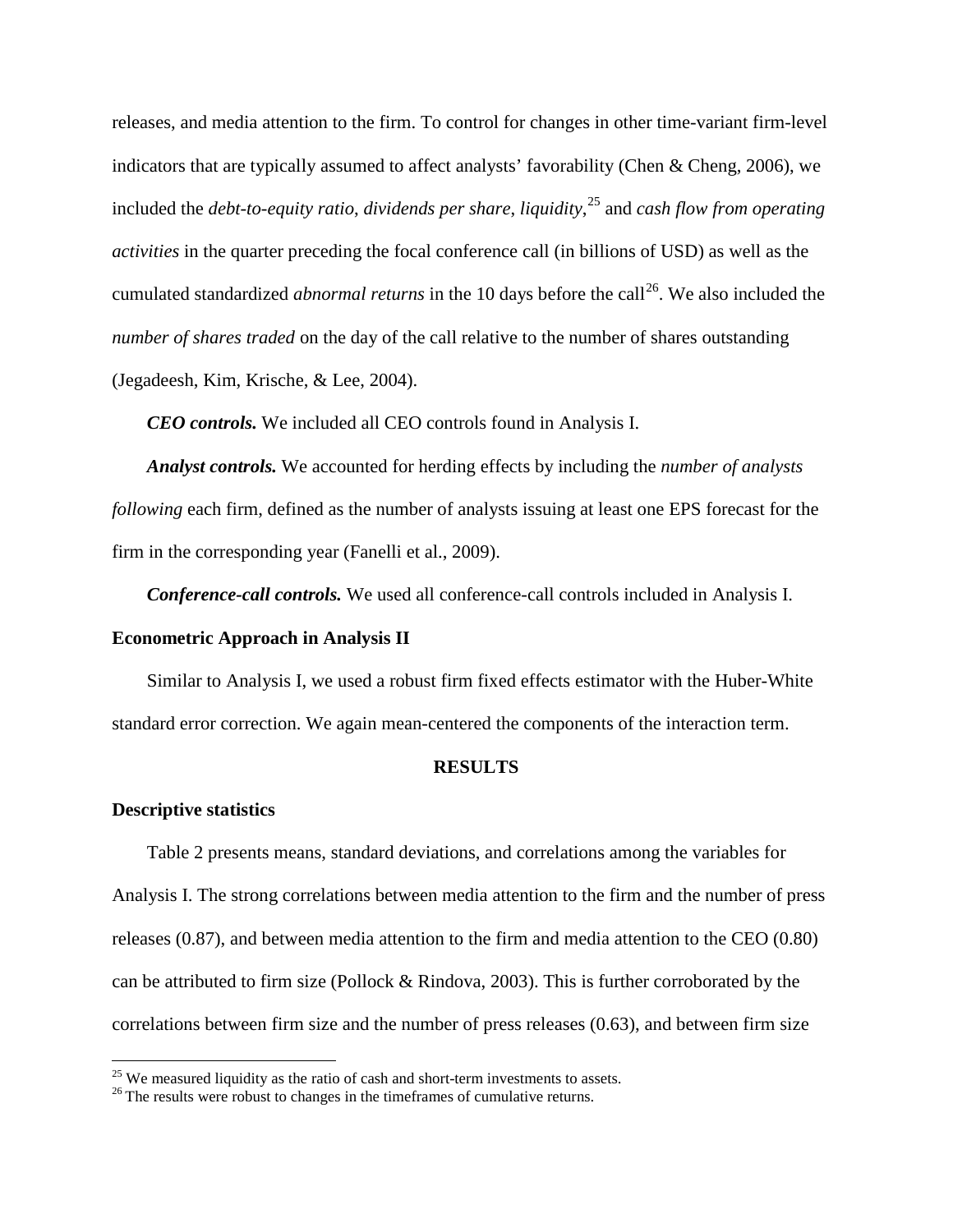and media attention to the firm (0.57).

### [Insert Table 2 about here]

Table 3 presents means, standard deviations, and correlations for Analysis II.<sup>[27](#page-30-0)</sup>

#### [Insert Table 3 about here]

To test for potential multicollinearity, we calculated variance inflation factors (VIFs). For Analysis I, media attention to the firm, number of press releases, and media attention to the CEO had VIFs greater than 3 (8.35, 6.60, and 3.04, respectively), while the mean VIF amounted to 2.03. Although all VIFs were well below 10, we reran our models after dropping these three variables and found that the results were not materially affected. For Analysis II, media attention to the firm, firm size, number of press releases, CEO contender, and CEO outsider had VIFs higher than 3 (8.36, 6.71, 6.03, 3.62, and 3.37, respectively; mean VIF = 2.2). We reran all models after dropping these variables, but our results were unaffected.

#### **Regression models**

In Tables 4 and 5, we present three models for each of the three dependent variables: one with the control variables, one that includes CEOs' use of metaphorical communication, and one that includes the interaction of CEOs' use of metaphorical communication with the negative earnings surprise and positive earnings surprise splines. As the results are consistent across models, we only interpret the full models. Model 3 in Table 4 presents the results of the test of the impact of CEOs' use of metaphorical communication on journalists' favorability.<sup>[28](#page-30-1)</sup> In that model, the coefficient of CEOs' use of metaphorical communication is positive and significant (p

<span id="page-30-0"></span> $^{27}$  Table 3 shows the descriptive statistics for the sample that uses the EPS-based measure of analysts' favorability. The corresponding table for the recommendation-based measure, which can be requested from the authors, shows highly comparable means, standard deviations, and correlations. We also conducted the same checks for multicollinearity in that analysis and derived similar results.

<span id="page-30-1"></span><sup>&</sup>lt;sup>28</sup> As heteroskedasticity suggests that the error terms are not normally distributed and, thereby, violate a core assumption of the F-test, we follow Stata and do not report F statistics. Instead, we conducted a log-likelihood ratio test.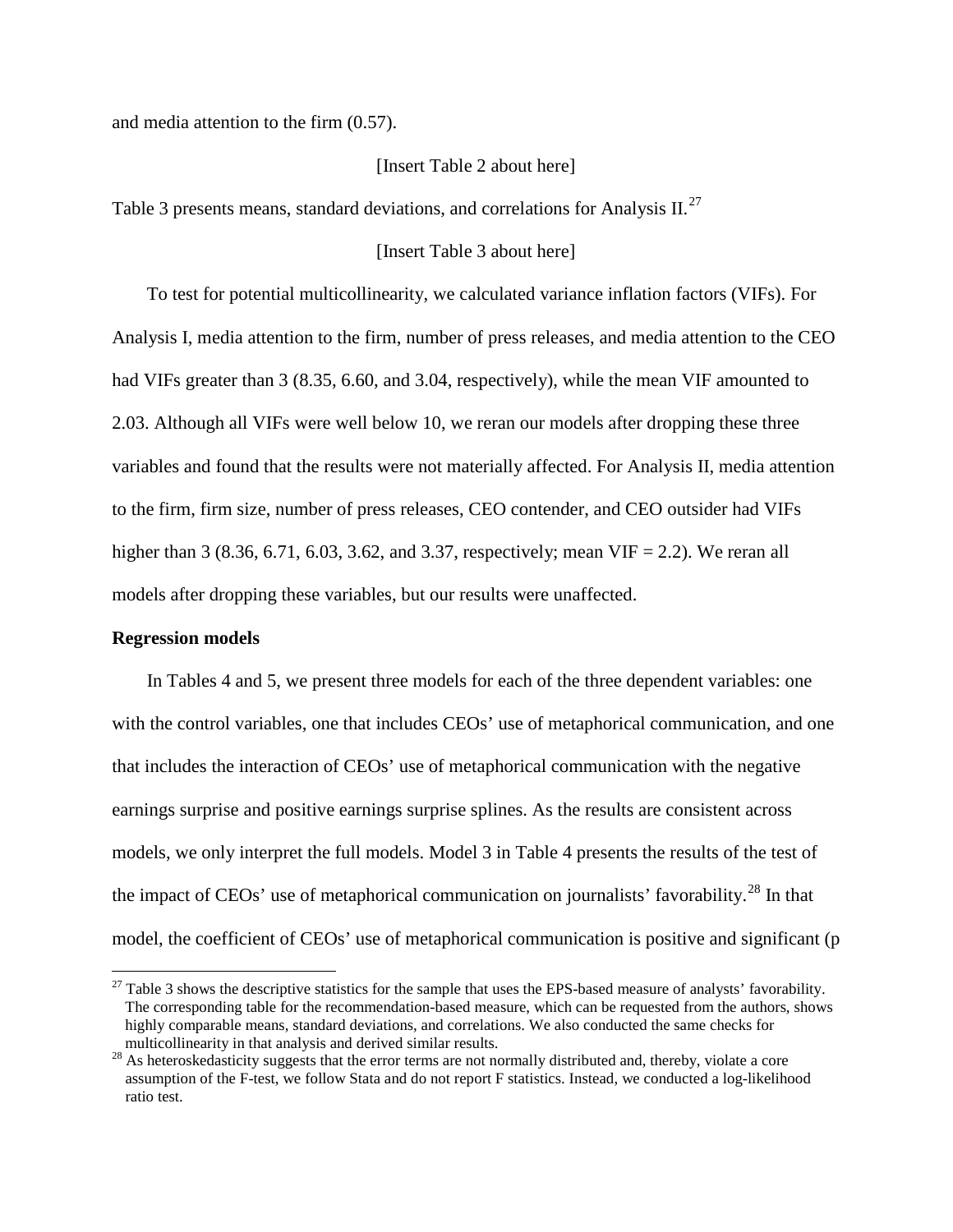$< 0.01$ ). This provides support for Hypothesis 1, which suggests that increases in a CEO's metaphorical communication render journalists more benevolent towards the CEO's firm.

#### [Insert Table 4 about here]

Models 3 and 6 in Table 5 present the results of the fixed effects panel models designed to test the effect of CEOs' use of metaphorical communication on analysts' favorability. Model 3 includes the measure based on EPS forecasts, while Model 6 includes the measure based on I/B/E/S recommendation data. In both models, the coefficient of CEOs' use of metaphorical communication is negative and significant ( $p < 0.05$ ). This provides support for Hypothesis 2, which predicts that firms receive less favorable analyst assessments if CEOs use more metaphorical communication in a given conference call.

# [Insert Table 5 about here]

Finally, we tested Hypotheses 3a and 3b, which predict that the effects of CEOs' use of metaphorical communication on infomediaries' appraisals are amplified by increasing degrees of negative earnings surprises. We find support for both hypotheses. As indicated in Model 3 in Table 4 and in Models 3 and 6 in Table 5, negative earnings surprises amplify the association between metaphorical communication and infomediaries' (dis-)favorability. This is not the case for positive earnings surprises. Figure 1a visualizes the moderating effect of negative earnings surprises (plus/minus 0.25 s.d. from the mean) on the relation between CEOs' use of metaphorical communication (mean-centered) and the favorability of journalists' reporting. Clearly, the marginal effect of CEOs' use of metaphorical communication increases the more firm earnings negatively deviate from expectations. Figure 1b shows this interactive effect for the EPS-based measure of analysts' assessments and suggests a greater marginal negative effect of metaphorical communication in the case of increasing earnings disappointment. For instance,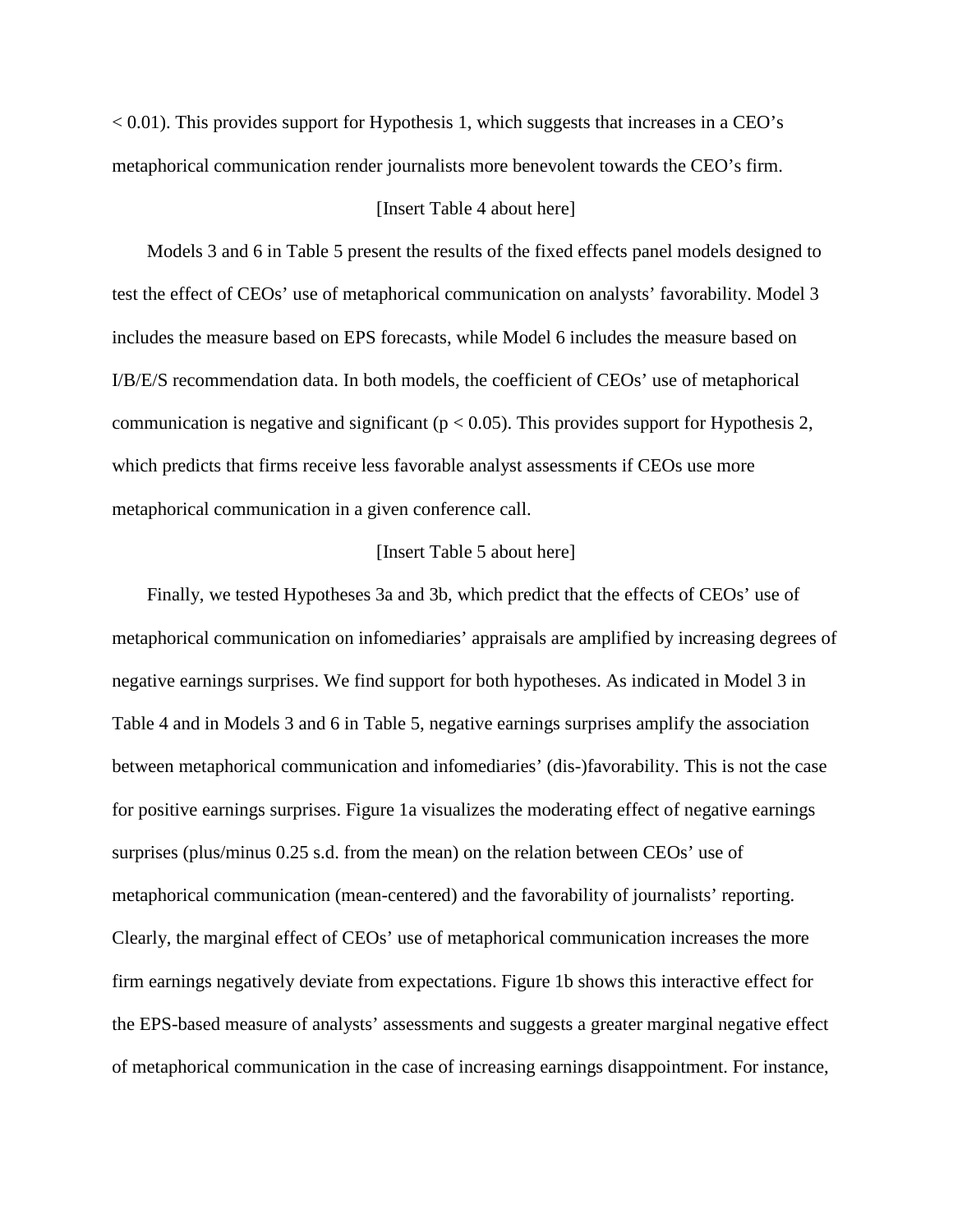if the level of metaphorical communication used by the CEO is at 0.01, the favorability of analysts' evaluations is approximately 0.37 units lower in the case of a major earnings disappointment (-0.16) than in a situation with a minor earnings disappointment  $(0.21)$ .<sup>[29](#page-32-0)</sup> Figure 1c shows a corresponding effect for the recommendation-based measure of analysts' favorability. Notably, we conducted a simple slope analysis for all interactions (Aiken & West, 1991; Cohen, Cohen, West, & Aiken, 2003). For both journalists and analysts, the test indicated significant effects for low and high levels of CEO's metaphorical communication in situations involving a negative earnings surprise. This further supports our findings.

## [Insert Figure 1 about here]

In order to further ensure the validity of our results, we conducted an extensive set of robustness checks. These involved, for example, the exclusion and inclusion of covariates, the re-evaluation of Analysis II at the level of the individual security analyst, and the implementation of a set of preliminary endogeneity tests. See the Online Appendix for additional details.

#### **DISCUSSION**

Our study shows that CEOs' use of metaphorical communication shapes how their firms are viewed by infomediaries. In addition, our results indicate that this effect is not uniform, but depends on the idiosyncratic social situations of different types of infomediaries. While journalists report more favorably about firms the more their CEOs rely on metaphorical communication, analysts issue more critical forecasts the more CEOs use this type of communication. Moreover, the effects of CEOs' use of metaphorical communication on journalists' and analysts' favorability grow the more firm performance fails to meet expectations.

<span id="page-32-0"></span><sup>&</sup>lt;sup>29</sup> Assume a share price of USD 100 and an EPS forecast of USD 3 before the call. This number predicts that, at a level of metaphorical communication of 0.01, the EPS forecast would drop after the call by approximately 5.3 percent, to USD 2.84, in the case of a major earnings disappointment, ceteris paribus.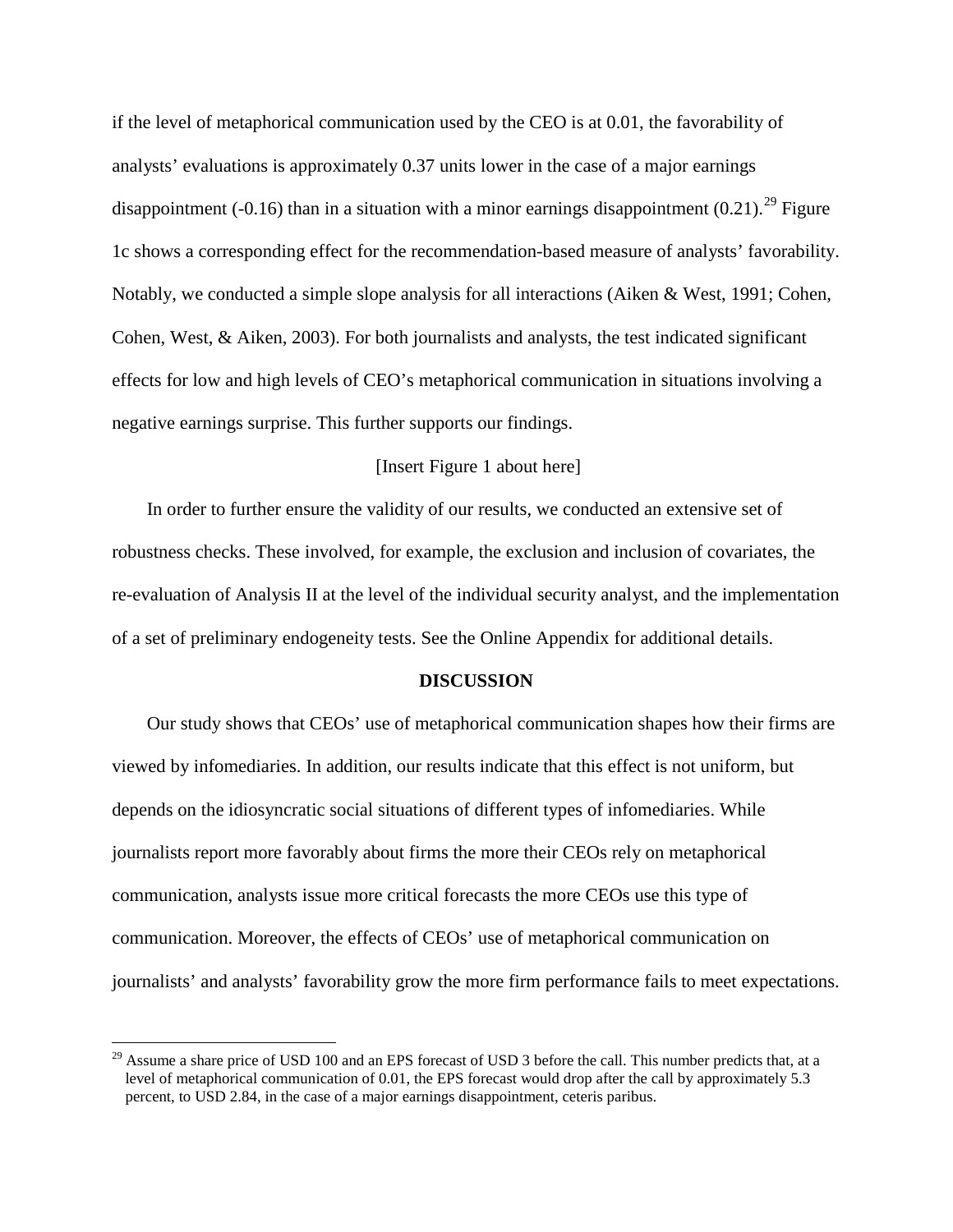#### **Classical Rhetoric and CEOs' Communication with Infomediaries**

Our research contributes to the growing debate over the power of CEOs' words to influence infomediaries (e.g., Fanelli et al., 2009; Westphal et al., 2012) by directing attention to the implications of some of the most widely taught elements of classical rhetoric. Most prior work on executive communication (Westphal et al., 2012) and impression management (e.g., Elsbach, 1994) has focused on the use of specific types of words, such as image-based words (Emrich, Brower, Feldman, & Garland, 2001) and emotional words (Guo, 2014); on the content of communication, such as prosocial claims (McDonnell & King, 2013); or on a combination of the two (Carton et al., 2014). Although these studies have revealed important insights, few researchers have investigated the vital notion that CEOs' sensegiving towards infomediaries is not only about choosing certain types of words and presenting certain types of firm-related information, but also about using rhetorical instruments to provide frames that direct audiences' attention and interpretations (Amernic et al., 2007; Clatworthy & Jones, 2003). We address this gap by building on a large body of studies on cognition (Gioia, 1986) and linguistics (Steen, 2011) that have highlighted classical rhetorical devices, especially metaphorical communication, as ways of persuading critical audiences by reducing complexity and formulating "sticky" messages (Heath & Heath, 2007). In so doing, we draw attention to the potentially crucial role of the larger canon of classical rhetoric (Corbett & Connors, 1998) for our understanding of CEOs and their quest to manage the legitimacy of their firms.

Our study is also unique because it develops novel theoretical explanations for *why* CEOs' rhetoric affects infomediaries' appraisals. By integrating general theory on social cognition (Fiske & Tayler, 2017) with specific theory on infomediaries' socially situated sensemaking (Wiesenfeld et al., 2008), we emphasize that infomediaries interpret firms' and CEOs' public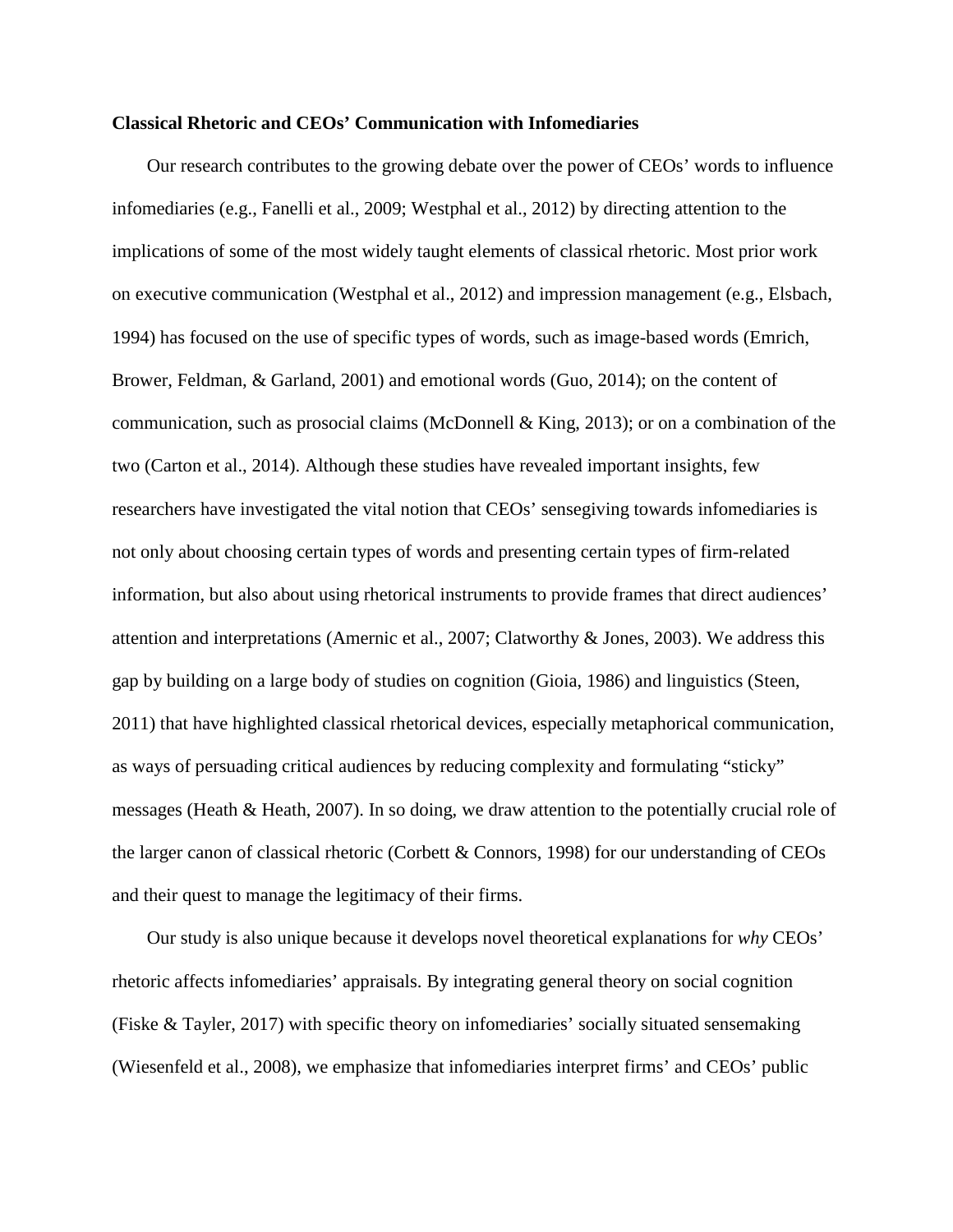language in highly charged and influential social contexts. This perspective is particularly useful because it allows us to view CEOs' communication through the idiosyncratic lenses of the various types of infomediaries—individuals who are similar in that they all work under tight constraints and all aim to serve their audiences, but who differ because they pass sense on to different recipients and because they are socially situated in fundamentally different thought worlds (Lamin & Zaheer, 2012).

#### **Metaphorical Communication as a Metaphor: Understanding CEOs' Rhetorical Dilemmas**

Our study also provides a systematic, contextualized picture of CEOs' use of metaphorical communication. While research in various domains has increasingly suggested that communicators need to consider the diverging needs of their intended audiences when using metaphorical communication (Black, 1962; Dunbar, 1995; Liu, 2002), few studies in the management domain have proposed that the effects of metaphorical communication could be more complex than typically portrayed in the practitioner-oriented literature (Cornelissen et al., 2011; König et al., 2017; Ramsay, 2004). To the best of our knowledge, our study is the first to build theory and use systematic evidence to explore how and why the use of metaphorical communication might be particularly intricate in the context of CEOs' strategic public language.

Part of what makes our findings insightful is that they reveal the *rhetorical dilemma* that CEOs face when using metaphorical communication. This dilemma is rooted in the fact that CEOs often target their communication at different infomediary groups simultaneously—in our case, journalists and analysts. Given that it is institutionally difficult to separate these groups, CEOs have to choose between two suboptimal alternatives: either they jeopardize analysts' benevolence by using more metaphorical communication or they forgo the opportunity to garner more positive journalist reporting about the firm by using less metaphorical communication.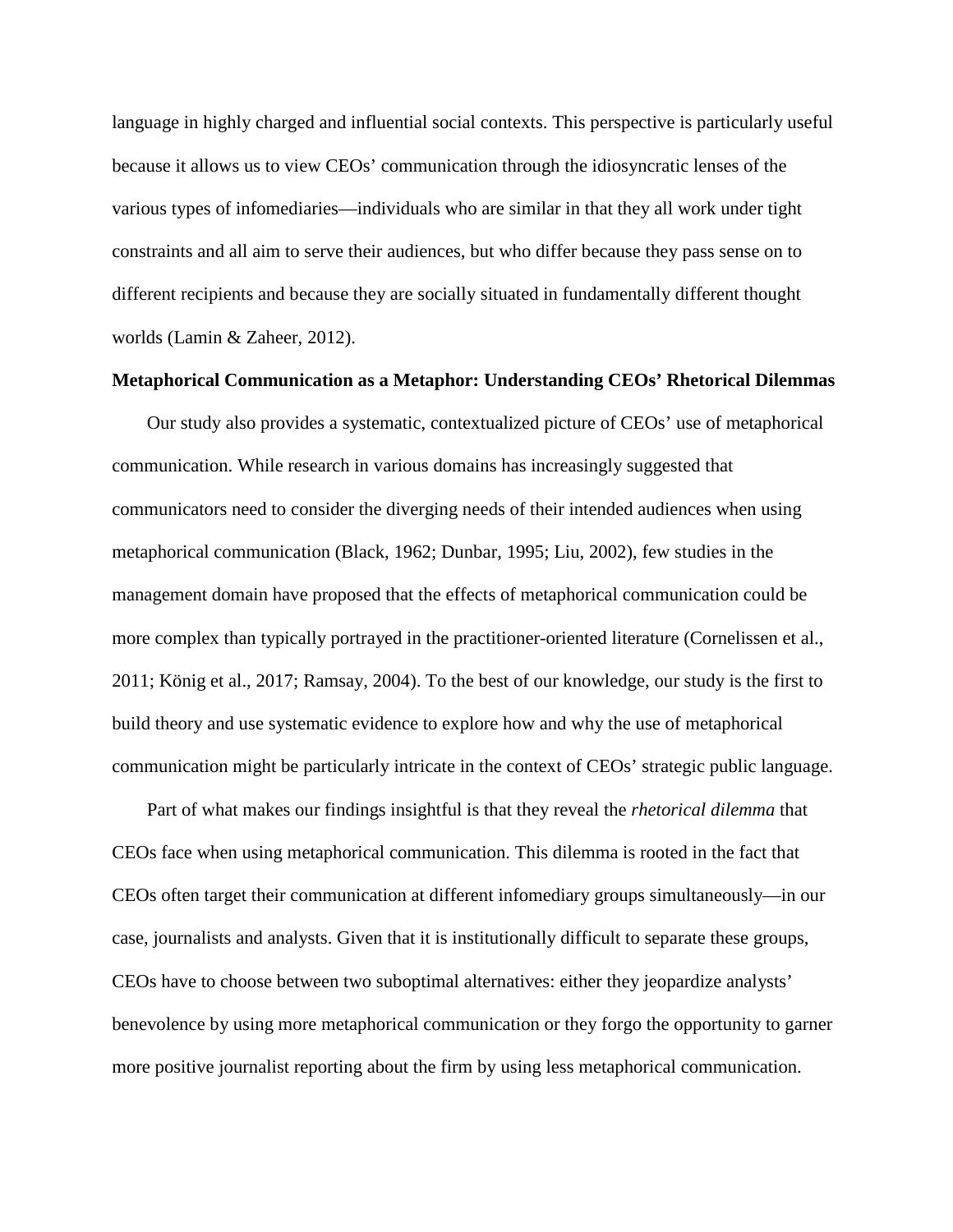Thus, on a broader scale, metaphorical communication might serve as a metaphor for the larger phenomenon of the rhetorical dilemmas in executive communication that emerge from the fact that executive communication is almost always received by multiple audiences with potentially contradictory interests.

#### **Connecting Disconnected Debates in Research on Infomediaries**

Our study also has more general implications for research on firms' relations with infomediaries. Most importantly, it is the first to compare the effects of one facet of CEO communication on two groups of infomediaries. In this respect, our research extends and challenges prior studies that have focused on single audiences (e.g., Fanelli et al., 2009; Zavyalova et al., 2012). In particular, it provides novel explanations for why findings on firmintermediary discourse cannot necessarily be generalized across audiences, thereby adding to research that highlights the complex, potentially paradoxical effects of firms' communication with diverse constituents (e.g., Lamin & Zaheer, 2012; Zavyalova et al., 2016).

Finally, by showing that CEOs' rhetoric influences the benevolence of infomediaries, we further open up the black box of behavioral tendencies in infomediaries' evaluations (Mokoaleli-Mokoteli, Taffler, & Agarwal, 2009). For instance, while the extant research explains why analysts are often overly optimistic when issuing evaluations (Sedor, 2002), scholars are still unclear as to why analysts are sometimes overly *pessimistic* in their assessments (Doukas, Kim, & Pantzalis, 2002). Our findings—including those on the interactive effects of metaphorical communication and negative earnings surprises—indicate that the influence of rhetorical devices for constituent-minded sensemaking are relevant for explaining such behavior.

#### **Practical Implications**

There are important practical implications of our research. Perhaps most importantly, we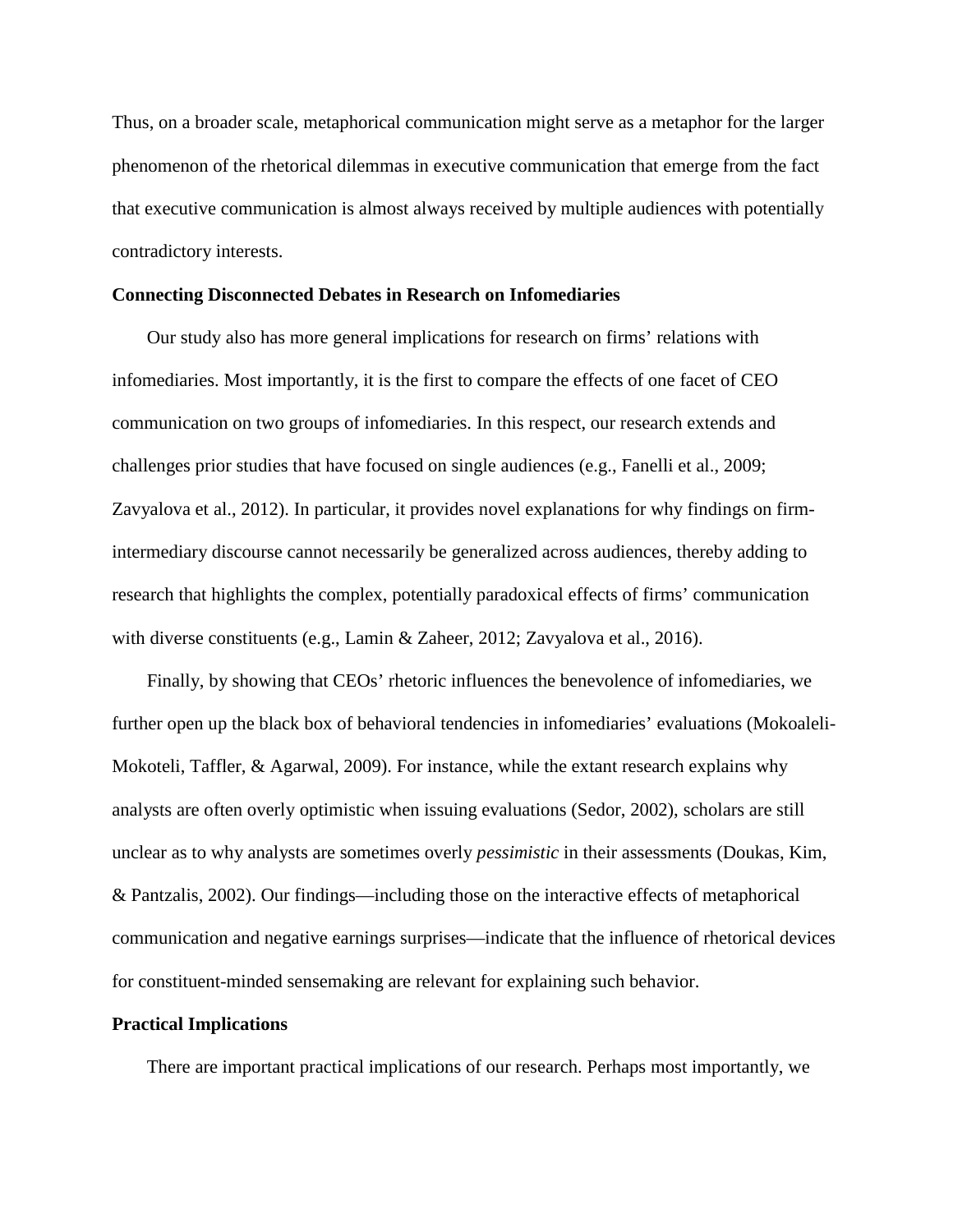advise corporate leaders, along with their coaches and speechwriters, to view metaphorical communication and other elements of classical rhetoric as vital but equivocal levers for influencing infomediaries' evaluations. To manage the trade-offs involved in using metaphorical communication when interacting with infomediaries, CEOs might need to consider which group of infomediaries is most important at a given time and tailor their rhetoric to the preferences of that audience. Such considerations are especially important in times of poor firm performance.

#### **FUTURE RESEARCH**

We acknowledge the limitations of this study, which, in turn, point to promising avenues for future research. Most notably, given the interpretative complexities inherent in our analysis, we could only use preliminary measures to control for the degree to which CEOs' metaphorical communication was aligned with the message that was to be conveyed (Aristotle, *Rhetoric*; Booth, 1978). This is important because, according to the interaction view of metaphor (Black, 1962), audiences make sense of metaphorical language by drawing associations between the structures of the source and target domains (Zashin & Chapman, 1974). However, some metaphors might be perceived as so "bizarre" that audiences will struggle to make such associations. While we did not come across any such examples, $30$  we see ample opportunities for future research into the impact of specific characteristics of CEOs' metaphorical communication in, for instance, highly diverse cultural contexts (König et al., 2017; Liu, 2002). As part of these endeavors, scholars might also find ways to build on and improve our research design. In particular, we envision research that automatizes the detection and classification of CEOs' metaphorical communication by, for example, developing dictionaries for specific source

<span id="page-36-0"></span> $30$  We discussed several metaphors as potentially bizarre but then decided they were sufficiently comprehensible. Such metaphors included, for instance: "They can sort of try and buy as opposed to choke down a huge hairball" (Carol Bartz, ACAD, Q3 2006), and "I don't believe you're going to see very many people with crystal balls that don't have lots of cloud and cotton and fuzz in them" (Jack London, CACI, Q3 2007).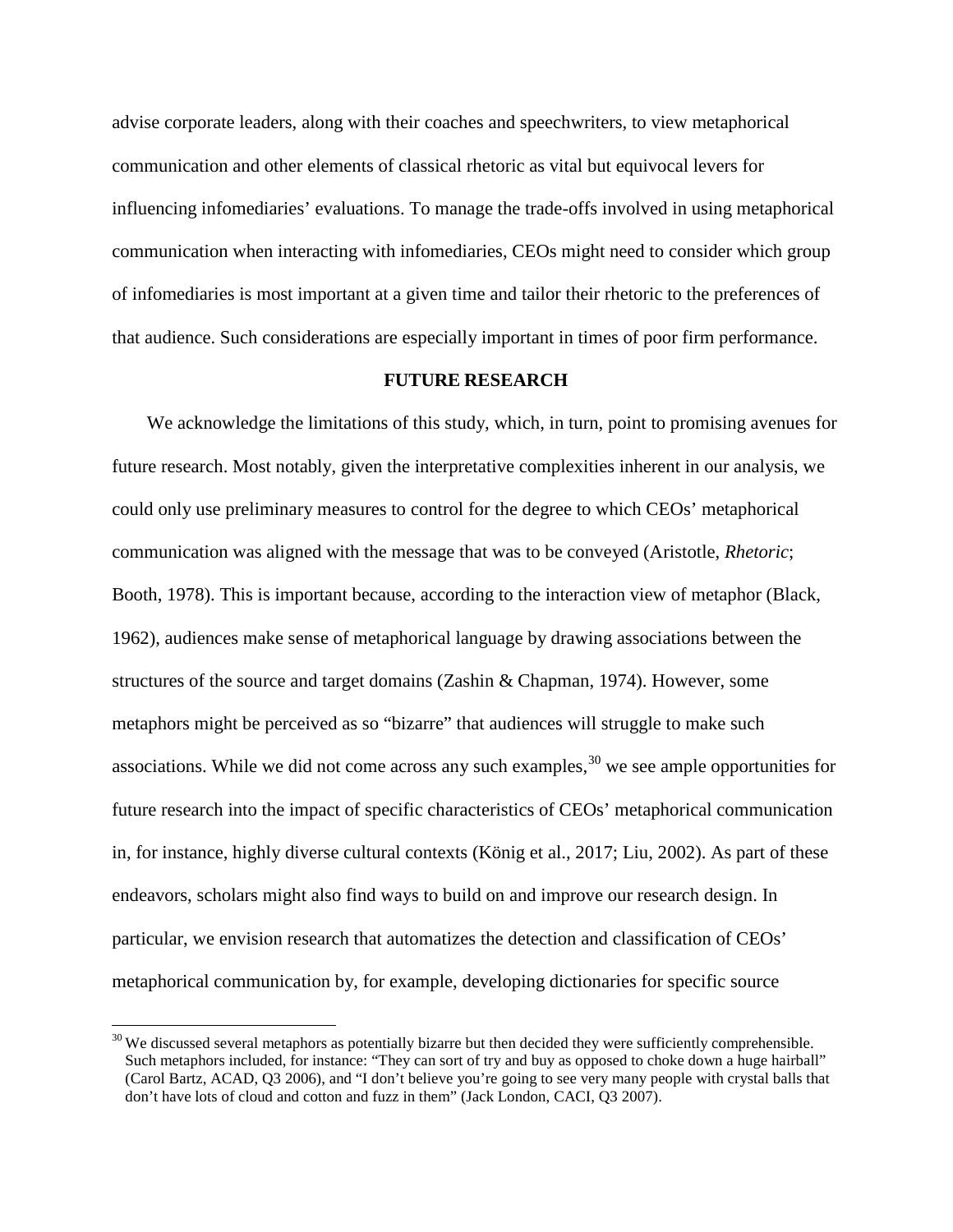domains, such as sports, journeys, or violence (Lakoff & Johnson, 1980). The literature on applied linguistics (e.g., Cameron & Maslen, 2010) might provide useful guidance in this regard.

Furthermore, scholars might draw a more comprehensive picture of CEO communication with infomediaries and the role of metaphorical communication in that context by analyzing other discursive vehicles, such as interviews, public speeches, corporate presentations, or roadshows (Whittington, Yakis-Douglas, & Ahn, 2016). Incorporating such sources would enhance our understanding of how infomediaries perceive CEO communication and the underlying mechanisms. Relatedly, there is ample scope for research into *how* CEOs deliver communication by including such aspects as facial expressions, gestures, and tone of voice (Cornelissen, Clarke, & Cienki, 2012; Den Hartog & Verburg, 1997; Wenzel & Koch, 2018).

We also see opportunities to examine the effects of CEOs' use of other rhetorical devices on infomediaries. We chose to focus on metaphorical communication because linguists suggest that metaphors are particularly suitable for framing complex messages under time constraints and ambiguous conditions, aspects that are at the heart of CEOs' communication with infomediaries. However, could infomediaries' social cognitions also affect the outcomes associated with other parts of CEOs' rhetoric? Moreover, given infomediaries' rhetorical biases, could the effect of metaphorical communication be amplified by other aspects of CEOs' communication? The significantly positive effect of CEOs' use of numerical language on analysts' favorability that we observe (see Model 3 in Table 5) might point in this direction (Henry, 2008). Thus, future research should address these questions—their answers might provide cues as to how firms can best approach the dilemma of communicating with diverse audiences.

Finally, subsequent research could extend the views presented here by studying the potentially divergent effects of CEOs' use of metaphorical communication and other dimensions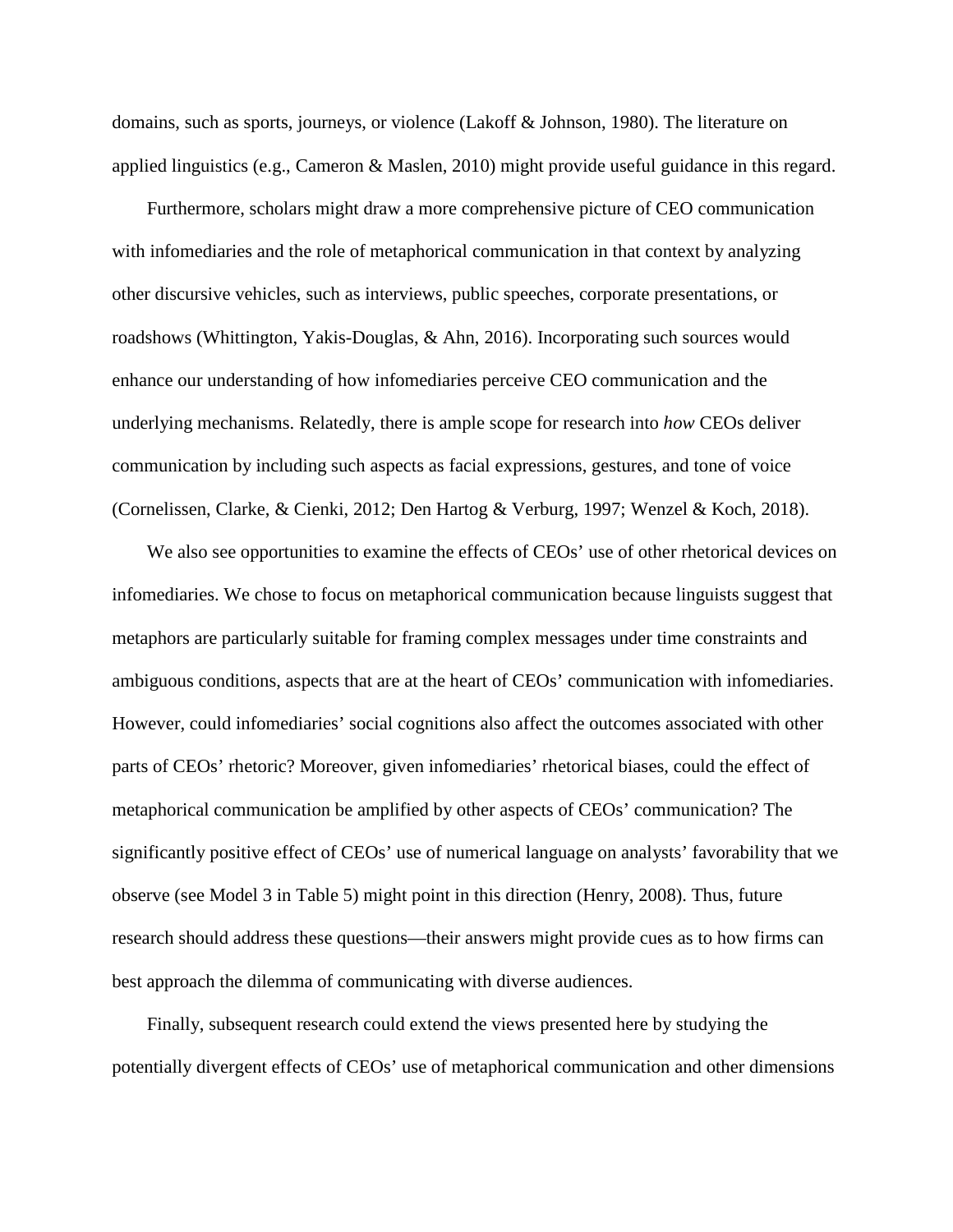of classical rhetoric on other audiences. Obviously, it would be worthwhile to extend our analysis to other types of infomediaries, such as customer-advocacy groups or rating agents, which themselves have other audiences and, thus, might respond differently to metaphorical communication. Such extensions might also more directly illuminate the mechanisms through which CEOs' use of metaphorical communication affects infomediaries' appraisals, for which we only provide preliminary evidence. Moreover, it would be interesting to study the effects of metaphorical communication on different shareholder groups (Hayward & Fitza, 2016; Whittington et al., 2016), such as institutional investors, private investors, family investors, and professional investors. Each of these groups might have idiosyncratic, socially situated ways of interpreting CEOs' rhetoric, thereby giving rise to additional vexing paradoxes. We also call for more research on the effect of CEOs' use of metaphorical communication on audiences *within* firms (König et al., 2017). Future research might, for example, reveal that metaphorical communication polarizes, rather than unifies, organizational members and, as such, creates additional rhetorical dilemmas for corporate leaders.

In conclusion, we hope that our study can serve as a starting point for conversations on leaders' rhetoric in a wide range of research domains and as a first step toward a more nuanced view of the effects of CEOs' use of metaphorical communication.

#### **REFERENCES**

- Aiken, L. S., & West, S. G. 1991. *Multiple regression: Testing and interpreting interactions.* Newbury Park, CA: Sage.
- Allison, P. D. 1990. Change scores as dependent variables in regression analysis. In Sobel ME, Becker MP (eds.). *Sociological Methodology,* 20: 93–114.
- Andsager, J. L. 2000. How interest groups attempt to shape public opinion with competing news frame. *Journalism and Mass Communication Quarterly,* 77: 577−592.
- Antonakis, J., Fenley, M., & Liechti, S. 2011. Can charisma be taught? Tests of two interventions. *Academy of Management Learning & Education,* 10: 374−396.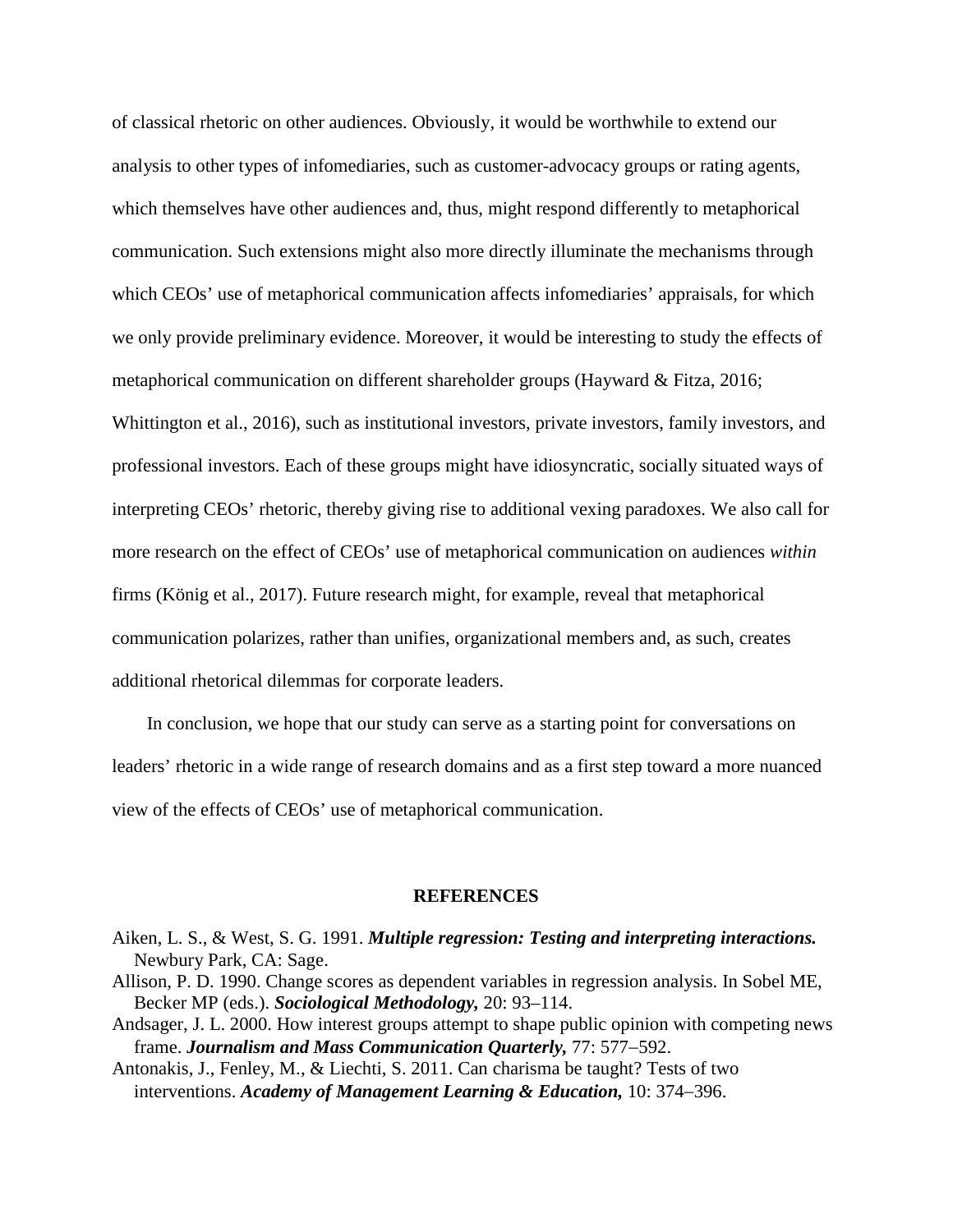- Antonakis, J., Fenley, M., & Liechti, S. 2012. Learning charisma. Transform yourself into the person others want to follow. *Harvard Business Review,* 90: 127−130.
- Amernic, J., Craig, R., & Tourish, D. 2007. The transformational leader as pedagogue, physician, architect, commander, and saint: Five root metaphors in Jack Welch's letters to stockholders of General Electric. *Human Relations,* 60: 1839–1872.
- Aristotle, *Rhetoric.* classics.mit.edu/Aristotle/rhetoric.html.
- Ball-Rokeach, S. J., & DeFleur, M. L. 1976. A dependency model of mass-media effects. *Communication Research,* 3: 3−21.
- Baumeister, R. F., Bratslavsky, E., Finkenauer, C., & Vohs, K. D. 2001. Bad is stronger than good. *Review of General Psychology,* 5: 323−370.
- Benford, R. D. & Snow, D. A., 2000. Framing processes and social movements: An overview and assessment. *Annual Review of Sociology,* 26: 611−639.
- Benner, M. J., & Ranganathan, R. 2012. Offsetting illegitimacy: How pressures from securities analysts influence incumbents in the face of new technologies. *Academy of Management Journal,* 55: 213−233.
- Black, M. 1962. *Models and metaphors.* Ithaca, NY: Cornell University Press.
- Block, S. B. 1999. A study of financial analysts: Practice and theory. *Financial Analysts Journal,* 55: 86–95.
- Booth, W. 1978. Metaphor as rhetoric. *Critical Inquiry,* 5: 49−72.
- Brown, L. D. 2001. A temporal analysis of earnings surprises: Profits versus losses. *Journal of Accounting Research,* 39: 221−241.
- Brown, L. D., Call, A. C., Clement, M. B., & Sharp, N. Y. 2015. Inside the 'black box' of sellside financial analysts. *Journal of Accounting Research,* 53: 1−47.
- Buffett, W. 1985. Chairman's letter. In Berkshire Hathaway Inc., *Annual Report*. Omaha: Berkshire Hathaway Inc.
- Bundy, J., & Pfarrer, M. D. 2014. *Reputations in flux: Examining how a firm's multiple reputations influence reactions to a negative violation*. Unpublished working paper, Pennsylvania State University and University of Georgia.
- Burbules, N. C., Schraw, G., & Trathen, W. 1989. Metaphor, idiom, and figuration. *Figuration, Metaphor and Symbolic Activity,* 4: 93–110.
- Burns, L. S. 2013. *Understanding journalism* (2nd ed.). London: Sage.
- Bushee, B. J., Core, J. E., Guay, W., & Hamm, S. J. W. 2010. The role of the business press as an information intermediary. *Journal of Accounting Research,* 48: 1–19.
- Cameron, L. & Maslen, R. 2010. *Metaphor analysis: Research practice in applied linguistics, social sciences and the humanities*. London: Equinox.
- Carlson, N. 2011. *Rolling thunder: AOL CEO Tim Armstrong's favorite metaphors and analogies*. http://www.businessinsider.com/rolling-thunder-aol-ceo-tim-armstrongs-favoritemetaphors-and-analogies-2011-2?IR=T, retrieved on May 23, 2016.
- Carton, A. M., Murphy, C., & Clark, J. R. 2014. A (blurry) vision of the future: How leader rhetoric about ultimate goals influences performance. *Academy of Management Journal,* 57: 1544–157.
- Chatterjee, A., & Hambrick, D. C. 2011. Executive personality, capability cues, and risk taking: How narcissistic CEOs react to their successes and stumbles. *Administrative Science Quarterly,* 56: 202–237.
- Chen, X., & Cheng, Q. 2006. Institutional holdings and analysts' stock recommendations. *Journal of Accounting, Auditing, and Finance,* 21: 399–440.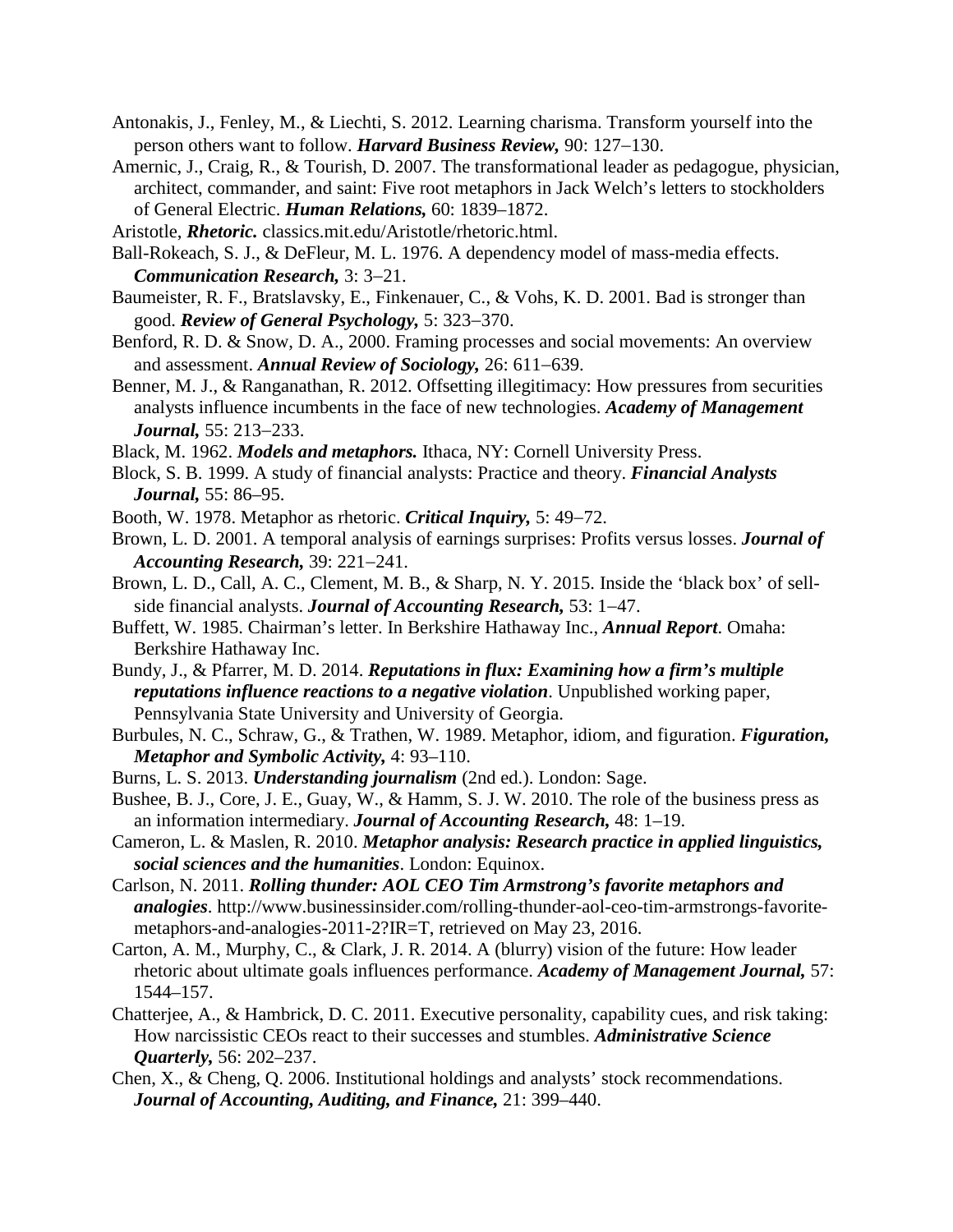- Clatworthy, M., & Jones, M. J. 2003. Financial reporting of good news and bad news: Evidence from accounting narratives. *Accounting and Business Research,* 33: 171–185.
- Cohen, J., Cohen, P., West, S. G., & Aiken, L. S. 2003. *Applied multiple regression/correlation analysis for the behavioral sciences* (3rd ed.). Mahwah, NJ: Lawrence Erlbaum.
- Corbett, E. P. J., & Connors, R. J. 1998. *Classical rhetoric for the modern student* (4th ed.). New York: Oxford University Press.
- Cornelissen, J. P., Clarke J. S., & Cienki, A. 2012. Sensegiving in entrepreneurial contexts: The use of metaphors in speech and gesture to gain and sustain support for novel business ventures. *International Small Business Journal,* 30: 213–241.
- Cornelissen, J. P., Holt, R., & Zundel, M. 2011. The role of analogy and metaphor in the framing and legitimization of strategic change. *Organization Studies,* 32: 1701–1716.
- Cornelissen, J. P., & Werner, M. D. 2014. Putting framing in perspective: A review of framing and frame analysis across the management and organizational literature. *Academy of Management Annals,* 8: 181–235.
- Coy, P. 2013. *Staggering drunks and fiscal cliffs: How Bloomberg Businessweek uses metaphors in the news*. http://niemanreports.org/articles/staggering-drunks-and-fiscal-cliffshow-bloomberg-businessweek-uses-metaphors-in-the-news, retrieved on May 23, 2016.
- Deephouse, D. L. 2000. Media reputation as a strategic resource: An integration of mass communication and resource-based theories*. Journal of Management*, 26: 1091–1112.
- Deephouse, D. L., & Heugens, P. P. 2009. Linking social issues to organizational impact: The role of infomediaries and the infomediary process. *Journal of Business Ethics*, 86: 541–553.
- Den Hartog, D. N., & Verburg, R. M. 1997. Charisma and rhetoric: Communicative techniques of international business leaders. *Leadership Quarterly,* 8: 355–391.
- Deuze, M. 2005. What is journalism? Professional identity and ideology of journalists reconsidered. *Journalism*, 6: 442–464.
- Doukas, J. A., Kim, C., & Pantzalis, C. 2002. A test of the errors-in-expectations explanation of the value/glamour stock returns performance: Evidence from analysts' forecasts. *Journal of Finance,* 57: 2143–2165.
- Dunbar, K. 1995. How scientists really reason: Scientific reasoning in real-world laboratories. In R. J. Sternberg & J. E. Davidson (Eds.), *The nature of insight:* 365–395. Cambridge, MA: MIT Press.
- Elsbach, K. D. 1994. Managing organizational legitimacy in the California cattle industry: The construction and effectiveness of verbal accounts. *Administrative Science Quarterly,* 39: 57−88.
- Emrich, C. G., Brower, H. H., Feldman, J. M., & Garland, H. 2001. Images in words: Presidential rhetoric, charisma, and greatness. *Administrative Science Quarterly,* 46: 527– 557.
- Entman, R. M. 1993. Framing: Toward clarification of a fractured paradigm. *Journal of Communication,* 43: 51−58.
- Fanelli, A., & Misangyi, V. F. 2006. Bringing out charisma: CEO charisma and external stakeholders. *Academy of Management Review,* 31: 1049–1061.
- Fanelli, A., Misangyi, V. F., & Tosi, H. L. 2009. In charisma we trust: The effects of CEO charismatic visions on securities analysts. *Organization Science,* 20: 1011–1033.
- Fang, L., & Peress, J. 2009. Media coverage and the cross-section of stock returns. *Journal of Finance,* 64: 2023–2052.
- Finkelstein, S. 1992. Power in top management teams: Dimension, measurement, and validation.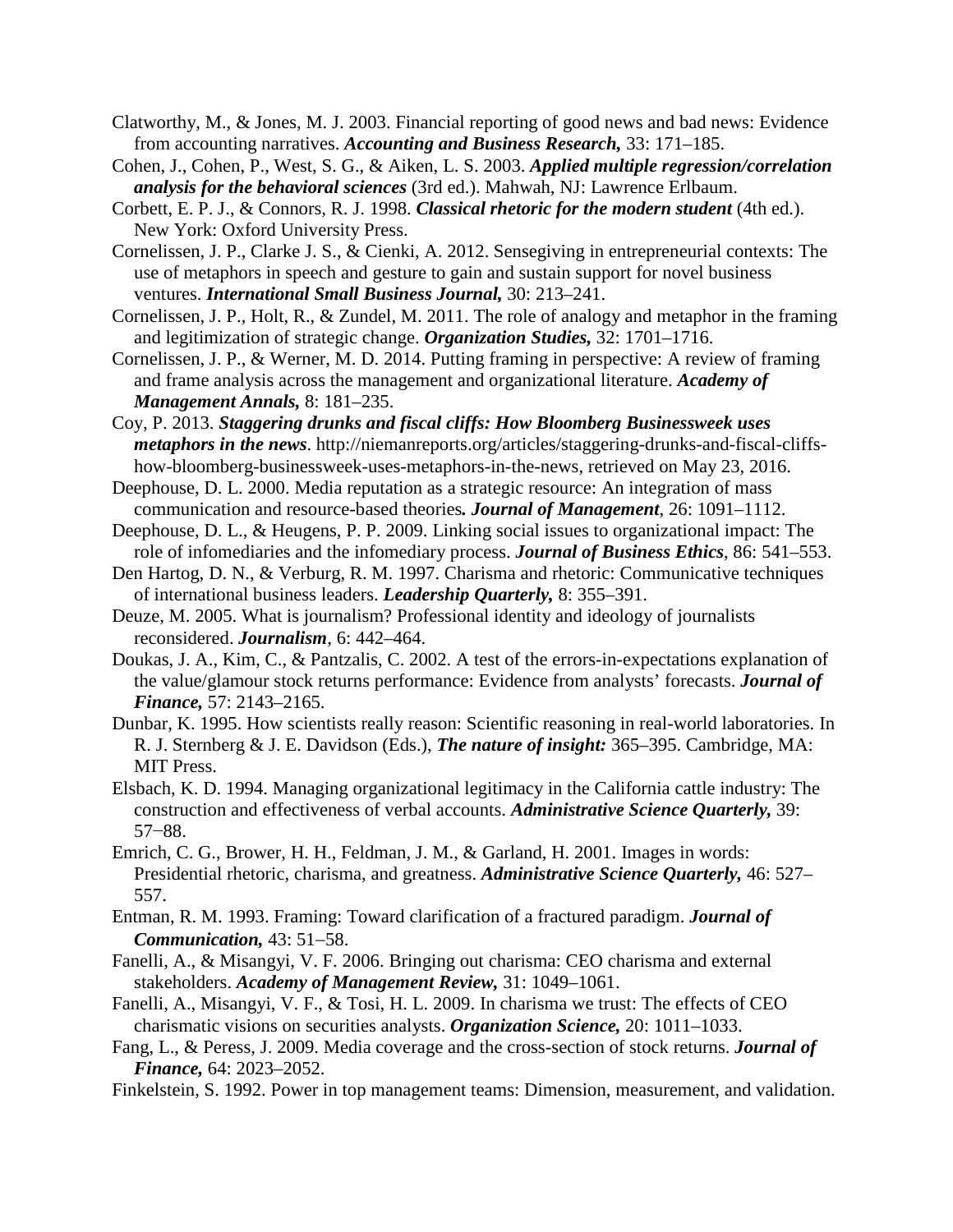*Academy of Management Journal,* 35: 505–538.

Fiske, S. T., & Taylor, S. E. 2017. *Social cognition: From brains to culture* (3rd ed.). Sage: London.

- Fiss, P. C., & Zajac, E. Z. 2006. The symbolic management of strategic change: Sensegiving via framing and decoupling. *Academy of Management Journal,* 49: 1173–1193.
- Foster-Pedley, J., Bond, D., & Brown, R. 2005. The spoken (he)art of strategy A metaphor analysis of the strategy discourse of 10 South African business executives. *South African Journal of Business Management,* 36: 41–54.
- Francis, J., & Soffer, L. 1997. The relative informativeness of analysts' stock recommendations and earnings forecast revisions. *Journal of Accounting Research,* 35: 193–211.
- Fuller, R. J., & Metcalf, R. W. 1978. Management disclosures: Analysts prefer facts to management's predictions. *Financial Analysts Journal,* 34: 55–57.
- Gamson, W. A., & Modigliani, A. 1989. Media discourse and public opinion on nuclear power: A constructionist approach. *American Journal of Sociology,* 95: 1–37.
- Gao, H., Yu, T., & Cannella, A. A. 2015. The use of public language in strategy: A multidisciplinary review and research agenda. *Journal of Management,* 42(1): 21–54.
- Gavetti, G., & Rivkin, J. W. 2005. How strategists really think Tapping the power of analogy. *Harvard Business Review*, 83: 54–63.
- Gioia, D. A. 1986. Symbols, scripts, and sensemaking: Creating meaning in the organizational experience. In H. P. Sims & D. A. Gioia (Eds.), *The thinking organization*: 49–74. San Francisco: Jossey-Bass.
- Gioia, D. A., & Chittipeddi, K. 1991. Sensemaking and sensegiving in strategic change initiation. *Strategic Management Journal,* 12: 433–448.
- Giorgi, S., & Weber, K. 2015. Marks of distinction: Framing and audience appreciation in the context of investment advice. *Administrative Science Quarterly,* 60: 333−367.

Granville, C. 2014. *Becoming a financial analyst*. http://www.investopedia.com/articles/financialcareers/ 06/financialanalyst.asp, retrieved on May 23, 2016.

Guo, W. 2014. Executives' use of emotional language and investor reactions. In R. Hart (Ed.), *Communication and language analysis in the corporate world*: 198–215. Hershey: IGI Global.

Hambrick, D. C., & Finkelstein, S. 1987. Managerial discretion: A bridge between polar views of organizational outcomes. *Research in Organizational Behavior,* 9: 369–406.

- Hamington, M. 2009. Business is not a game: The metaphoric fallacy. *Journal of Business Ethics,* 86: 473–484.
- Hatch, M., & Weick, K. 1998. Critical resistance to the jazz metaphor. *Organization Science,* 9: 600–604.
- Hayward, M., & Fitza, M. 2016. Pseudo-precision? Precise forecasts and impression management in managerial earnings forecasts. *Academy of Management Journal,* online first, doi: 10.5465/amj.2014.0304.
- Healy, P. M., & Palepu, K. G. 1995. The challenges of investor communication. The case of CUC International, Inc. *Journal of Financial Economics,* 38: 111–140.
- Healy, P. M., & Palepu, K. G. 2001. Information asymmetry, corporate disclosure, and the capital markets: A review of the empirical disclosure literature. *Journal of Accounting and Economics,* 31: 405–440.

Heath, C., & Heath, D. 2007.*Made to stick: Why some ideas survive and others die*. New York: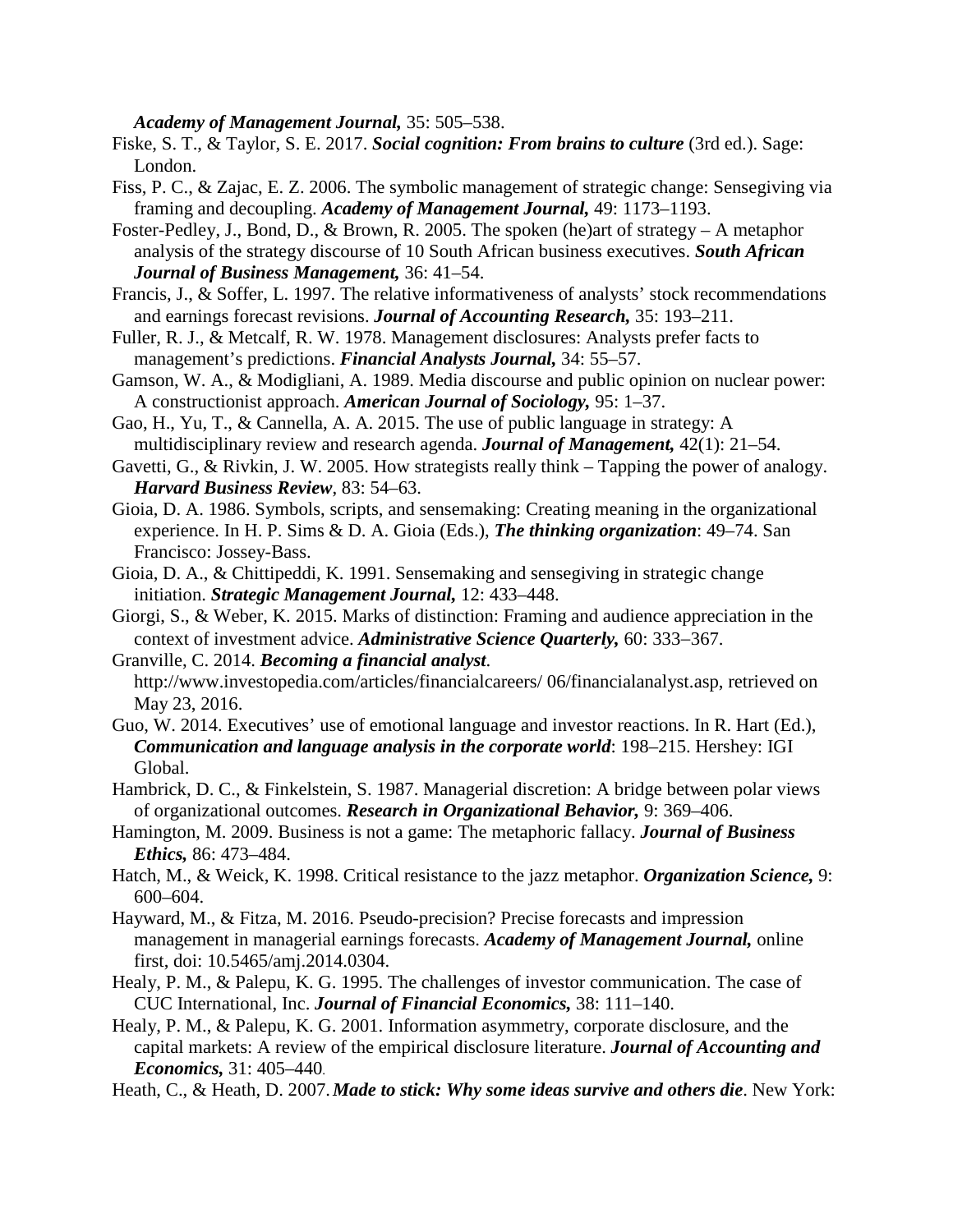Random House.

- Henry, E. 2008. Are investors influenced by how earnings press releases are written? *Journal of Business Communication,* 45: 363–407.
- Heracleous, L., & Jacobs, C. 2008. Understanding organizations through embodied metaphors. *Organization Studies,* 29: 45–78.
- Ibáñez, F., & Hernández, L. 2011. The contemporary theory of metaphor: Myths, developments and challenges. *Metaphor and Symbol,* 26: 161–185.
- Janis, I., & Fadner, R. 1965. The coefficient of imbalance. In H. Lasswell, N. Leites & Associates (Eds.), *Language of politics*: 153–169. Cambridge, MA: MIT Press.
- Jegadeesh, N., Kim, J., Krische, S. D., & Lee, C. M. C. 2004. Analyzing the analysts: When do recommendations add value? *Journal of Finance,* 59: 1083–1124.
- Johnson, M. & Lakoff, G. 2002. Why cognitive linguistics require embodied realism. *Cognitive Linguistics*, 13: 245–263.
- Jorgensen, R. D., & Wingender, J. R. 2004. A survey on the dissemination of earnings information by large firms. *Journal of Applied Finance,* 14: 77–84.
- Kaplan, S., Murray, F., & Henderson, R. 2003. Discontinuities and senior management: Assessing the role of recognition in pharmaceutical firm response to biotechnology. *Industrial and Corporate Change,* 12: 203–233.
- Kindler, J. 2010.To our owners. In Pfizer Inc., *Pfizer Annual Review 2009*. New York City: Pfizer Inc.
- König, A., Fehn, A., Puck, J., & Graf-Vlachy, L. 2017. Primary or complex? Towards a theory of metaphorical strategy communication in MNCs. *Journal of World Business,* 52: 270–285.
- Krieger, K., & Ang, J. 2013. The unintended consequences of high expectations and pressure on new CEOs. *Journal of Business Finance and Accounting,* 40: 501–526.
- Krippendorff, K. 2004. *Content analysis: An introduction to its methodology* (2nd ed.). Thousand Oaks, CA: Sage.
- Lacy, S., & Riffe, D. 1996. Sampling error and selecting intercoder reliability samples for nominal content categories. *Journalism and Mass Communication Quarterly,* 73: 963–973.
- Lakoff, G. 1993. The contemporary theory of metaphor. *Metaphor and Thought,* 2: 202–251.
- Lakoff, G., & Johnson, M. 1980. *Metaphors we live by*. Chicago: University of Chicago Press.
- Lamin, A., & Zaheer, S. 2012. Wall Street vs. Main Street: Firm strategies for defending legitimacy and their impact on different stakeholders. *Organization Science,* 23: 47–66.
- Landau, M., Meier, B., & Keefer, L. 2010. A metaphor-enriched social cognition. *Psychological Bulletin,* 136: 1045-1067
- Larcker, D. F., & Zakolyukina, A. A. 2012. Detecting deceptive discussions in conference calls. *Journal of Accounting Research,* 50: 495–540.
- Leith, S. 2014. *The art of persuasion – How to do folksy like Warren Buffett*. http://www.ft.com/intl/ management/art-of-persuasion, retrieved on May 23, 2016.
- Li, F. 2008. Annual report readability, current earnings, and earnings persistence. *Journal of Accounting and Economics,* 45: 221–247.
- Lindsley, O. R. 1991. From technical jargon to plain English for application. *Journal of Applied Behavior Analysis,* 24: 449–458.
- Liu, D. 2002. *Metaphor, culture and worldview. The case of American English and the Chinese language***.** Lanham: University Press of America.
- Loughran, T., & McDonald, B. 2011. When is a liability not a liability? Textual analysis, dictionaries, and 10Ks. *Journal of Finance,* 66: 35−65.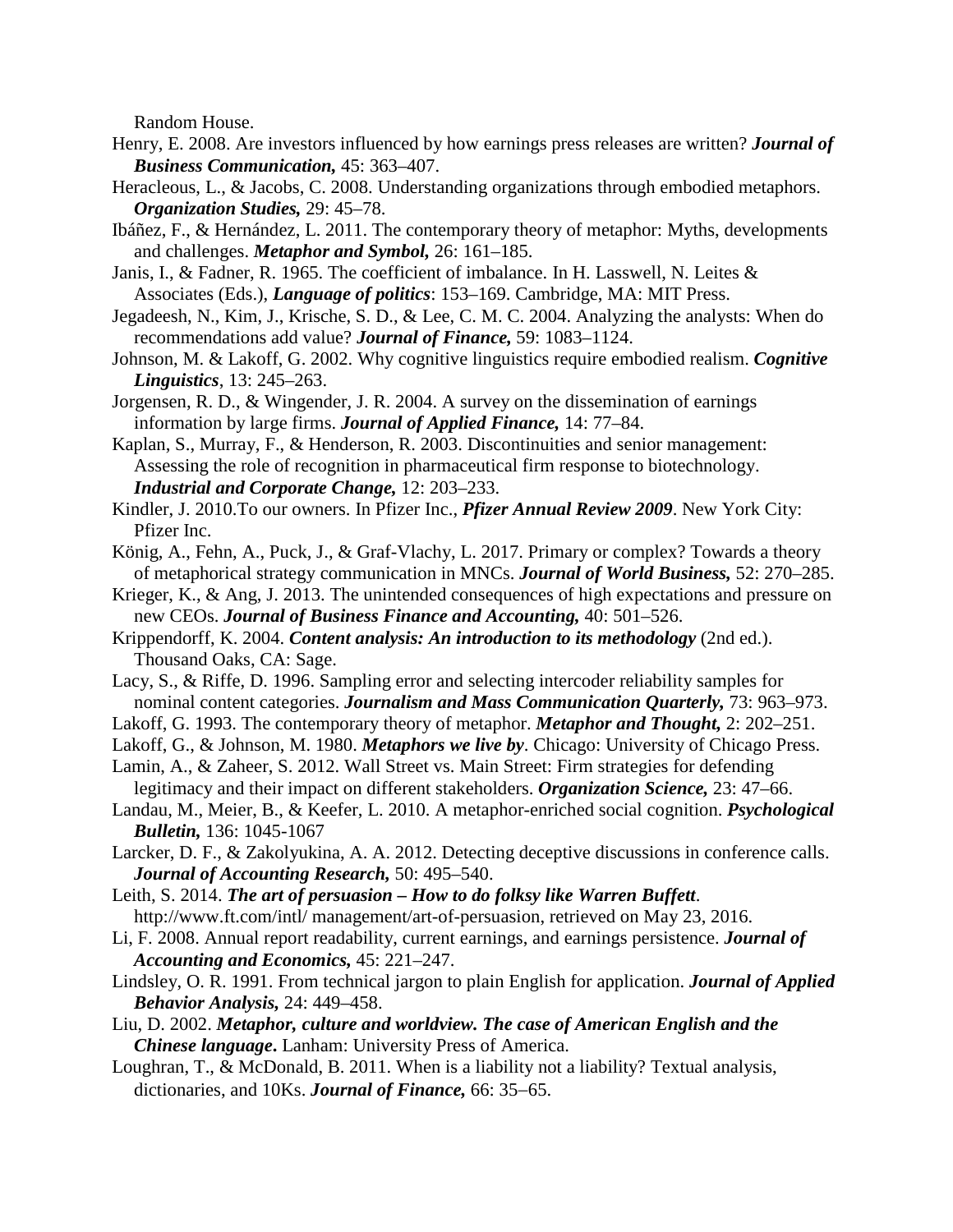- Martindale, C. 1990. *The clockwork muse: The predictability of artistic change.* New York: Basic Books.
- Matsumoto, D., Pronk, M., & Roelofsen, E. 2011. What makes conference calls useful? The information content of managers' presentation and analysts' discussion sessions. *Accounting Review,* 86: 1381−1414.
- McDonnell, M.-H., & King, B. 2013. Keeping up appearances: Reputational threat and impression management after social movement boycotts. *Administrative Science Quarterly,* 58: 387−419.
- Medsger, B. 2014. *Getting journalism education out of the way*. http://journalism.nyu.edu/publishing/ archives/debate/forum.1.essay.medsger.html, retrieved on May 23, 2016.
- Merkl-Davies, D., & Koller, V. 2012. 'Metaphoring' people out of this world: A critical discourse analysis of a chairman's statement of a UK defense firm. *Accounting Forum,* 36: 178−193.
- Miles, M. B., & Huberman, A. M. 1994. *Qualitative data analysis: An expanded sourcebook* (2nd ed.). Thousand Oaks, CA: Sage.
- Miller, A. 2012. *The tall lady with the iceberg: The power of metaphor to sell, persuade & explain anything to anyone.* New York: Chiron Association Inc.
- Mintzberg, H. 1973. A new look at the chief executive's job. *Organizational Dynamics,* 1: 20– 30.
- Mio, J. S. 1997. Metaphor and politics. *Metaphor and Symbol,* 12: 113–133.
- Mio, J. S., Riggio, R., Levin, S., & Reese, R. 2005. Presidential leadership and charisma: The effects of metaphor. *Leadership Quarterly,* 16: 287–294.
- Mokoaleli-Mokoteli, T., Taffler, R. J., & Agarwal, V. 2009. Behavioural bias and conflicts of interest in analyst stock recommendations. *Journal of Business Finance and Accounting,* 36: 384–418.
- Morley, D. 2007. *The Cambridge introduction to creative writing*. Cambridge: Cambridge University Press.
- Oberlechner, T., & Mayer-Schoenberger, V. 2002. *Through their own words – Toward a new understanding of leadership through metaphors***.** Working paper no. RWP02**–**043, Kennedy School of Government, Boston.
- Ocasio, W. & Kim, H. 1999. The circulation of corporate control: Selection of functional backgrounds of new CEOs in large U.S. manufacturing firms, 1981-1992. *Administrative Science Quarterly,* 44: 532–562.
- Ortony, A. 1975. Why metaphors are necessary and not just nice. *Educational Theory,* 25: 45– 53.
- Partington, A. 1995. A corpus-based investigation into the use of metaphor in British business journalism, *Asp. la revue du GERAS,* 7–10: 25–39.
- Pennebaker, J. W., Booth, R. J., & Francis, M. E. 2007. *Linguistic inquiry and word count: LIWC 2007***.** Austin, TX: LIWC.
- Petkova, A. P., Rindova, V. P., & Gupta, A. K. 2013. No news is bad news: Sensegiving activities, media attention, and venture capital funding of new technology organizations. *Organization Science,* 24: 865–888.
- Pfarrer, M. D., Pollock, T. G., & Rindova, V. P. 2010. A tale of two assets: The effects of firm reputation and celebrity on earnings surprises and investors' reactions. *Academy of Management Journal,* 53: 1131–1152.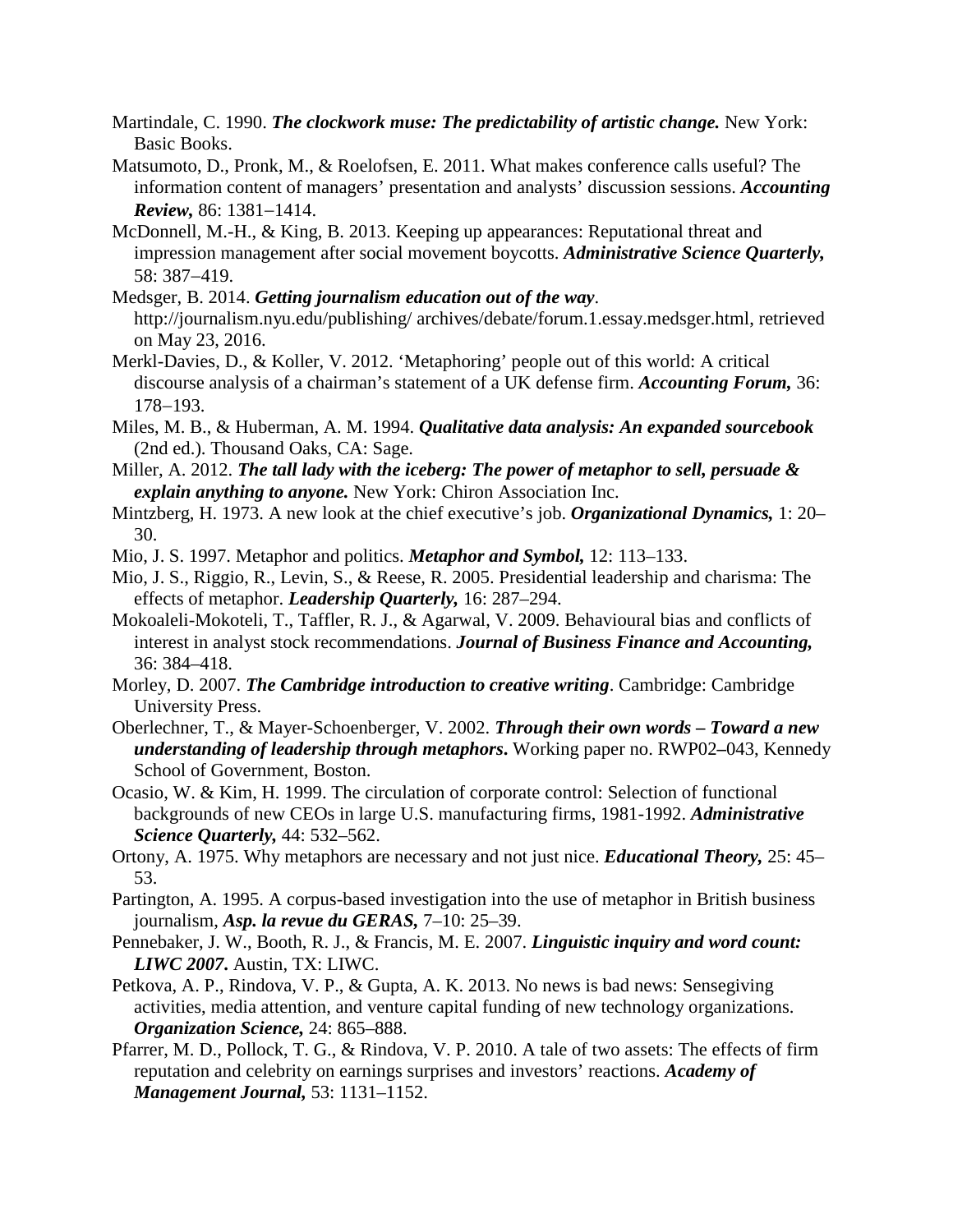- Pollock, T. G., & Rindova, V. P. 2003. Media legitimation effects in the market for initial public offerings. *Academy of Management Journal,* 46: 631–642.
- Pragglejaz Group. 2007. MIP: A method for identifying metaphorically used words in discourse. *Metaphor and Symbol,* 22: 1–39.
- Ramsay, J. 2004. Trope control: The costs and benefits of metaphor unreliability in the description of empirical phenomena. *British Journal of Management,* 15: 143–155.
- Read, S., Cesa, I., Jones, D., & Collins, N. 1990. When is the federal budget like a baby? Metaphor in political rhetoric. *Metaphor and Symbol,* 5: 125–149.
- Rindova, V. P., & Fombrun, C. J. 1999. Constructing competitive advantage: The role of firmconstituent interactions. *Strategic Management Journal,* 20: 691–710.
- Roush, C. 2011. *Show me the money: Writing business and economics stories for mass communication* (2nd ed.). New York: Routledge.
- Rozin, P., & Royzman, E. B. 2001. Negativity bias, negativity dominance, and contagion. *Personality and Social Psychology Review,* 5: 296−320.
- Scheufele, D. A., & Tewksbury, D. 2007. Framing, agenda setting, and priming: The evolution of three media effects models. *Journal of Communication,* 57: 9–20.
- Sedor, L. M. 2002. An explanation for unintentional optimism in analysts' earnings forecasts. *Accounting Review,* 77: 731−753.
- Shen, W., & Canella Jr., A. A. 2002. Revisiting the performance consequences of CEO succession: The impacts of successor type, postsuccession senior executive turnover, and departing CEO tenure. *Academy of Management Journal,* 45: 717–733.
- Shenkar, O., Luo, Y., & Yeheskel, O. 2008. From 'distance' to 'friction': Substituting metaphors and redirecting intercultural research. *Academy of Management Review,* 33: 905–923.
- Shoemaker, P. J., & Reese, S. D. 1996. *Mediating the message: Theories of influences on mass media content.* White Plains, NY: Longman Publishers.
- Sopory, P., & Dillard, J. 2002. The persuasive effects of metaphor: A meta-analysis. *Human Communication Research,* 28: 382–419.
- Steen, G. J. 2011. The contemporary theory of metaphor − Now new and improved! *Review of Cognitive Linguistics,* 9: 26–64.
- Taylor, S. E. 1981. The interface of cognitive and social psychology. In J. H. Harvey (Ed.), *Cognition, social behavior, and the environment:* 189–211. Hillsdale, NJ: Lawrence Erlbaum Associates.
- Taylor, S. E. 1991. Asymmetrical effects of positive and negative events: The mobilizationminimization hypothesis. *Psychological Bulletin,* 110: 67–85.
- Thibodeau, P., & Boroditsky, L. 2011. Metaphors we think with: The role of metaphor in reasoning. *PLoS ONE*, 6: e16782.
- Tsoukas, H. 1991. The missing link: A transformational view of metaphors in organizational science. *Academy of Management Review,* 16: 566–585.
- Tuchman, G. 1972. Objectivity as strategic ritual: An examination of Newsmen's notions of objectivity. *American Journal of Sociology,* 77: 660–679.
- Wade, J. B., Porac, J. F., Pollock, T. G., & Graffin, S. D. 2006. The burden of celebrity: The impact of CEO certification contests on CEO pay and performance. *Academy of Management Journal,* 49: 643–660.
- Walz, J. 2014. *Speak performance: Using the power of metaphors to communicate vision, motivate people, and lead your organization to success*. New York: Business Expert Press.
- Washburn, M., & Bromiley, P. 2014. Managers and analysts: An examination of mutual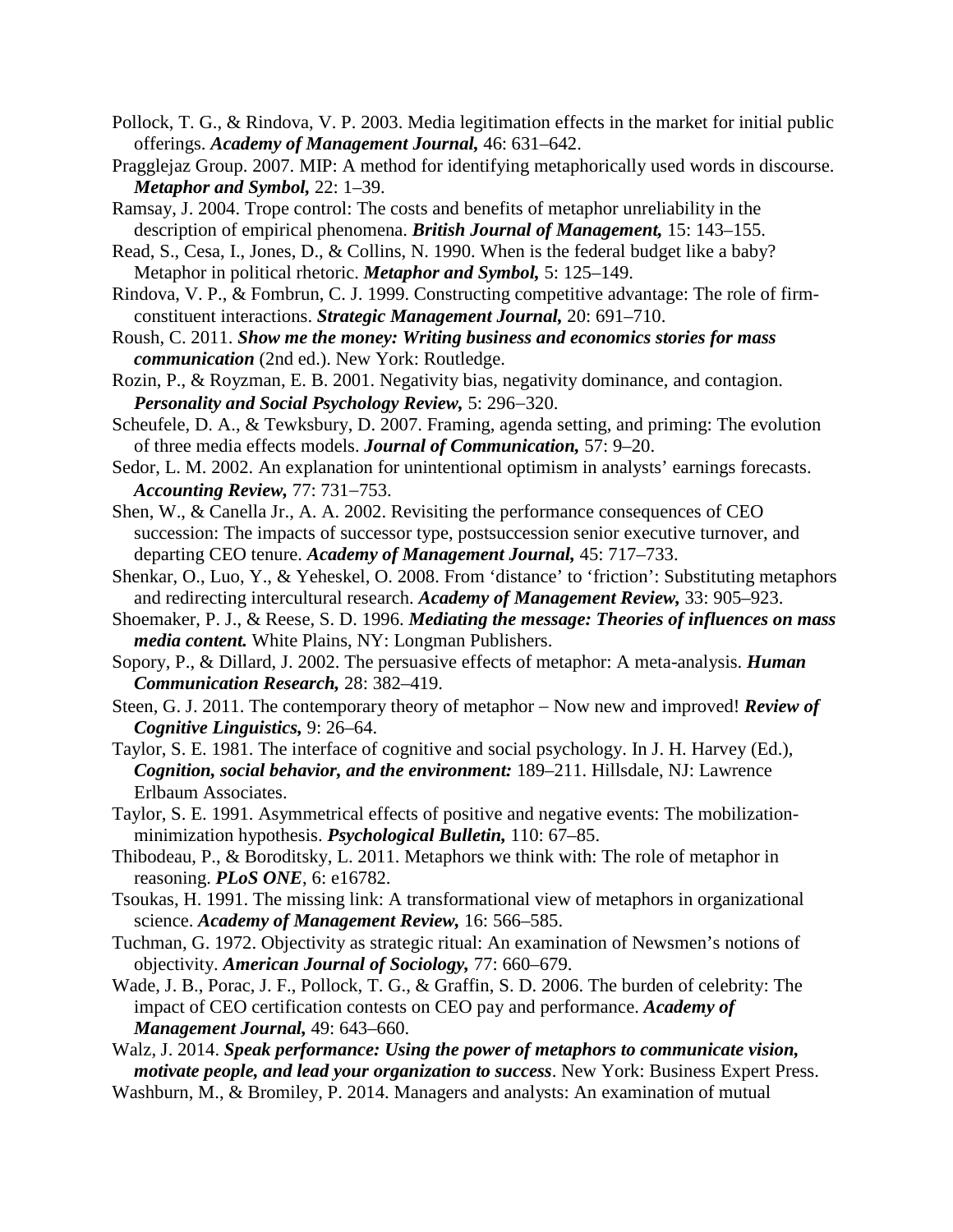influence. *Academy of Management Journal,* 57: 849–868.

- Weick, K. 1998. Introductory essay: Improvisation as a mindset for organizational analysis. *Organization Science*, 9: 543–555.
- Wenzel, M., & Koch, J. 2018. Strategy as staged performance: A critical discursive perspective on keynote speeches as a genre of strategic communication. *Strategic Management Journal,*  forthcoming.
- Westphal, J. D., & Deephouse, D. L. 2011. Avoiding bad press: Interpersonal influence in relations between CEOs and journalists and the consequences for press reporting about firms and their leadership. *Organization Science*, 22: 1061–1086.
- Westphal, J. D., Park, S. H., McDonald, M. L., & Hayward, M. L. 2012. Helping other CEOs avoid bad press social exchange and impression management support among CEOs in communications with journalists. *Administrative Science Quarterly,* 57: 217–268.
- Whittington, R., Yakis-Douglas, B., & Ahn, K. 2016. Cheap talk? Strategy presentations as a form of chief executive officer impression management. *Strategic Management Journal,*  37(12): 2413–2424.
- Wiesenfeld, B. M., Wurthmann, K. A., & Hambrick, D. C. 2008. The stigmatization and devaluation of elites associated with corporate failures: A process model. *Academy of Management Review,* 33: 231–251.
- Williams, K. 2011. *International journalism.* London: Sage
- Wolfe, M. 2012. Putting on the brakes or pressing on the gas? Media attention and the speed of policymaking. *Policy Studies Journal,* 40: 109–126.
- Womack, K. L. 1996. Do brokerage analysts' recommendations have investment value? *Journal of Finance,* 51: 137–167.
- Wooldridge, J. M. 2010. *Econometric analysis of cross section and panel data.* Cambridge, MA: MIT Press.
- Zashin, E., & Chapman, P. C. 1974. The uses of metaphor and analogy. *Journal of Politics,* 36: 290–326.
- Zavyalova, A., Pfarrer, M. D., & Reger, R. K. 2016. Celebrity and infamy? The consequences of media narratives about organizational identity. *Academy of Management Review,* online first doi:10.5465/amr.2014.0037.
- Zavyalova, A., Pfarrer, M. D., Reger, R. K., & Shapiro, D. L. 2012. Managing the message: The effects of firm actions and industry spillovers on media coverage following wrongdoing. *Academy of Management Journal*, 55: 1097–1101.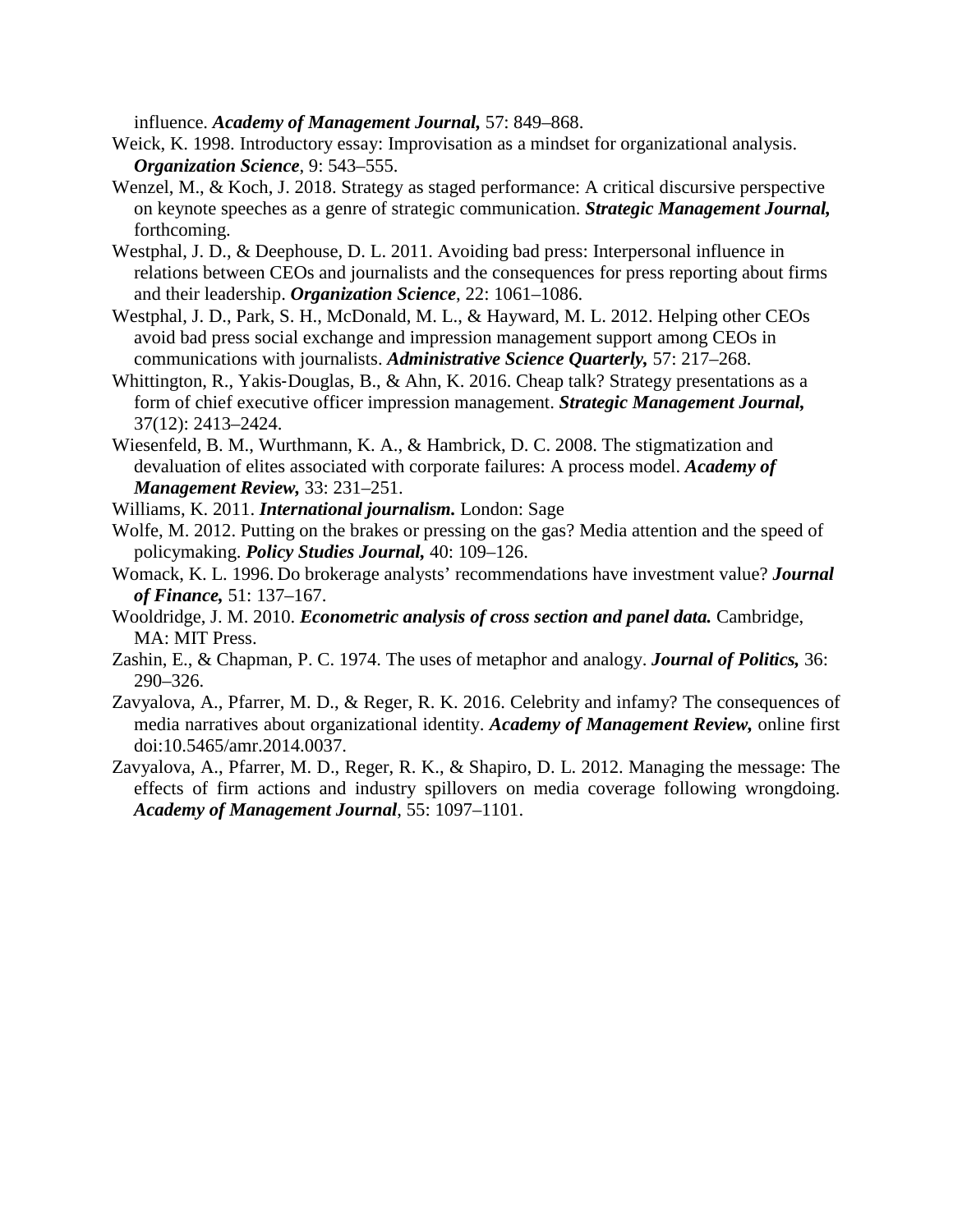# **TABLES AND FIGURES**

# **TABLE 1**

# **Examples of Metaphorical Communication Used by CEOs in Conference Calls\***

| <b>CEO</b> Statement                                                                                                                                                                                                                                                                                                                                  | <b>Type</b><br>of Figure | <b>CEO</b> (Company/<br>Year/<br>Quarter)     | <b>Target</b><br><b>Domain</b> |
|-------------------------------------------------------------------------------------------------------------------------------------------------------------------------------------------------------------------------------------------------------------------------------------------------------------------------------------------------------|--------------------------|-----------------------------------------------|--------------------------------|
| "We didn't tell you what it was, and you will have to<br>wait until we announce it. Just like Christmas. But<br>Santa is coming."                                                                                                                                                                                                                     | Analogy                  | Michael Dell<br>(Dell/2004/<br>Q3)            | Product<br>launch              |
| "it's a little bit like breaking in a new Maserati. The<br>first thousand miles, you are not going to step on the<br>gas too hard."                                                                                                                                                                                                                   | Analogy                  | Howard Pien<br>(Chiron/<br>2005/Q3)           | Restructuring<br>process       |
| "Both parties have input on a plan, a detailed plan, so I<br>would say we are both in the front seat of the car. In<br>Phase I, we are in the driver's seat; in the Phase II,<br>they take over the driver's seat. But each is<br>navigating with the other."                                                                                         | Metaphor                 | Daniel Welch<br>(InterMune/<br>2007/Q1)       | <b>Business</b><br>partnership |
| "It feels like we just finished the preseason and we're<br>suited up now and ready to play the Super Bowl<br>again this year."                                                                                                                                                                                                                        | Metaphor                 | <b>Brad Smith</b><br>(Intuit/2007/<br>Q1)     | Performance<br>outlook         |
| "We've been actually watching that fairly closely<br>because otherwise you build a kind of a ticking time<br>bomb, and certainly we don't want to do that []."                                                                                                                                                                                        | Metaphor                 | Norman Schwartz<br>$(Bio-Rad)$<br>2008/Q4)    | Inventory<br>level             |
| "It is not a fixed panel or closed system. I like to think<br>about it just like the i-Tunes music model, where<br>customers can pick and choose their own play lists<br>and [are] not necessarily constrained to buying an<br>entire album when all they want to purchase is a<br>subset of the information."                                        | Analogy                  | Kevin King<br>(Affymetrix/<br>2009/Q3)        | Product<br>policy              |
| "We are lean, but we have, I would say, good muscles.<br>We are in good shape. We should be able to run<br>pretty fast whenever it's required."                                                                                                                                                                                                       | Metaphor                 | Lukas Braun-<br>schweiler<br>(Dionex/2009/Q3) | Performance<br>outlook         |
| "So look, at the end of the day, our customers want a<br>cheaper price, we want a higher price, so the battle<br>will be fought in that basis $[]$ .                                                                                                                                                                                                  | Metaphor                 | <b>Steve Dubin</b><br>(Martek/2009/Q4)        | Pricing                        |
| "That's the biggest dark cloud that we're continually<br>looking at, and then the sunshine that's lurking<br>behind that is the commercial refresh and the rate at<br>which that progresses. There is a moon there as well<br>which is the strength in Asia, which is significant."                                                                   | Analogy                  | John Coyne<br>(Western Digital/<br>2010/Q4)   | Performance<br>outlook         |
| "And then, on the front of that, Todd, if you think about<br>Bayesian-type forecasting algorithms, which is how<br>they forecast hurricanes. Being from South<br>Louisiana, I know all about that. You watch every<br>day and see how it moved and then how -- where<br>it's expected to strike landfall, and the Clinical trial<br>is the same way." | Analogy                  | Joseph Herring<br>(Covance/<br>2011/Q1        | R&D                            |

\* In chronological order.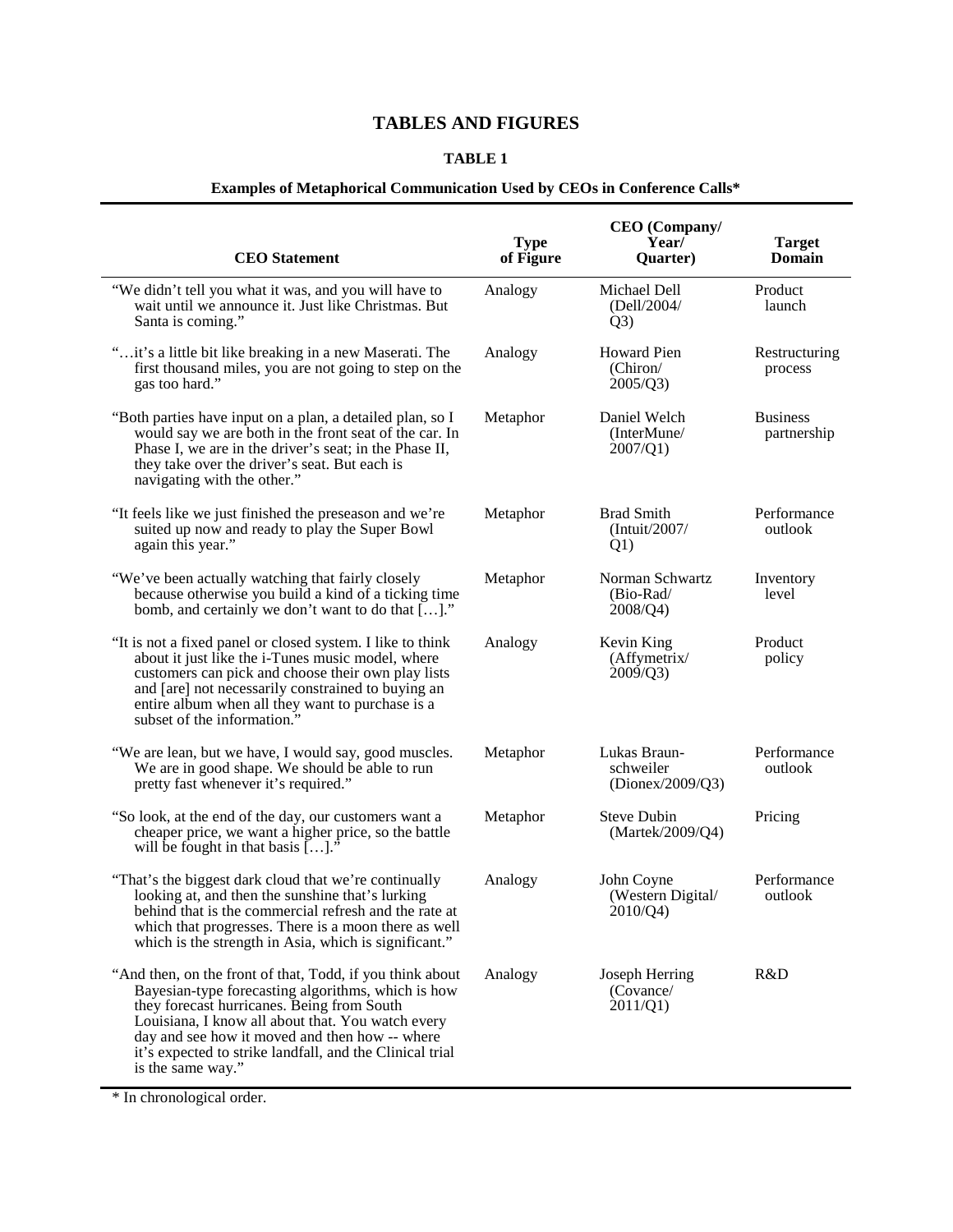|                | Correlations and Descriptive Statistics of Analysis I <sup>a</sup> |       |               |              |              |                 |          |                         |          |          |          |          |          |          |          |          |          |          |         |          |         |          |          |
|----------------|--------------------------------------------------------------------|-------|---------------|--------------|--------------|-----------------|----------|-------------------------|----------|----------|----------|----------|----------|----------|----------|----------|----------|----------|---------|----------|---------|----------|----------|
|                | <b>Variable</b>                                                    | Mean  | S.D.          | $\mathbf{1}$ | $\mathbf{2}$ | 3               | 4        | $\overline{\mathbf{5}}$ | 6        |          | 8        | 9        | 10       | 11       | 12       | 13       | 14       | 15       | 16      | 17       | 18      | 19       | 20       |
|                | Favorability of journalists' reporting                             | 0.03  | 0.32          | 1.00         |              |                 |          |                         |          |          |          |          |          |          |          |          |          |          |         |          |         |          |          |
| $\overline{2}$ | CEO's use of metaphorical communication                            | 0.01  | 0.01          | 0.00         | 1.00         |                 |          |                         |          |          |          |          |          |          |          |          |          |          |         |          |         |          |          |
| 3              | Prior firm performance change                                      | 0.01  | 0.12          | $-0.06$      | 0.00         | 1.00            |          |                         |          |          |          |          |          |          |          |          |          |          |         |          |         |          |          |
| $\overline{4}$ | Prior firm performance volatility                                  | 0.09  | 0.09          | $-0.04$      | $-0.02$      | $0.13*$         | 1.00     |                         |          |          |          |          |          |          |          |          |          |          |         |          |         |          |          |
| 5              | Negative earnings surprise                                         | 0.05  | 0.15          | 0.03         | $-0.09*$     | $-0.01$         | 0.06     | 1.00                    |          |          |          |          |          |          |          |          |          |          |         |          |         |          |          |
| 6              | Positive earnings surprise                                         | 0.16  | 0.29          | 0.07         | 0.05         | $0.11*$         | $0.16*$  | $-0.17*$                | 1.00     |          |          |          |          |          |          |          |          |          |         |          |         |          |          |
| $\tau$         | Firm size                                                          | 8.66  | 1.65          | $-0.10*$     | $0.12*$      | $-0.19*$        | $-0.35*$ | $-0.30*$                | $-0.22*$ | 1.00     |          |          |          |          |          |          |          |          |         |          |         |          |          |
| 8              | Number of press releases                                           |       | 441.34 556.05 | $-0.05$      | 0.01         | $-0.22*$        | $-0.25*$ | $-0.15*$                | $-0.10*$ | $0.63*$  | 1.00     |          |          |          |          |          |          |          |         |          |         |          |          |
| 9              | Media attention to the firm                                        |       | 149.28 241.77 | $-0.06$      | 0.07         | $-0.18*$        | $-0.22*$ | $-0.11*$                | $-0.09$  | $0.57*$  | $0.87*$  | 1.00     |          |          |          |          |          |          |         |          |         |          |          |
| 10             | CEO age                                                            | 52.74 | 6.51          | 0.00         | 0.05         | 0.03            | $-0.03$  | $-0.07$                 | $-0.15*$ | $0.26*$  | $-0.07$  | $-0.03$  | 1.00     |          |          |          |          |          |         |          |         |          |          |
| -11            | CEO tenure                                                         | 3.61  | 3.60          | 0.00         | $-0.06$      | 0.09            | 0.05     | 0.01                    | 0.06     | $-0.15*$ | $-0.06$  | $-0.08$  | $0.10*$  | 1.00     |          |          |          |          |         |          |         |          |          |
| 12             | CEO duality                                                        | 0.50  | 0.50          | $-0.03$      | $-0.08$      | $-0.02$         | 0.01     | $-0.16*$                | $-0.03$  | $0.21*$  | $0.14*$  | $0.15*$  | $0.21*$  | $0.29*$  | 1.00     |          |          |          |         |          |         |          |          |
| 13             | Contender                                                          | 0.49  | 0.50          | 0.00         | $-0.02$      | 0.01            | $0.15*$  | 0.03                    | 0.03     | $-0.12*$ | $-0.20*$ | $-0.22*$ | 0.04     | $-0.26*$ | $-0.17*$ | 1.00     |          |          |         |          |         |          |          |
| 14             | Outsider                                                           | 0.34  | 0.47          | 0.00         | 0.01         | 0.09            | $-0.15*$ | 0.02                    | $-0.05$  | $-0.02$  | 0.08     | 0.03     | $-0.01$  | 0.04     | 0.00     | $-0.70*$ | 1.00     |          |         |          |         |          |          |
| 15             | Media attention to the CEO                                         | 2.97  | 7.24          | $-0.03$      | 0.08         | $-0.12*$        | $-0.16*$ | $-0.05$                 | $-0.07$  | $0.37*$  | $0.65*$  | $0.80*$  | $-0.11*$ | $-0.07$  | 0.07     | $-0.18*$ | 0.03     | 1.00     |         |          |         |          |          |
| 16             | CEO celebrity                                                      | 0.00  | 0.05          | 0.02         | $-0.01$      | $-0.02$         | $-0.03$  | $-0.01$                 | $-0.02$  | $0.10*$  | $0.10*$  | 0.03     | 0.04     | $-0.03$  | $-0.05$  | 0.05     | $-0.03$  | 0.01     | 1.00    |          |         |          |          |
| 17             | CEO background (Sales & Marketing)                                 | 0.40  | 0.49          | $-0.02$      | 0.00         | 0.06            | 0.06     | $0.13*$                 | $0.13*$  | $-0.18*$ | 0.03     | $-0.05$  | $-0.39*$ | $-0.08$  | $-0.15*$ | 0.05     | 0.07     | $-0.05$  | $-0.04$ | 1.00     |         |          |          |
| 18             | CEO background (Finance)                                           | 0.14  | 0.35          | 0.04         | $0.15*$      | $-0.04$         | 0.06     | $-0.05$                 | $-0.06$  | $0.09*$  | 0.01     | 0.05     | $0.19*$  | $-0.05$  | $-0.01$  | 0.02     | $-0.10*$ | 0.02     | $0.12*$ | $-0.11*$ | 1.00    |          |          |
| 19             | Number of statements WSJ                                           | 7.70  | 8.78          | $-0.14*$     | 0.08         | $-0.06$         | $-0.12*$ | $-0.12*$                | $-0.11*$ | $0.29*$  | $0.32*$  | $0.26*$  | 0.00     | $-0.05$  | $-0.05$  | $-0.05$  | 0.06     | $0.23*$  | $-0.01$ | 0.00     | $-0.03$ | 1.00     |          |
| 20             | Number of statements NYT                                           | 4.55  | 8.43          | $-0.07$      | 0.08         | $-0.02$         | $-0.07$  | $-0.10*$                | $-0.03$  | $0.21*$  | $0.24*$  | $0.30*$  | 0.08     | 0.06     | 0.06     | $-0.04$  | 0.04     | $0.26*$  | $-0.01$ | $-0.10*$ | 0.08    | $0.17*$  | 1.00     |
| 21             | Share of the CEO's words                                           | 0.38  | 0.15          | $-0.05$      | $0.16*$      | 0.01            | $-0.01$  | $0.13*$                 | 0.07     | $-0.15*$ | $-0.07$  | $-0.13*$ | $-0.22*$ | $-0.21*$ | $-0.16*$ | 0.03     | $0.12*$  | $-0.10*$ | 0.06    | $0.36*$  | 0.05    | $-0.12*$ | $-0.08$  |
| 22             | CFO involvement                                                    | 1.15  | 2.07          | 0.02         | $-0.15*$     | 0.09            | 0.04     | $-0.04$                 | 0.05     | 0.03     | 0.01     | 0.02     | 0.04     | $0.21*$  | $0.15*$  | 0.01     | $-0.06$  | 0.00     | $-0.01$ | $-0.05$  | $-0.04$ | 0.05     | 0.03     |
| 23             | CEO future orientation                                             | 0.14  | 0.07          | 0.05         | $-0.10*$     | $0.13*$         | $0.18*$  | 0.01                    | 0.07     | $-0.15*$ | $-0.14*$ | $-0.10*$ | 0.09     | 0.06     | $0.12*$  | 0.06     | $-0.05$  | $-0.04$  | 0.04    | $-0.13*$ | 0.05    | 0.01     | 0.00     |
| 24             | CEO image-based language                                           | 0.05  | 0.01          | $-0.09$      | $0.15*$      | $-0.03$         | $-0.13*$ | $-0.02$                 | 0.07     | 0.07     | $0.10*$  | 0.06     | $-0.20*$ | 0.01     | $-0.18*$ | $-0.03$  | 0.04     | 0.07     | $-0.09$ | $0.10*$  | $-0.07$ | 0.02     | $-0.06$  |
| 25             | CEO comprehensibility                                              | 14.32 | 1.81          | $-0.03$      | $-0.12*$     | 0.05            | $0.10*$  | $-0.11*$                | $-0.04$  | $-0.04$  | $-0.13*$ | $-0.18*$ | 0.09     | $-0.14*$ | 0.02     | 0.08     | $-0.09$  | $-0.14*$ | 0.02    | 0.00     | $-0.04$ | $-0.04$  | $-0.14*$ |
| 26             | CEO numerical language                                             | 0.02  | 0.01          | 0.02         | $-0.07$      | $0.12*$         | 0.07     | 0.00                    | 0.01     | $-0.14*$ | $-0.17*$ | $-0.12*$ | 0.05     | 0.03     | 0.08     | $0.13*$  | $-0.09$  | $-0.06$  | $-0.06$ | $-0.07$  | 0.01    | $-0.09$  | 0.08     |
| 27             | CEO non-contentual words                                           | 0.13  | 0.13          | 0.04         | $-0.12*$     | $0.13*$         | $0.11*$  | 0.00                    | $-0.03$  | $-0.03$  | $-0.04$  | 0.05     | $0.18*$  | $-0.02$  | 0.08     | 0.01     | 0.04     | 0.08     | 0.00    | $-0.11*$ | 0.05    | 0.03     | 0.08     |
| 28             | CEO optimism                                                       | 0.31  | 0.22          | $-0.03$      | $0.12*$      | 0.00            | 0.02     | $-0.14*$                | 0.07     | 0.05     | $0.19*$  | $0.11*$  | $-0.04$  | $-0.05$  | 0.02     | $-0.09$  | $0.10*$  | 0.07     | 0.01    | 0.08     | $-0.06$ | 0.08     | 0.03     |
|                | <b>Variable</b>                                                    |       |               | 21           | 22           | 23              | 24       | 25                      | 26       | 27       | 28       |          |          |          |          |          |          |          |         |          |         |          |          |
| 21             | Share of the CEO's words                                           |       |               | 1.00         |              |                 |          |                         |          |          |          |          |          |          |          |          |          |          |         |          |         |          |          |
| 22             | CFO involvement                                                    |       |               | $-0.44*$     | 1.00         |                 |          |                         |          |          |          |          |          |          |          |          |          |          |         |          |         |          |          |
| 23             | CEO future orientation                                             |       |               | $-0.17*$     | $0.13*$      | 1.00            |          |                         |          |          |          |          |          |          |          |          |          |          |         |          |         |          |          |
| 24             | CEO image-based language                                           |       |               | 0.09         | $-0.05$      | $-0.37*$        | 1.00     |                         |          |          |          |          |          |          |          |          |          |          |         |          |         |          |          |
| 25             | CEO comprehensibility                                              |       |               | 0.01         | $-0.20*$     | $0.16*$         | $-0.23*$ | 1.00                    |          |          |          |          |          |          |          |          |          |          |         |          |         |          |          |
| 26             | CEO numerical language                                             |       |               | $-0.05$      | $-0.02$      | $0.26*$         | $-0.15*$ | $-0.04$                 | 1.00     |          |          |          |          |          |          |          |          |          |         |          |         |          |          |
| 27             | CEO non-contentual words                                           |       |               | $-0.37*$     | $0.15*$      | $0.39*$         | $-0.45*$ | $0.16*$                 | $0.40*$  | 1.00     |          |          |          |          |          |          |          |          |         |          |         |          |          |
| 28             | CEO optimism                                                       |       |               | $-0.07$      |              | $-0.25* -0.15*$ | $0.12*$  | $0.21*$                 | $-0.07$  | 0.03     | 1.00     |          |          |          |          |          |          |          |         |          |         |          |          |

**TABLE 2**

<sup>a</sup> Dummies for running quarters are not included in this table.  $N = 449$ .

\*  $p < .05$ .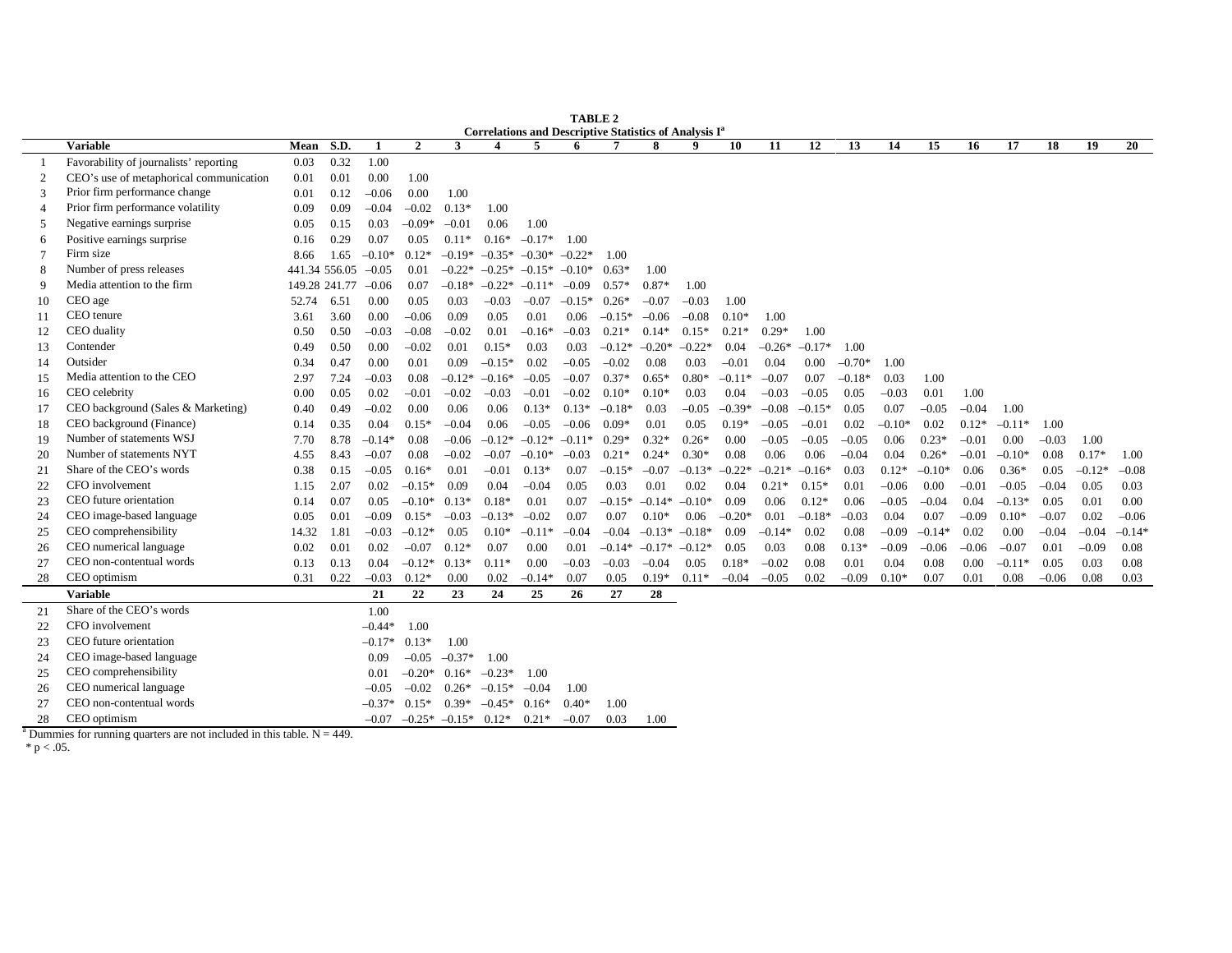|                                                                                                                                                                                                                                  | Correlations and Descriptive Statistics of Analysis II |                    |  |  |  |  |  |  |  |  |  |  |
|----------------------------------------------------------------------------------------------------------------------------------------------------------------------------------------------------------------------------------|--------------------------------------------------------|--------------------|--|--|--|--|--|--|--|--|--|--|
| S.D.<br>$\overline{2}$<br>3<br>5<br>8<br>11<br>15<br><b>Variable</b><br>1<br>7<br>9<br>10<br>12<br>13<br>14<br>16<br>Mean<br>$\boldsymbol{\Delta}$<br>6                                                                          | 17<br>18<br>19<br>20                                   | 22<br>21           |  |  |  |  |  |  |  |  |  |  |
| 1.00<br>Favorability of analysts' evaluations<br>1.26<br>0.20                                                                                                                                                                    |                                                        |                    |  |  |  |  |  |  |  |  |  |  |
| $-0.07*$<br>CEO's use of metaphorical communication<br>0.01<br>0.01<br>1.00<br>2                                                                                                                                                 |                                                        |                    |  |  |  |  |  |  |  |  |  |  |
| Prior firm performance change<br>0.02<br>0.12<br>$0.12*$<br>$-0.01$<br>1.00<br>3                                                                                                                                                 |                                                        |                    |  |  |  |  |  |  |  |  |  |  |
| 0.02<br>$0.12*$<br>1.00<br>0.11<br>0.13<br>$-0.08*$<br>Prior firm performance volatility<br>$\overline{4}$                                                                                                                       |                                                        |                    |  |  |  |  |  |  |  |  |  |  |
| $-0.32*$<br>0.00<br>$0.09*$<br>1.00<br>0.07<br>0.20<br>$-0.08*$<br>5 Negative earnings surprise                                                                                                                                  |                                                        |                    |  |  |  |  |  |  |  |  |  |  |
| $0.24*$<br>$-0.20*$<br>0.19<br>0.34<br>$-0.07$<br>$0.13*$<br>$0.18*$<br>Positive earnings surprise<br>1.00<br>6                                                                                                                  |                                                        |                    |  |  |  |  |  |  |  |  |  |  |
| 7.85<br>1.88<br>$-0.03$<br>$0.22*$<br>$-0.32*$<br>$-0.20*$<br>Firm size<br>$-0.14*$<br>$-0.27*$<br>1.00<br>7                                                                                                                     |                                                        |                    |  |  |  |  |  |  |  |  |  |  |
| 290.63<br>0.00<br>$0.10*$<br>$-0.17*$<br>Number of press releases<br>466.26<br>$-0.21*$<br>$-0.17*$<br>$0.65*$<br>1.00<br>8<br>$-0.10*$                                                                                          |                                                        |                    |  |  |  |  |  |  |  |  |  |  |
| 0.00<br>1.00<br>Media attention to the firm<br>91.33<br>194.87<br>$0.15*$<br>$-0.14*$<br>$-0.18*$<br>$-0.09*$<br>$0.57*$<br>$0.87*$<br>$-0.13*$                                                                                  |                                                        |                    |  |  |  |  |  |  |  |  |  |  |
| 1.00<br>1.80<br>2.55<br>0.01<br>0.01<br>$0.15*$<br>0.05<br>0.01<br>0.04<br>10 Debt-to-equity ratio<br>0.01<br>0.04<br>$-0.14*$                                                                                                   |                                                        |                    |  |  |  |  |  |  |  |  |  |  |
| 0.13<br>$-0.04$<br>0.02<br>$-0.07*$<br>$0.20*$<br>$-0.17*$<br>11 Dividends per share<br>0.05<br>$0.13*$<br>$-0.11*$<br>$-0.15*$<br>$0.45*$<br>$0.21*$<br>1.00                                                                    |                                                        |                    |  |  |  |  |  |  |  |  |  |  |
| 0.37<br>0.24<br>0.04<br>$-0.20*$<br>$0.22*$<br>$0.40*$<br>$-0.33*$<br>$-0.29*$<br>$-0.25*$<br>$0.21*$<br>$0.12*$<br>$0.14*$<br>1.00<br>12 Liquidity<br>$-0.64*$                                                                  |                                                        |                    |  |  |  |  |  |  |  |  |  |  |
| 0.89<br>0.00<br>$-0.09*$<br>$0.59*$<br>$0.57*$<br>$-0.09*$<br>$-0.28*$<br>2.42<br>0.05<br>$-0.14*$<br>$-0.12*$<br>$-0.13*$<br>$0.59*$<br>$0.36*$<br>1.00<br>13 Cash flow from operating activities                               |                                                        |                    |  |  |  |  |  |  |  |  |  |  |
| $0.09*$<br>$-0.05$<br>3.33<br>0.00<br>$-0.02$<br>$-0.07$<br>$-0.07$<br>$-0.02$<br>0.03<br>$-0.01$<br>0.02<br>$-0.04$<br>$-0.01$<br>0.03<br>1.00<br>Abnormal returns<br>0.04<br>14                                                |                                                        |                    |  |  |  |  |  |  |  |  |  |  |
| 23.46<br>28.28<br>$-0.01$<br>$-0.06$<br>$0.12*$<br>$0.09*$<br>$0.27*$<br>0.05<br>$-0.17*$<br>$-0.13*$<br>$-0.10*$<br>$0.21*$<br>$-0.13*$<br>$0.15*$<br>$-0.14*$<br>0.01<br>1.00<br>15 Number of shares traded                    |                                                        |                    |  |  |  |  |  |  |  |  |  |  |
| $-0.08*$<br>$-0.07*$<br>0.01<br>1.00<br>53.03<br>6.06<br>0.03<br>0.01<br>$-0.02$<br>$-0.07$<br>$-0.04$<br>$-0.12*$<br>$0.18*$<br>0.01<br>0.05<br>$0.33*$<br>$-0.10*$<br>$0.15*$<br>16 CEO age                                    |                                                        |                    |  |  |  |  |  |  |  |  |  |  |
| 0.01<br>$-0.09*$<br>0.02<br>$-0.10^*$ $-0.12^*$<br>$-0.09*$<br>$0.17*$<br>3.74<br>3.62<br>$-0.02$<br>$-0.01$<br>0.04<br>$-0.13*$<br>0.03<br>$-0.05$<br>$0.14*$<br>0.01<br>$0.15*$<br>17 CEO tenure                               | 1.00                                                   |                    |  |  |  |  |  |  |  |  |  |  |
| 0.44<br>0.50<br>$-0.04$<br>$-0.01$<br>$-0.01$<br>$-0.05$<br>$-0.03$<br>$0.17*$<br>$0.15*$<br>$-0.02$<br>$-0.17*$<br>$0.21*$<br>$0.17*$<br>18 CEO duality<br>$-0.12*$<br>$0.26*$<br>$0.16*$<br>$-0.03$<br>0.07                    | $0.27*$<br>1.00                                        |                    |  |  |  |  |  |  |  |  |  |  |
| 0.50<br>$-0.01$<br>$-0.03$<br>0.04<br>$0.13*$<br>0.01<br>$-0.07$<br>$-0.14*$<br>$-0.03$<br>0.04<br>$-0.04$<br>$-0.09*$<br>$0.10*$<br>0.07<br>19 Contender<br>0.48<br>0.05<br>$-0.16*$<br>$0.13*$                                 | $-0.29*$<br>$-0.08*$<br>1.00                           |                    |  |  |  |  |  |  |  |  |  |  |
| 20 Outsider<br>0.02<br>0.02<br>0.03<br>$-0.09*$<br>$-0.07$<br>$0.07*$<br>$-0.10*$<br>$-0.02$<br>$0.08*$<br>$-0.10*$<br>0.38<br>0.49<br>0.03<br>$-0.06$<br>0.04<br>0.06<br>$-0.11*$<br>$-0.07$                                    | 0.02<br>$-0.76*$<br>$-0.04$<br>1.00                    |                    |  |  |  |  |  |  |  |  |  |  |
| $-0.01$<br>$-0.09*$<br>$-0.02$<br>Media attention to the CEO<br>1.79<br>5.90<br>$0.13*$<br>$-0.13*$<br>$-0.06$<br>$-0.07$<br>$0.36*$<br>$0.63*$<br>$0.79*$<br>0.03<br>$0.10*$<br>$-0.18*$<br>$0.39*$<br>$-0.05$<br>$-0.05$<br>21 | 0.04<br>$-0.10*$<br>0.06<br>$-0.12*$                   | 1.00               |  |  |  |  |  |  |  |  |  |  |
| $-0.02$<br>CEO celebrity<br>0.00<br>0.04<br>0.00<br>$-0.01$<br>$-0.02$<br>$-0.01$<br>$-0.02$<br>$0.09*$<br>$0.12*$<br>0.04<br>$-0.02$<br>0.04<br>$-0.04$<br>$0.18*$<br>0.02<br>$-0.01$<br>0.03<br>22                             | $-0.03$<br>$-0.04$<br>0.04<br>$-0.03$                  | 0.02<br>1.00       |  |  |  |  |  |  |  |  |  |  |
| CEO background (Sales & Marketing)<br>0.37<br>0.00<br>0.02<br>0.01<br>$-0.02$<br>$-0.06$<br>$0.09*$<br>0.00<br>$-0.17*$<br>$0.12*$<br>$-0.05$<br>0.03<br>$-0.01$<br>$-0.45*$<br>0.48<br>0.04<br>0.06<br>0.01<br>23               | 0.03<br>$-0.14*$<br>$-0.09*$<br>0.05                   | $-0.03$<br>0.01    |  |  |  |  |  |  |  |  |  |  |
| 0.16<br>0.03<br>$0.12*$<br>$-0.02$<br>$-0.06$<br>$0.19*$<br>0.02<br>0.04<br>0.00<br>$0.19*$<br>CEO background (Finance)<br>0.37<br>$-0.03$<br>0.05<br>0.01<br>0.02<br>0.01<br>0.07<br>$0.11*$<br>24                              | $-0.09*$<br>$-0.06$<br>$-0.05$<br>0.00                 | $0.09*$<br>0.03    |  |  |  |  |  |  |  |  |  |  |
| 0.03<br>$0.12*$<br>$-0.09*$<br>$-0.19*$<br>$-0.21*$<br>$-0.12*$<br>$0.61*$<br>$0.53*$<br>$0.52*$<br>$0.10*$<br>0.07<br>$-0.21*$<br>$0.34*$<br>$0.07*$<br>$-0.02$<br>Number of analysts following<br>19.19<br>10.08<br>0.00<br>25 | $-0.08*$<br>$-0.01$<br>0.05<br>$-0.07$                 | $0.37*$<br>0.03    |  |  |  |  |  |  |  |  |  |  |
| $-0.01$<br>0.42<br>0.04<br>0.00<br>0.04<br>$0.09*$<br>$-0.29*$<br>$-0.10*$<br>$-0.13*$<br>$-0.06$<br>$0.10*$<br>$-0.06$<br>0.06<br>0.00<br>$-0.24*$<br>Share of the CEO's words<br>0.16<br>0.06<br>$-0.16*$<br>26                | $-0.19*$<br>$-0.02$<br>$0.17*$<br>$-0.20*$             | $-0.09*$<br>0.04   |  |  |  |  |  |  |  |  |  |  |
| 0.96<br>$-0.03$<br>$-0.13*$<br>0.04<br>$-0.04$<br>$-0.03$<br>0.03<br>0.00<br>$0.08*$<br>$-0.10*$<br>$-0.06$<br>$0.14*$<br>CFO involvement<br>1.12<br>$0.13*$<br>0.01<br>0.03<br>$-0.01$<br>$-0.03$<br>27                         | $0.18*$<br>$-0.02$<br>$-0.07$<br>$0.17*$               | $-0.02$<br>$-0.01$ |  |  |  |  |  |  |  |  |  |  |
| $0.08*$<br>$0.08*$<br>$-0.07$<br>0.07<br>CEO future orientation<br>0.15<br>0.07<br>0.04<br>$-0.16*$<br>$0.12*$<br>$0.12*$<br>$-0.19*$<br>$-0.14*$<br>$-0.10*$<br>$-0.02$<br>$0.18*$<br>$-0.11*$<br>$-0.04$<br>$0.08*$<br>28      | $-0.08*$<br>$0.15*$<br>$0.10*$<br>0.06                 | 0.02<br>$-0.04$    |  |  |  |  |  |  |  |  |  |  |
| 0.00<br>$0.22*$<br>$-0.06$<br>$-0.01$<br>$-0.15*$<br>$-0.12*$<br>CEO image-based language<br>0.05<br>0.01<br>$-0.19*$<br>$-0.10*$<br>0.00<br>$0.11*$<br>0.06<br>0.02<br>$-0.05$<br>$-0.04$<br>0.00<br>$-0.05$<br>29              | $-0.15*$<br>$-0.03$<br>$-0.05$<br>0.06                 | $-0.07$<br>0.03    |  |  |  |  |  |  |  |  |  |  |
| 1.82<br>$0.10*$<br>$-0.06$<br>$-0.04$<br>$-0.03$<br>$0.09*$<br>$-0.08*$<br>30 CEO comprehensibility<br>14.32<br>0.02<br>0.07<br>$-0.08*$<br>0.02<br>$-0.05$<br>$-0.11*$<br>$-0.04$<br>$-0.04$<br>0.00<br>0.05                    | $-0.18* -0.08*$<br>$-0.14*$<br>0.01<br>$0.19*$         | 0.01               |  |  |  |  |  |  |  |  |  |  |
| $-0.13*$<br>CEO numerical language<br>0.02<br>0.01<br>0.04<br>$-0.10*$<br>$0.10*$<br>$-0.01$<br>$-0.01$<br>0.00<br>$-0.16*$<br>$-0.14*$<br>$-0.09*$<br>0.03<br>$-0.09*$<br>$-0.12*$<br>$-0.02$<br>$0.13*$<br>0.02<br>31          | 0.04<br>0.04<br>$-0.07*$<br>$0.11*$                    | $-0.04$<br>$-0.05$ |  |  |  |  |  |  |  |  |  |  |
| 32 CEO non-contentual words<br>0.13<br>0.04<br>$-0.14*$<br>$0.13*$<br>$0.14*$<br>0.06<br>0.00<br>$-0.04$<br>$-0.02$<br>0.07<br>0.05<br>0.02<br>0.03<br>$-0.03$<br>$-0.02$<br>$0.19*$<br>$0.14*$<br>0.12                          | $0.10*$<br>0.07<br>0.04<br>$-0.02$                     | $0.09*$<br>$-0.01$ |  |  |  |  |  |  |  |  |  |  |
| $-0.13*$<br>33 CEO optimism<br>0.30<br>0.21<br>0.06<br>$0.09*$<br>0.00<br>$-0.04$<br>$-0.09*$<br>0.02<br>$0.14*$<br>0.05<br>$0.08*$<br>0.00<br>0.02<br>0.02<br>$-0.06$<br>0.00<br>0.05                                           | $-0.02$<br>$-0.03$<br>0.01<br>0.01                     | 0.03<br>0.01       |  |  |  |  |  |  |  |  |  |  |
| 23<br>25<br>29<br>32<br>33<br><b>Variable</b><br>24<br>26<br>27<br>28<br>30<br>31                                                                                                                                                |                                                        |                    |  |  |  |  |  |  |  |  |  |  |
| 1.00<br>23<br>CEO background (Sales & Marketing)                                                                                                                                                                                 |                                                        |                    |  |  |  |  |  |  |  |  |  |  |
| $-0.17*$<br>CEO background (Finance)<br>1.00<br>24                                                                                                                                                                               |                                                        |                    |  |  |  |  |  |  |  |  |  |  |
| 1.00<br>$0.12*$<br>0.01<br>25 Number of analysts following                                                                                                                                                                       |                                                        |                    |  |  |  |  |  |  |  |  |  |  |
| Share of the CEO's words<br>$0.27*$<br>0.07<br>$-0.31*$<br>1.00<br>26                                                                                                                                                            |                                                        |                    |  |  |  |  |  |  |  |  |  |  |
| $-0.13*$<br>1.00<br>27<br>CFO involvement<br>$-0.05$<br>$0.11*$<br>$-0.58*$                                                                                                                                                      |                                                        |                    |  |  |  |  |  |  |  |  |  |  |
| $0.10*$<br>CEO future orientation<br>$-0.07$<br>0.03<br>$-0.13*$<br>$-0.08*$<br>1.00<br>28                                                                                                                                       |                                                        |                    |  |  |  |  |  |  |  |  |  |  |
| $-0.05$<br>$-0.08*$<br>$-0.38*$<br>1.00<br>CEO image-based language<br>$0.11*$<br>$0.12*$<br>$0.08*$<br>29                                                                                                                       |                                                        |                    |  |  |  |  |  |  |  |  |  |  |
| 30 CEO comprehensibility<br>$-0.08*$<br>0.06<br>$-0.07*$<br>$0.10*$<br>$-0.16*$<br>1.00<br>0.01<br>$-0.03$                                                                                                                       |                                                        |                    |  |  |  |  |  |  |  |  |  |  |
| 31 CEO numerical language<br>$-0.23*$<br>$-0.01$<br>0.07<br>$0.23*$<br>$-0.07$<br>0.01<br>$-0.11*$<br>$-0.11*$<br>1.00                                                                                                           |                                                        |                    |  |  |  |  |  |  |  |  |  |  |
| 0.05<br>$-0.06$<br>$-0.31*$<br>$-0.45*$<br>$0.38*$<br>1.00<br>32 CEO non-contentual words<br>$-0.16*$<br>$0.20*$<br>$0.41*$<br>0.07                                                                                              |                                                        |                    |  |  |  |  |  |  |  |  |  |  |
| $0.12*$<br>$-0.13*$<br>$-0.12*$<br>$-0.03$<br>$-0.08*$<br>$0.09*$<br>$0.20*$<br>$-0.03$<br>0.03<br>1.00<br>33 CEO optimism<br>$0.11*$                                                                                            |                                                        |                    |  |  |  |  |  |  |  |  |  |  |

**TABLE 3 Correlations and Descriptive Statistics of Analysis II<sup>a</sup>**

<sup>a</sup> Dummies for running quarters are not included in this table.  $N = 624$ .

 $*$  p < .05.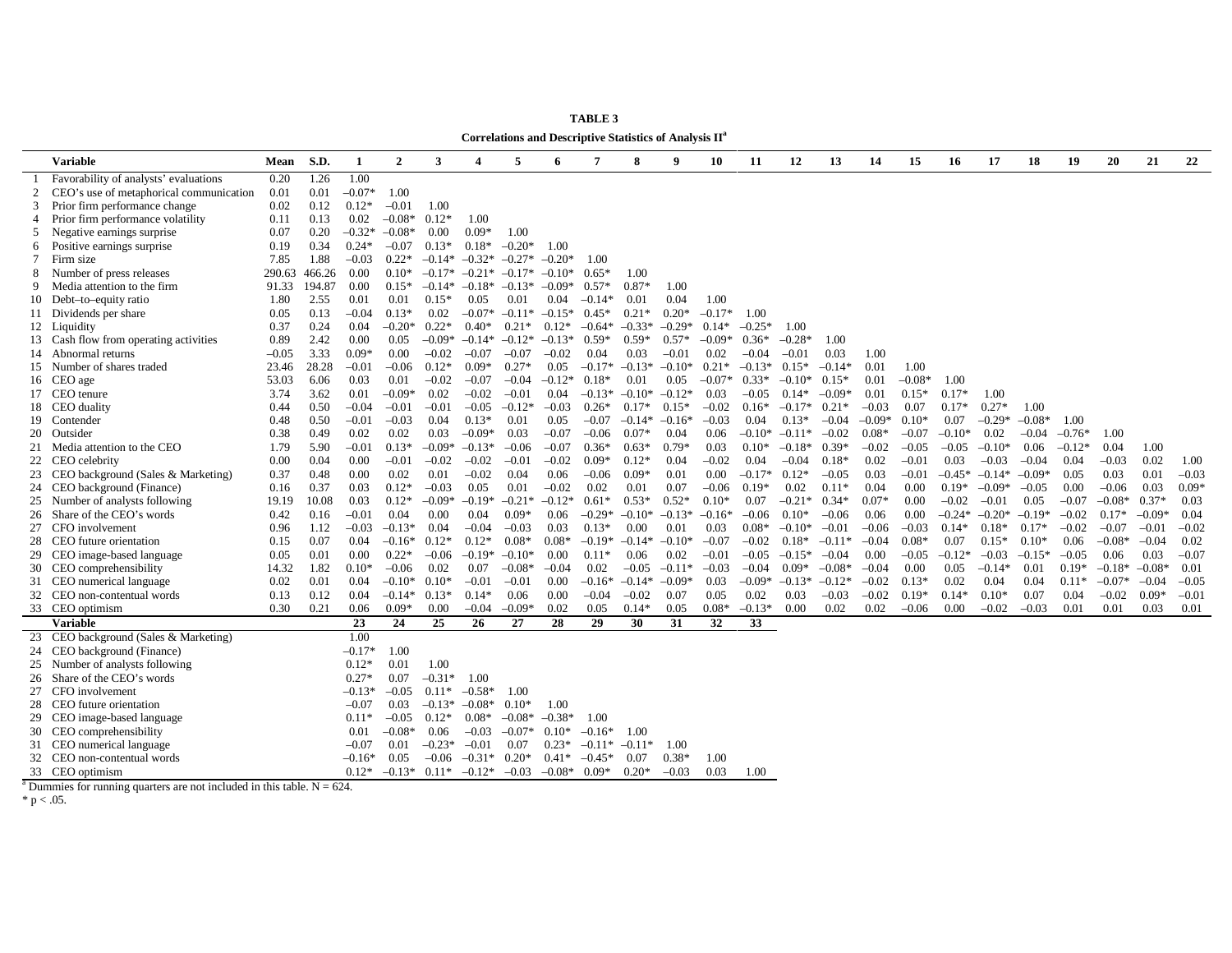# **TABLE 4**

**Results of Robust Fixed–Effects Analysis of CEOs' Use of Metaphorical Communication on the Favorability of Journalists' Reporting<sup>a</sup>**

|                                         |                      | <b>Journalists' Favorability</b> |                      |                                                      |                      |            |                      |
|-----------------------------------------|----------------------|----------------------------------|----------------------|------------------------------------------------------|----------------------|------------|----------------------|
| <b>Variable</b>                         | (1)                  | (2)                              | (3)                  | <b>TABLE 4 (continued)</b>                           |                      |            |                      |
| Prior firm performance change           | $-0.26$ <sup>+</sup> | $-0.31$ <sup>+</sup>             | $-0.27$ <sup>+</sup> | Number of statements WSJ                             | $-0.01***$           | $-0.01***$ | $-0.01***$           |
|                                         | (0.15)               | (0.15)                           | (0.16)               |                                                      | (0.00)               | (0.00)     | (0.00)               |
| Prior firm performance volatility       | $-0.10$              | $-0.06$                          | $-0.04$              | Number of statements NYT                             | $-0.00$              | $-0.00$    | $-0.00$              |
|                                         | (0.27)               | (0.26)                           | (0.27)               |                                                      | (0.00)               | (0.00)     | (0.00)               |
| Negative earnings surprise <sup>†</sup> | 0.03                 | 0.05                             | 0.21                 | Share of CEO's words                                 | $-0.31$              | $-0.37$    | $-0.39$ <sup>+</sup> |
|                                         | (0.15)               | (0.15)                           | (0.15)               |                                                      | (0.22)               | (0.23)     | (0.22)               |
| Positive earnings surprise <sup>†</sup> | 0.07                 | 0.06                             | 0.08                 | CFO involvement                                      | $0.00\,$             | 0.01       | 0.01                 |
|                                         | (0.08)               | (0.08)                           | (0.08)               |                                                      | (0.01)               | (0.01)     | (0.01)               |
| Firm size                               | $-0.04$              | $-0.03$                          | $-0.03$              | CEO future orientation                               | 0.17                 | 0.17       | $0.18\,$             |
|                                         | (0.05)               | (0.05)                           | (0.05)               |                                                      | (0.25)               | (0.26)     | (0.26)               |
| Number of press releases                | 0.00                 | 0.00                             | 0.00                 | CEO image-based language                             | $-2.78$ <sup>+</sup> | $-3.01*$   | $-2.85*$             |
|                                         | (0.00)               | (0.00)                           | (0.00)               |                                                      | (1.45)               | (1.42)     | (1.39)               |
| Media attention to the firm             | $-0.00$              | $-0.00$                          | $-0.00$              | CEO comprehensibility                                | $-0.02$              | $-0.02$    | $-0.02$              |
|                                         | (0.00)               | (0.00)                           | (0.00)               |                                                      | (0.01)               | (0.01)     | (0.01)               |
| CEO age                                 | $-0.00$              | $-0.00$                          | $-0.00$              | CEO numerical language                               | 3.40                 | 3.41       | 3.06                 |
|                                         | (0.00)               | (0.00)                           | (0.00)               |                                                      | (2.74)               | (2.57)     | (2.50)               |
| CEO tenure                              | $-0.00$              | $-0.00$                          | $-0.00$              | CEO non-contentual words                             | $-0.28$              | $-0.26$    | $-0.28$              |
|                                         | (0.01)               | (0.01)                           | (0.01)               |                                                      | (0.19)               | (0.19)     | (0.18)               |
| CEO duality                             | $-0.04$              | $-0.04$                          | $-0.05$              | CEO optimism                                         | 0.01                 | $-0.02$    | $-0.01$              |
|                                         | (0.04)               | (0.04)                           | (0.04)               |                                                      | (0.10)               | (0.10)     | (0.09)               |
| Contender                               | 0.01                 | 0.02                             | 0.02                 | CEO's use of metaphorical communication <sup>†</sup> |                      | $6.16*$    | $7.64**$             |
|                                         | (0.04)               | (0.04)                           | (0.04)               |                                                      |                      | (2.82)     | (2.75)               |
| Outsider                                | 0.00                 | 0.01                             | $-0.01$              | CEO's use of metaphorical communication              |                      |            | 53.57*               |
|                                         | (0.06)               | (0.05)                           | (0.06)               | x Negative earnings surprise                         |                      |            | (22.49)              |
| Media attention to the CEO              | 0.00                 | 0.00                             | 0.00                 | CEO's use of metaphorical communication              |                      |            | $-0.16$              |
|                                         | (0.00)               | (0.00)                           | (0.00)               | x Positive earnings surprise                         |                      |            | (11.23)              |
| CEO celebrity                           | 0.20                 | 0.19                             | 0.18                 |                                                      |                      |            |                      |
|                                         | (0.12)               | (0.12)                           | (0.12)               | $\mathbf N$                                          | 449                  | 449        | 449                  |
| CEO background (Sales & Marketing)      | $-0.04$              | $-0.04$                          | $-0.04$              | $R2$ within                                          | 0.15                 | 0.16       | 0.18                 |
|                                         | (0.05)               | (0.05)                           | (0.05)               | Log likelihood                                       | $-75.99$             | $-69.16$   | $-63.74$             |
| CEO background (Finance)                | $-0.01$              | $-0.02$                          | $-0.01$              | LR $\chi^2$ against null model                       | 70.23***             | 77.99***   | 88.83***             |
|                                         | (0.05)               | (0.05)                           | (0.05)               | $p < 0.1$ ; * p < .05; ** p < .01; *** p < .001.     |                      |            |                      |

| <b>TABLE 4 (continued)</b> |  |  |
|----------------------------|--|--|
|----------------------------|--|--|

| $-0.26^+$ | $-0.31$ <sup>+</sup> | $-0.27$ <sup>+</sup> | Number of statements WSJ                             | $-0.01***$           | $-0.01***$ | $-0.01***$  |
|-----------|----------------------|----------------------|------------------------------------------------------|----------------------|------------|-------------|
| (0.15)    | (0.15)               | (0.16)               |                                                      | (0.00)               | (0.00)     | (0.00)      |
| $-0.10$   | $-0.06$              | $-0.04$              | Number of statements NYT                             | $-0.00$              | $-0.00$    | $-0.00$     |
| (0.27)    | (0.26)               | (0.27)               |                                                      | (0.00)               | (0.00)     | (0.00)      |
| 0.03      | 0.05                 | 0.21                 | Share of CEO's words                                 | $-0.31$              | $-0.37$    | $-0.39^{+}$ |
| (0.15)    | (0.15)               | (0.15)               |                                                      | (0.22)               | (0.23)     | (0.22)      |
| 0.07      | 0.06                 | 0.08                 | CFO involvement                                      | 0.00                 | 0.01       | 0.01        |
| (0.08)    | (0.08)               | (0.08)               |                                                      | (0.01)               | (0.01)     | (0.01)      |
| $-0.04$   | $-0.03$              | $-0.03$              | CEO future orientation                               | 0.17                 | 0.17       | 0.18        |
| (0.05)    | (0.05)               | (0.05)               |                                                      | (0.25)               | (0.26)     | (0.26)      |
| 0.00      | 0.00                 | 0.00                 | CEO image-based language                             | $-2.78$ <sup>+</sup> | $-3.01*$   | $-2.85*$    |
| (0.00)    | (0.00)               | (0.00)               |                                                      | (1.45)               | (1.42)     | (1.39)      |
| $-0.00$   | $-0.00$              | $-0.00$              | CEO comprehensibility                                | $-0.02$              | $-0.02$    | $-0.02$     |
| (0.00)    | (0.00)               | (0.00)               |                                                      | (0.01)               | (0.01)     | (0.01)      |
| $-0.00$   | $-0.00$              | $-0.00$              | CEO numerical language                               | 3.40                 | 3.41       | 3.06        |
| (0.00)    | (0.00)               | (0.00)               |                                                      | (2.74)               | (2.57)     | (2.50)      |
| $-0.00$   | $-0.00$              | $-0.00$              | CEO non-contentual words                             | $-0.28$              | $-0.26$    | $-0.28$     |
| (0.01)    | (0.01)               | (0.01)               |                                                      | (0.19)               | (0.19)     | (0.18)      |
| $-0.04$   | $-0.04$              | $-0.05$              | CEO optimism                                         | 0.01                 | $-0.02$    | $-0.01$     |
| (0.04)    | (0.04)               | (0.04)               |                                                      | (0.10)               | (0.10)     | (0.09)      |
| 0.01      | 0.02                 | 0.02                 | CEO's use of metaphorical communication <sup>†</sup> |                      | $6.16*$    | $7.64**$    |
| (0.04)    | (0.04)               | (0.04)               |                                                      |                      | (2.82)     | (2.75)      |
| 0.00      | 0.01                 | $-0.01$              | CEO's use of metaphorical communication              |                      |            | 53.57*      |
| (0.06)    | (0.05)               | (0.06)               | x Negative earnings surprise                         |                      |            | (22.49)     |
| 0.00      | 0.00                 | 0.00                 | CEO's use of metaphorical communication              |                      |            | $-0.16$     |
| (0.00)    | (0.00)               | (0.00)               | x Positive earnings surprise                         |                      |            | (11.23)     |
| 0.20      | 0.19                 | 0.18                 |                                                      |                      |            |             |
| (0.12)    | (0.12)               | (0.12)               | $\mathbf N$                                          | 449                  | 449        | 449         |
| $-0.04$   | $-0.04$              | $-0.04$              | $R2$ within                                          | 0.15                 | 0.16       | 0.18        |
| (0.05)    | (0.05)               | (0.05)               | Log likelihood                                       | $-75.99$             | $-69.16$   | $-63.74$    |
| $-0.01$   | $-0.02$              | $-0.01$              | LR $\chi^2$ against null model                       | 70.23***             | 77.99***   | 88.83***    |
|           |                      |                      |                                                      |                      |            |             |

(0.05)  $p < .1$ ; \* p < .05; \*\* p < .01; \*\*\* p < .001.<br>(continued)  $p > a$  Robust standard errors in parentheses. Mod <sup>a</sup> Robust standard errors in parentheses. Models include dummies for each quarter from 2002 to 2011.

 $\hat{N}$  Variable is centered at its mean.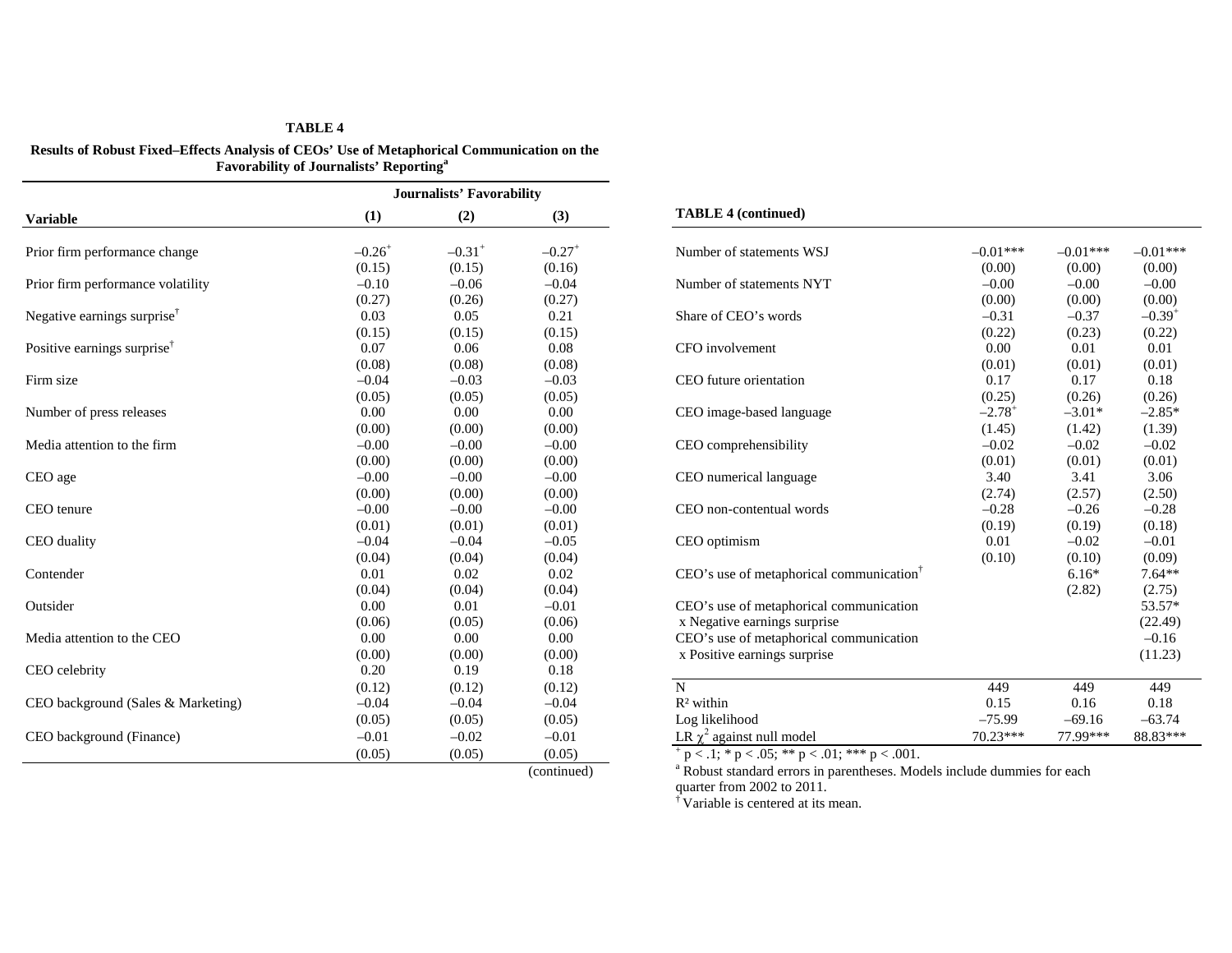| TABLE 5                                                                                          |
|--------------------------------------------------------------------------------------------------|
| Results of Fixed–Effects Analysis of CEOs' Use of Metaphorical Communication on the Favorability |
| of Analysts' Evaluations <sup>a</sup>                                                            |

|                                                            | <b>Analysts' Favorability</b> |                                          |                      |            |                                     |            |                                                                                                                 |             |             |             |            |              |                      |
|------------------------------------------------------------|-------------------------------|------------------------------------------|----------------------|------------|-------------------------------------|------------|-----------------------------------------------------------------------------------------------------------------|-------------|-------------|-------------|------------|--------------|----------------------|
|                                                            |                               | <b>EPS</b> forecast measure <sup>b</sup> |                      |            | Recommendation measure <sup>c</sup> |            |                                                                                                                 |             |             |             |            |              |                      |
| <b>Variable</b>                                            | (1)                           | (2)                                      | (3)                  | (4)        | (5)                                 | (6)        | <b>TABLE 5 (continued)</b>                                                                                      |             |             |             |            |              |                      |
| Prior firm performance change                              | 0.40                          | 0.50                                     | 0.49                 | $-0.50$    | $-0.42$                             | $-0.25$    | CEO celebrity                                                                                                   | $-0.72$     | $-0.73$     | $-0.64$     | 0.04       | 0.05         | 0.00                 |
|                                                            | (0.53)                        | (0.52)                                   | (0.52)               | (0.49)     | (0.53)                              | (0.47)     |                                                                                                                 | (0.59)      | (0.60)      | (0.60)      | (0.64)     | (0.59)       | (0.60)               |
| Prior firm performance volatility                          | $-0.62$ <sup>+</sup>          | $-0.67$ <sup>+</sup>                     | $-0.60$              | $-0.50$    | $-0.53$                             | $-0.59$    | CEO background (Sales & Marketing)                                                                              | $-0.07$     | $-0.05$     | $-0.05$     | $0.39^{+}$ | 0.31         | 0.27                 |
|                                                            | (0.35)                        | (0.36)                                   | (0.36)               | (0.65)     | (0.65)                              | (0.63)     |                                                                                                                 | (0.15)      | (0.15)      | (0.16)      | (0.23)     | (0.23)       | (0.24)               |
| Negative earnings surprise <sup><math>\dagger</math></sup> | $-2.30***$                    | $-2.29***$                               | $-2.60***$           | $-0.34$    | $-0.23$                             | $-0.30$    | CEO background (Finance)                                                                                        | 0.21        | 0.22        | 0.19        | $-0.09$    | $-0.08$      | $-0.06$              |
|                                                            | (0.38)                        | (0.37)                                   | (0.31)               | (0.42)     | (0.40)                              | (0.40)     |                                                                                                                 | (0.17)      | (0.18)      | (0.18)      | (0.26)     | (0.25)       | (0.28)               |
| Positive earnings surprise <sup>†</sup>                    | $0.67*$                       | $0.68*$                                  | $0.70**$             | $0.29*$    | $0.27*$                             | $0.35*$    | Number of analysts following                                                                                    | $-0.01$     | $-0.01$     | $-0.01$     | 0.01       | 0.01         | 0.01                 |
|                                                            | (0.27)                        | (0.27)                                   | (0.26)               | (0.13)     | (0.13)                              | (0.16)     |                                                                                                                 | (0.01)      | (0.01)      | (0.01)      | (0.02)     | (0.01)       | (0.02)               |
| Firm size                                                  | $-0.43$ <sup>+</sup>          | $-0.41$ <sup>+</sup>                     | $-0.40^{\circ}$      | 0.02       | 0.12                                | 0.11       | Share of CEO's words                                                                                            | $-0.29$     | $-0.27$     | $-0.39$     | $-0.72$    | $-0.50$      | $-0.65$              |
|                                                            | (0.23)                        | (0.22)                                   | (0.22)               | (0.28)     | (0.26)                              | (0.26)     |                                                                                                                 | (0.55)      | (0.55)      | (0.54)      | (0.61)     | (0.61)       | (0.59)               |
| Number of press releases                                   | 0.00                          | 0.00                                     | 0.00                 | $-0.00$    | $-0.00$                             | $-0.00$    | CFO involvement                                                                                                 | $-0.04$     | $-0.05$     | $-0.05$     | $-0.02$    | $-0.02$      | $-0.02$              |
|                                                            | (0.00)                        | (0.00)                                   | (0.00)               | (0.00)     | (0.00)                              | (0.00)     |                                                                                                                 | (0.04)      | (0.04)      | (0.04)      | (0.02)     | (0.02)       | (0.02)               |
| Media attention to the firm                                | 0.00                          | 0.00                                     | 0.00                 | $-0.00$    | $-0.00$                             | $-0.00$    | CEO future orientation                                                                                          | $-0.09$     | $-0.09$     | $-0.24$     | $-1.00$    | $-1.17$      | $-1.38$              |
|                                                            | (0.00)                        | (0.00)                                   | (0.00)               | (0.00)     | (0.00)                              | (0.00)     |                                                                                                                 | (1.13)      | (1.12)      | (1.08)      | (1.28)     | (1.24)       | (1.21)               |
| Debt-to-equity ratio                                       | 0.02                          | 0.02                                     | 0.02                 | 0.01       | 0.02                                | 0.03       | CEO image-based language                                                                                        | $-1.09$     | $-0.05$     | 0.76        | 1.46       | 2.85         | 3.59                 |
|                                                            | (0.01)                        | (0.01)                                   | (0.01)               | (0.04)     | (0.04)                              | (0.03)     |                                                                                                                 | (3.64)      | (3.87)      | (3.81)      | (8.70)     | (8.53)       | (8.39)               |
| Dividends per share                                        | $-0.76$ <sup>+</sup>          | $-0.71$                                  | $-0.79$ <sup>+</sup> | $-0.40$    | $-0.04$                             | $-0.01$    | CEO comprehensibility                                                                                           | $0.09**$    | $0.09**$    | $0.08**$    | 0.04       | 0.03         | 0.03                 |
|                                                            | (0.39)                        | (0.41)                                   | (0.41)               | (1.23)     | (1.08)                              | (1.17)     |                                                                                                                 | (0.03)      | (0.03)      | (0.03)      | (0.04)     | (0.04)       | (0.04)               |
| Liquidity                                                  | $-0.78$ <sup>+</sup>          | $-0.79^{+}$                              | $-0.77$              | $0.96^{+}$ | $1.05*$                             | $1.06^{+}$ | CEO numerical language                                                                                          | $13.38^{+}$ | $13.77^{+}$ | $14.63*$    | $-3.56$    | $-6.71$      | $-9.71$              |
|                                                            | (0.44)                        | (0.43)                                   | (0.47)               | (0.56)     | (0.52)                              | (0.56)     |                                                                                                                 | (7.09)      | (6.98)      | (7.18)      | (11.04)    | (10.64)      | (10.78)              |
| Cash flow from operating activities                        | $-0.02$                       | $-0.02$                                  | $-0.02$              | 0.00       | $-0.00$                             | 0.00       | CEO non-contentual words                                                                                        | 0.28        | 0.22        | 0.29        | $-0.96$    | $-1.03$      | $-1.04$              |
|                                                            | (0.02)                        | (0.02)                                   | (0.02)               | (0.00)     | (0.00)                              | (0.00)     |                                                                                                                 | (0.66)      | (0.64)      | (0.63)      | (0.81)     | (0.76)       | (0.73)               |
| Abnormal returns                                           | 0.03                          | 0.03                                     | 0.03                 | 0.02       | 0.02                                | 0.02       | CEO optimism                                                                                                    | 0.39        | 0.45        | 0.35        | $-0.03$    | 0.04         | $-0.06$              |
|                                                            | (0.02)                        | (0.02)                                   | (0.02)               | (0.02)     | (0.02)                              | (0.02)     |                                                                                                                 | (0.34)      | (0.34)      | (0.34)      | (0.29)     | (0.28)       | (0.27)               |
| Number of shares traded                                    | 0.01                          | 0.01                                     | 0.00                 | 0.00       | 0.00                                | 0.00       | CEO's use of metaphorical communication <sup>†</sup>                                                            |             | $-13.76*$   | $-15.42*$   |            | $-15.79^{+}$ | $-19.35*$            |
|                                                            | (0.00)                        | (0.00)                                   | (0.00)               | (0.00)     | (0.00)                              | (0.00)     |                                                                                                                 |             | (6.41)      | (5.88)      |            | (8.55)       | (7.79)               |
| CEO age                                                    | $-0.01$                       | $-0.00$                                  | $-0.01$              | $-0.01$    | $-0.00$                             | 0.00       | CEO's use of metaphorical communication                                                                         |             |             | $-120.25**$ |            |              | $-107.30*$           |
|                                                            | (0.01)                        | (0.01)                                   | (0.01)               | (0.01)     | (0.02)                              | (0.02)     | x Negative earnings surprise                                                                                    |             |             | (35.51)     |            |              | (50.80)              |
| CEO tenure                                                 | $-0.02$                       | $-0.02$                                  | $-0.02$              | $0.05^{+}$ | $0.04^{+}$                          | 0.04       | CEO's use of metaphorical communication                                                                         |             |             | 14.96       |            |              | $34.04$ <sup>+</sup> |
|                                                            | (0.02)                        | (0.02)                                   | (0.02)               | (0.02)     | (0.02)                              | (0.02)     | x Positive earnings surprise                                                                                    |             |             | (24.32)     |            |              | (19.40)              |
| CEO duality                                                | $-0.15$                       | $-0.14$                                  | $-0.11$              | 0.19       | 0.27                                | 0.29       |                                                                                                                 |             |             |             |            |              |                      |
|                                                            | (0.15)                        | (0.15)                                   | (0.15)               | (0.22)     | (0.19)                              | (0.19)     | $\mathbf N$                                                                                                     | 624         | 624         | 624         | 270        | 270          | 270                  |
| Contender                                                  | $-0.08$                       | $-0.10$                                  | $-0.08$              | 0.22       | 0.20                                | 0.25       | $R^2$ within                                                                                                    | 0.29        | 0.29        | 0.30        | 0.29       | 0.31         | 0.34                 |
|                                                            | (0.21)                        | (0.21)                                   | (0.21)               | (0.32)     | (0.31)                              | (0.30)     | Log likelihood                                                                                                  | $-907.09$   | $-905.13$   | $-899.91$   | $-223.56$  | $-220.66$    | $-214.84$            |
| Outsider                                                   | 0.01                          | 0.03                                     | 0.08                 | $-0.02$    | $-0.15$                             | $-0.14$    | LR $\chi^2$ against null model                                                                                  | 209.86***   | 213.79***   | 224.22***   | 92.98***   | 98.79***     | $110.43***$          |
|                                                            | (0.21)                        | (0.22)                                   | (0.21)               | (0.27)     | (0.27)                              | (0.29)     | $p < 0.1$ ; * $p < 0.05$ ; * * $p < 0.01$ ; * * * $p < 0.001$ .                                                 |             |             |             |            |              |                      |
| Media attention to the CEO                                 | $-0.01$                       | $-0.01$                                  | $-0.01$              | 0.00       | 0.01                                | 0.01       | <sup>a</sup> Robust standard errors in parentheses. Models include dummies for each quarter from 2002 to 2011.  |             |             |             |            |              |                      |
|                                                            | (0.01)                        | (0.01)                                   | (0.01)               | (0.01)     | (0.01)                              | (0.01)     | <sup>b</sup> Based on 6,969 before/after the conference call comparisons of individual analysts' EPS forecasts. |             |             |             |            |              |                      |

| 0.40            | 0.50                 | 0.49                 | $-0.50$    | $-0.42$    | $-0.25$    | CEO celebrity                                        | $-0.72$     | $-0.73$   | $-0.64$     | 0.04       | 0.05         | 0.00        |
|-----------------|----------------------|----------------------|------------|------------|------------|------------------------------------------------------|-------------|-----------|-------------|------------|--------------|-------------|
| (0.53)          | (0.52)               | (0.52)               | (0.49)     | (0.53)     | (0.47)     |                                                      | (0.59)      | (0.60)    | (0.60)      | (0.64)     | (0.59)       | (0.60)      |
| $-0.62^+$       | $-0.67$ <sup>+</sup> | $-0.60$              | $-0.50$    | $-0.53$    | $-0.59$    | CEO background (Sales & Marketing)                   | $-0.07$     | $-0.05$   | $-0.05$     | $0.39^{+}$ | 0.31         | 0.27        |
| (0.35)          | (0.36)               | (0.36)               | (0.65)     | (0.65)     | (0.63)     |                                                      | (0.15)      | (0.15)    | (0.16)      | (0.23)     | (0.23)       | (0.24)      |
| $2.30***$       | $-2.29***$           | $-2.60***$           | $-0.34$    | $-0.23$    | $-0.30$    | CEO background (Finance)                             | 0.21        | 0.22      | 0.19        | $-0.09$    | $-0.08$      | $-0.06$     |
| (0.38)          | (0.37)               | (0.31)               | (0.42)     | (0.40)     | (0.40)     |                                                      | (0.17)      | (0.18)    | (0.18)      | (0.26)     | (0.25)       | (0.28)      |
| $0.67*$         | $0.68*$              | $0.70**$             | $0.29*$    | $0.27*$    | $0.35*$    | Number of analysts following                         | $-0.01$     | $-0.01$   | $-0.01$     | 0.01       | 0.01         | 0.01        |
| (0.27)          | (0.27)               | (0.26)               | (0.13)     | (0.13)     | (0.16)     |                                                      | (0.01)      | (0.01)    | (0.01)      | (0.02)     | (0.01)       | (0.02)      |
| $-0.43^\circ$   | $-0.41$              | $-0.40$              | 0.02       | 0.12       | 0.11       | Share of CEO's words                                 | $-0.29$     | $-0.27$   | $-0.39$     | $-0.72$    | $-0.50$      | $-0.65$     |
| (0.23)          | (0.22)               | (0.22)               | (0.28)     | (0.26)     | (0.26)     |                                                      | (0.55)      | (0.55)    | (0.54)      | (0.61)     | (0.61)       | (0.59)      |
| 0.00            | 0.00                 | 0.00                 | $-0.00$    | $-0.00$    | $-0.00$    | CFO involvement                                      | $-0.04$     | $-0.05$   | $-0.05$     | $-0.02$    | $-0.02$      | $-0.02$     |
| (0.00)          | (0.00)               | (0.00)               | (0.00)     | (0.00)     | (0.00)     |                                                      | (0.04)      | (0.04)    | (0.04)      | (0.02)     | (0.02)       | (0.02)      |
| 0.00            | 0.00                 | 0.00                 | $-0.00$    | $-0.00$    | $-0.00$    | CEO future orientation                               | $-0.09$     | $-0.09$   | $-0.24$     | $-1.00$    | $-1.17$      | $-1.38$     |
| (0.00)          | (0.00)               | (0.00)               | (0.00)     | (0.00)     | (0.00)     |                                                      | (1.13)      | (1.12)    | (1.08)      | (1.28)     | (1.24)       | (1.21)      |
| 0.02            | 0.02                 | 0.02                 | 0.01       | 0.02       | 0.03       | CEO image-based language                             | $-1.09$     | $-0.05$   | 0.76        | 1.46       | 2.85         | 3.59        |
| (0.01)          | (0.01)               | (0.01)               | (0.04)     | (0.04)     | (0.03)     |                                                      | (3.64)      | (3.87)    | (3.81)      | (8.70)     | (8.53)       | (8.39)      |
| $-0.76^\circ$   | $-0.71$ <sup>+</sup> | $-0.79$ <sup>-</sup> | $-0.40$    | $-0.04$    | $-0.01$    | CEO comprehensibility                                | $0.09**$    | $0.09**$  | $0.08**$    | 0.04       | 0.03         | 0.03        |
| (0.39)          | (0.41)               | (0.41)               | (1.23)     | (1.08)     | (1.17)     |                                                      | (0.03)      | (0.03)    | (0.03)      | (0.04)     | (0.04)       | (0.04)      |
| $-0.78^{\circ}$ | $-0.79^{+}$          | $-0.77$              | $0.96^{+}$ | $1.05*$    | $1.06^{+}$ | CEO numerical language                               | $13.38^{+}$ | 13.77     | $14.63*$    | $-3.56$    | $-6.71$      | $-9.71$     |
| (0.44)          | (0.43)               | (0.47)               | (0.56)     | (0.52)     | (0.56)     |                                                      | (7.09)      | (6.98)    | (7.18)      | (11.04)    | (10.64)      | (10.78)     |
| $-0.02$         | $-0.02$              | $-0.02$              | 0.00       | $-0.00$    | 0.00       | CEO non-contentual words                             | 0.28        | 0.22      | 0.29        | $-0.96$    | $-1.03$      | $-1.04$     |
| (0.02)          | (0.02)               | (0.02)               | (0.00)     | (0.00)     | (0.00)     |                                                      | (0.66)      | (0.64)    | (0.63)      | (0.81)     | (0.76)       | (0.73)      |
| 0.03            | 0.03                 | 0.03                 | 0.02       | 0.02       | 0.02       | CEO optimism                                         | 0.39        | 0.45      | 0.35        | $-0.03$    | 0.04         | $-0.06$     |
| (0.02)          | (0.02)               | (0.02)               | (0.02)     | (0.02)     | (0.02)     |                                                      | (0.34)      | (0.34)    | (0.34)      | (0.29)     | (0.28)       | (0.27)      |
| 0.01            | 0.01                 | 0.00                 | 0.00       | 0.00       | 0.00       | CEO's use of metaphorical communication <sup>1</sup> |             | $-13.76*$ | $-15.42*$   |            | $-15.79^{+}$ | $-19.35*$   |
| (0.00)          | (0.00)               | (0.00)               | (0.00)     | (0.00)     | (0.00)     |                                                      |             | (6.41)    | (5.88)      |            | (8.55)       | (7.79)      |
| $-0.01$         | $-0.00$              | $-0.01$              | $-0.01$    | $-0.00$    | 0.00       | CEO's use of metaphorical communication              |             |           | $-120.25**$ |            |              | $-107.30*$  |
| (0.01)          | (0.01)               | (0.01)               | (0.01)     | (0.02)     | (0.02)     | x Negative earnings surprise                         |             |           | (35.51)     |            |              | (50.80)     |
| $-0.02$         | $-0.02$              | $-0.02$              | $0.05^{+}$ | $0.04^{+}$ | 0.04       | CEO's use of metaphorical communication              |             |           | 14.96       |            |              | $34.04^{+}$ |
| (0.02)          | (0.02)               | (0.02)               | (0.02)     | (0.02)     | (0.02)     | x Positive earnings surprise                         |             |           | (24.32)     |            |              | (19.40)     |
| $-0.15$         | $-0.14$              | $-0.11$              | 0.19       | 0.27       | 0.29       |                                                      |             |           |             |            |              |             |
| (0.15)          | (0.15)               | (0.15)               | (0.22)     | (0.19)     | (0.19)     | N                                                    | 624         | 624       | 624         | 270        | 270          | 270         |
| $-0.08$         | $-0.10$              | $-0.08$              | 0.22       | 0.20       | 0.25       | $R^2$ within                                         | 0.29        | 0.29      | 0.30        | 0.29       | 0.31         | 0.34        |
| (0.21)          | (0.21)               | (0.21)               | (0.32)     | (0.31)     | (0.30)     | Log likelihood                                       | $-907.09$   | $-905.13$ | $-899.91$   | $-223.56$  | $-220.66$    | $-214.84$   |
| 0.01            | 0.03                 | 0.08                 | $-0.02$    | $-0.15$    | $-0.14$    | LR $\chi^2$ against null model                       | $209.86***$ | 213.79*** | 224.22***   | 92.98***   | 98.79***     | $110.43***$ |

<sup>c</sup> Based on 393 before/after the conference call comparisons of individual analysts' recommendations. † Variable is centered at its mean.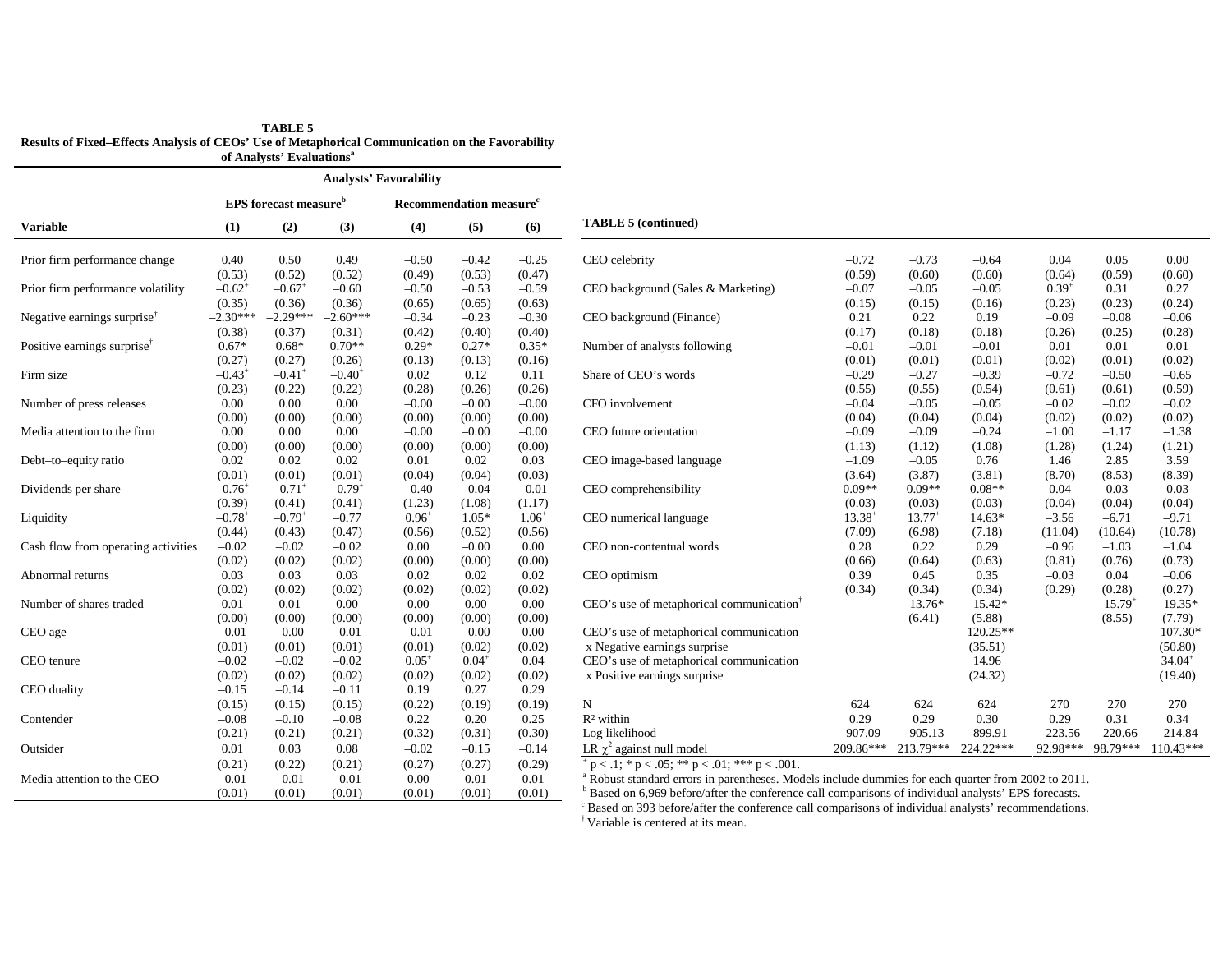# **FIGURE 1**





Negative earnings surprise (–0.25 SD)\* Negative earnings surprise (+0.25 SD)\*

\* We used 0.25 SD in order to remain within the range of the "negative earnings surprise" variable



**FIGURE 1b** 



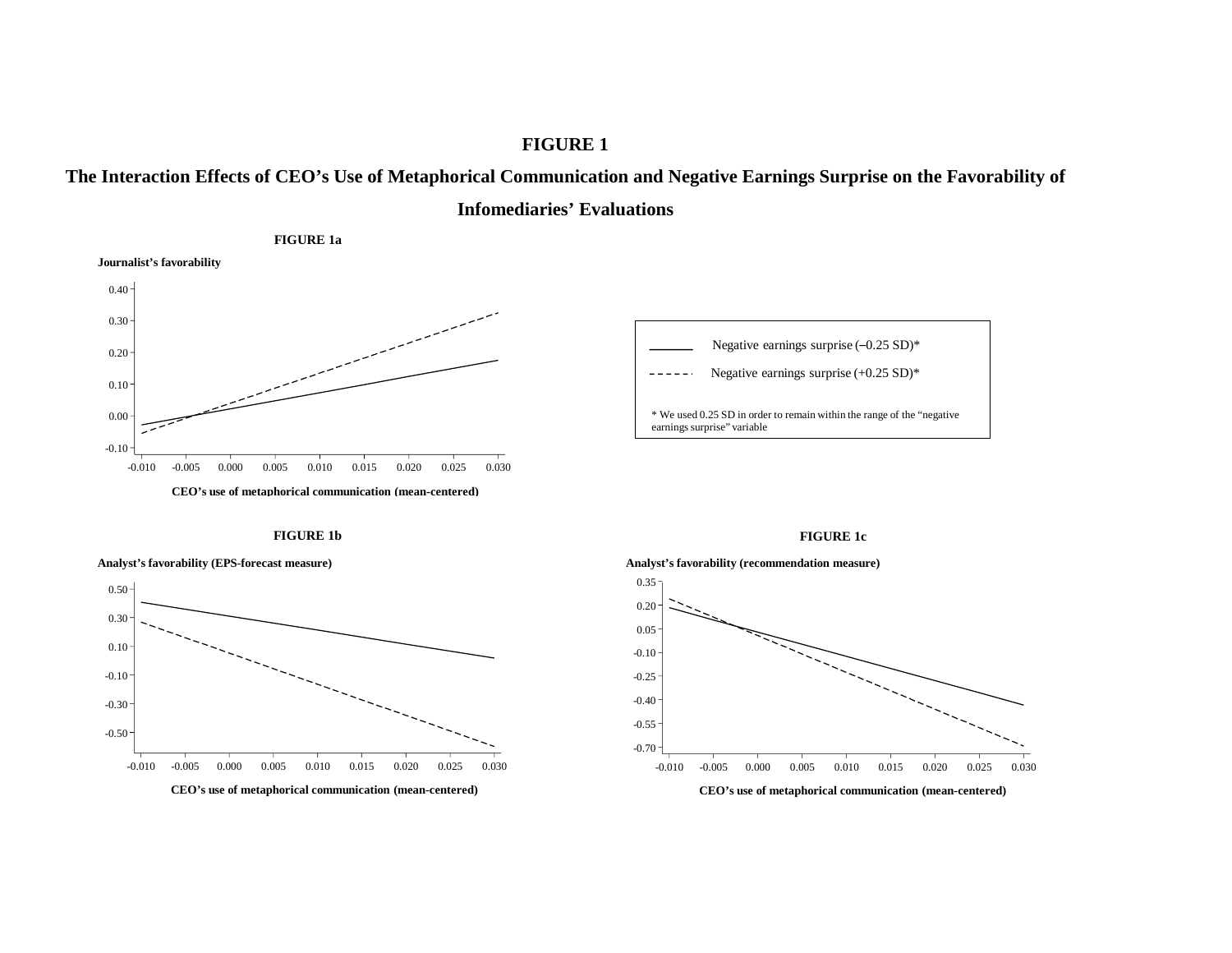#### **ONLINE APPENDIX:**

# **FURTHER ROBUSTNESS CHECKS AND INFORMATION, AND DATA SOURCES Additional Robustness Checks**

Although our research design addresses numerous concerns regarding other possible explanations for our findings, such as omitted variables, simultaneity, measurement errors, and inconsistent inferences (Antonakis, Bendahan, Jacquart, & Lavie, 2010), we ran extensive additional robustness tests.

*In-/exclusion of covariates.* Generally, even though the econometric literature indicates that a higher number of covariates might produce more *conservative* estimations (Wooldridge,  $2010$ <sup>31</sup>, we wished to ensure that our estimates were not sensitive to the inclusion of a large number of covariates.

In particular, apart from the variables removed when checking for multicollinearity, we reran Analyses I and II without firm size, CEO age, CEO tenure, CEO duality, contender, outsider, media attention to the CEO, both CEO background variables, CFO involvement, CEO future orientation, CEO non-contentual words, and CEO optimism. In addition, we removed the number of press releases and media attention to the firm in Analysis I. In Analysis II, we removed the debt-to-equity ratio, liquidity, cash flow from operating activities, abnormal returns, and number of shares traded. The results were unaffected in terms of the direction and significance of the coefficients.

In another check, we reran the models in Analysis I and included additional variables from Analysis II, such as the debt-to-equity ratio, liquidity, and operating cash flow. The results were again similar to those of the main analysis. Moreover, as the use of ratios or

<span id="page-52-0"></span><sup>&</sup>lt;sup>31</sup> A reader might view testing for sensitivity to the inclusion of many covariates as particularly important for Analysis I given the non-significant pairwise correlation between the CEOs' use of metaphorical communication and the favorability of journalists' reporting (see Table 2). However, it is crucial to note that a pairwise correlation  $(\rho_{x,y})$  is quasi a priori a biased parameter because it only represents a scaled regression coefficient  $\left(\beta_1 \frac{\sigma_x}{\sigma_y}\right)$  $\frac{\partial x}{\partial y}$  from the simple model  $y = \beta_0 + \beta_1 x + e$ . If y is influenced by any other factor (e.g., z) that is correlated with x, then both  $\rho_{x,y}$  and  $\beta_1$  present biased estimators. Therefore, we disregard the nonsignificant pairwise correlation in the test of Hypothesis 1.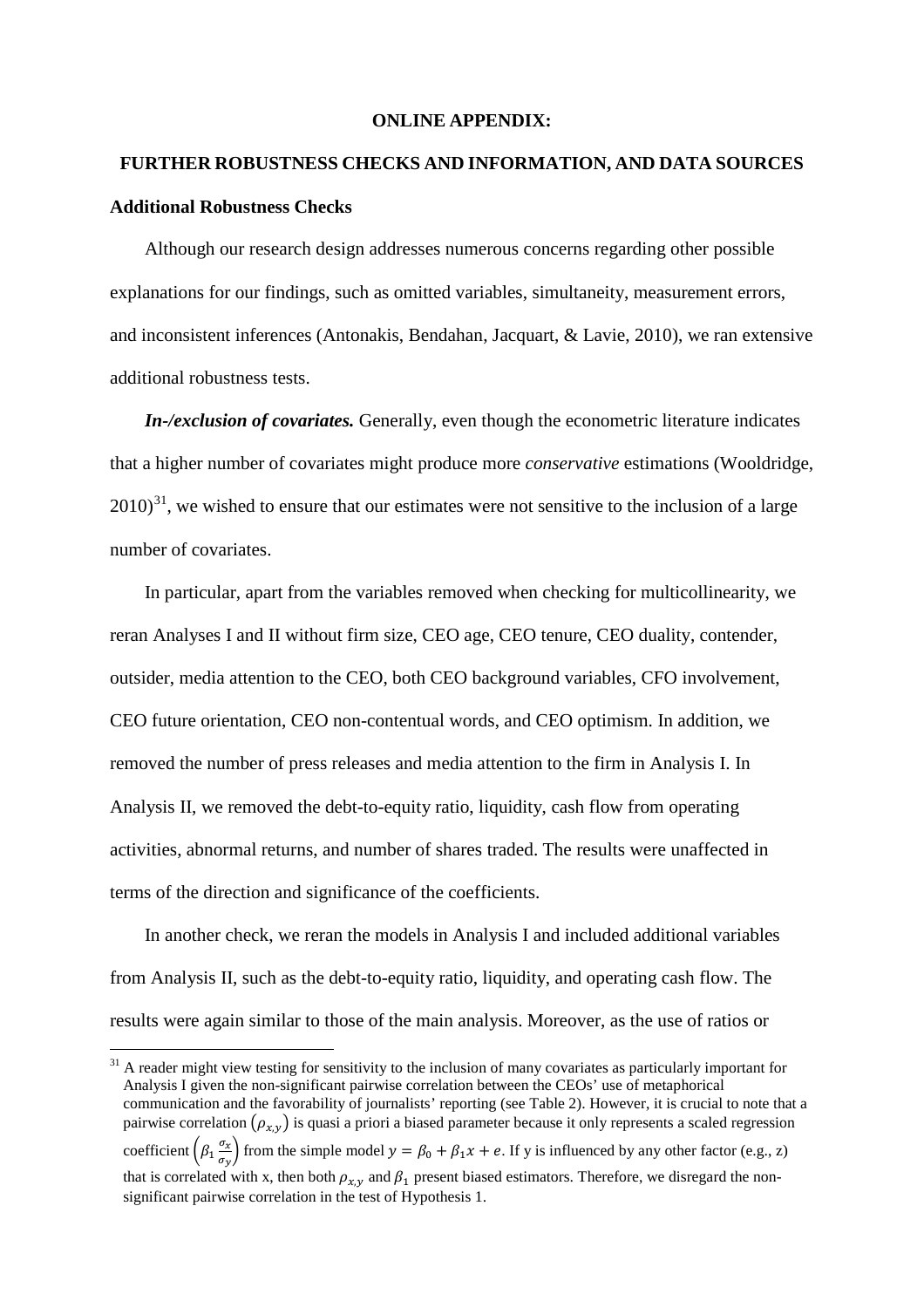proportions with similar input variables may cause spurious outcomes (Wieseman, 2010), we dropped those proportions and still obtained results similar to those of our main analysis. Finally, following Benner's (2010) argument that infomediaries might respond negatively if incumbents increase investments in discontinuous technologies, we included a measure of strategic investments in the focal quarter (Benner & Ranganathan, 2012): the natural logarithm of the sum of capital and R&D expenditures. In line with conventional practice, we included a dummy variable, *no reported R&D expenditures*, which was set equal to 1 for quarters in which R&D expenditures were not reported. The results remained the same.

*Individual analysts' effects.* We ran a particularly detailed check of Analysis II to examine whether individual effects at the analyst level might provide alternative explanations for our group-level findings. In this analysis, we used multilevel modelling (*xtmixed, mle* in Stata), and included not only dummies to control for unobservable effects of each analyst and each analyst's firm (Deephouse & Heugens, 2009) but also a control for time-variant, individual-analyst forecast ability (Fanelli et al., 2009). Given the sizes of our samples, we only used the EPS-based data on analysts' favorability for the robustness check at this level.<sup>[32](#page-53-0)</sup> In line with the data structure, we specified a three-level model with multiple observations over time (level 3) nested within CEOs (level 2), who were nested within firms (level 1). As crossed effects occur for the time dimension, we followed Rabe-Hesketh and Skrondal (2008) in creating an artificial level in which all firms, CEOs, and quarters are nested.<sup>[33](#page-53-1)</sup> We added new controls to those included in our main analysis. First, we controlled for unobservable

<span id="page-53-0"></span> $32$  Given the significantly lower number of observations for changes in recommendations (n = 393 pairs of individual recommendations before/after the call) than for changes in EPS forecasts  $(n = 9,076)$ , the number of predictors in this robustness check with multiple dummy variables added is too high relative to the number of observations of analysts' recommendations to achieve meaningful results. This was indicated by warnings in Stata's *xtmixed* command. However, our hypothesized predictions were supported for recommendations when we reduced the model's complexity by dropping the dummy variables for analysts, analysts' firms, and

<span id="page-53-1"></span>industry. <sup>33</sup> As a check, we inverted the structure and used the analysts, their firms, and time as levels while controlling for CEOs and firms with dummies. The results were not affected by this change in model specification. Notably, a higher-order model with five levels (i.e., CEO, firms, analysts, employers, and time) would be problematic, as there would be additional crossed effects between analysts and CEOs (e.g., analysts who issue EPS forecasts for different firms in our sample in the same quarter).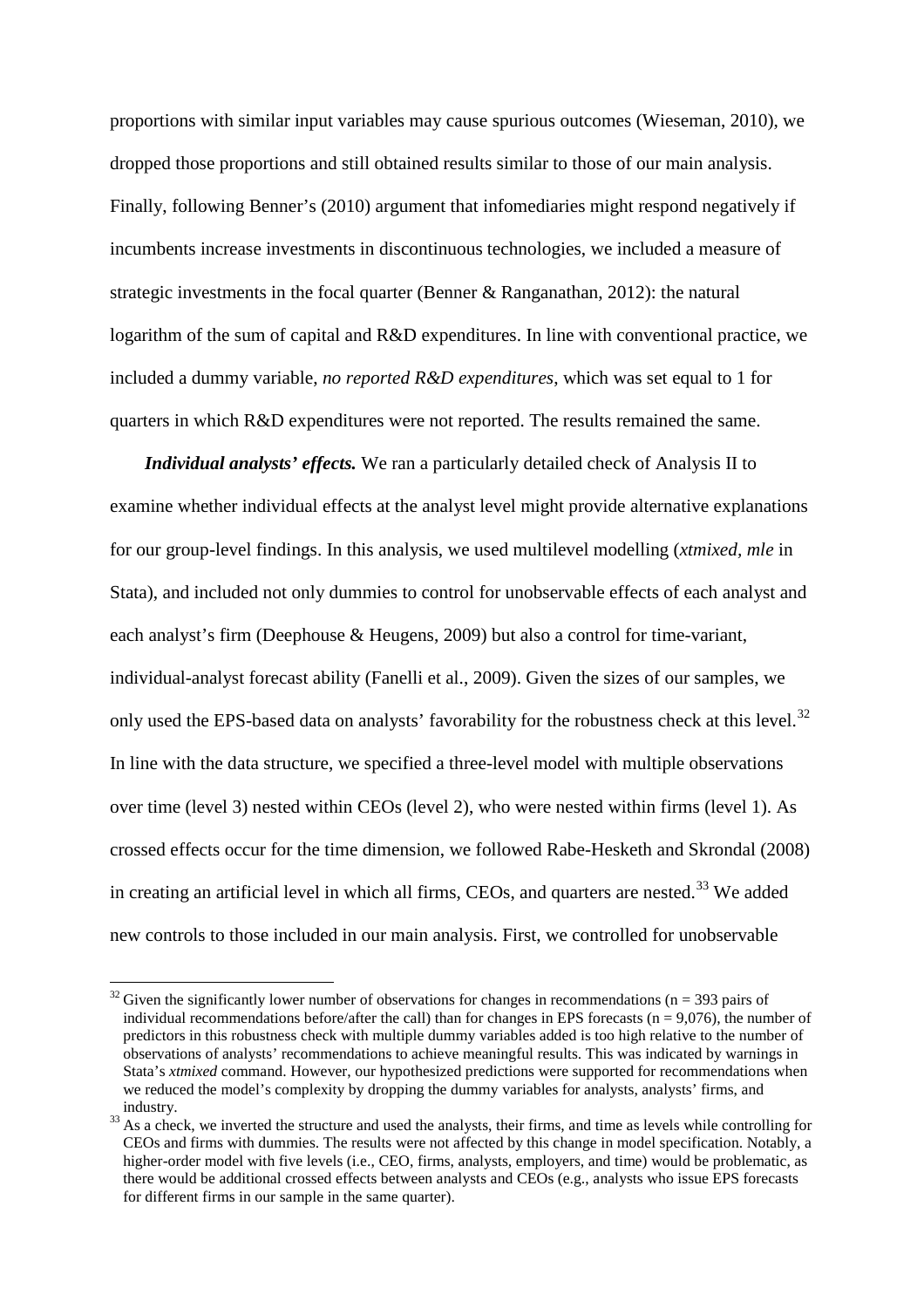effects of each analyst and each analyst's firm (Deephouse & Heugens, 2009) by including dummies. These dummies also account for the data structure. Second, we controlled for each analyst's forecast ability, assuming that particularly accurate analysts might be less impressionable (Fanelli et al., 2009). We calculated this variable using the *mean forecast error* for each analyst in the year of the focal call:

Mean forecast error of analyst 
$$
=
$$
  $\frac{1}{N} \sum_{i=1}^{N} \left| \frac{Actual EPS_i - EPS\,Forecast_i}{EPS\,Forecast_i} \right|$ 

where N denotes the total number of one-year EPS forecasts the analyst issued about any firm within the given year. Third, we used a dummy variable on the eight-digit GICS level to control for any industry effects. The results of these robustness checks corroborate our findings and can be found in Table A.I. The sequence of the models follows the same logic as our main analyses.

#### [Insert Table A.I about here]

*Additional controls.* In another robustness check for Analysis II, we accounted for the idea that analysts' favorability could be affected by whether management provides forecast guidance during the conference call. In this regard, we followed recent research (e.g., Chen, Crossland, & Luo, 2015) in collecting data from First Call's Company Issued Guidelines database (CIG). We created a binary variable that took a value of "1" if a firm in our sample issued forecast guidance on the date of a conference call. We included this variable in Analysis II as an additional control, with results similar to those reported in our main analysis.

Even though CEOs rarely use stories as a rhetorical tool in conference calls (and, if so, almost exclusively in the Q&A part of the call), we also re-ran our models with a control for the number and length of stories told by CEOs. In contrast to metaphors, stories a priori feature agonists that are part of a sequence of interrelated events (Toolan, 1988) and they have been found to be influential in a financial-market context (Martens, Jennings, & Jennings, 2007). However, we observed no change in the results.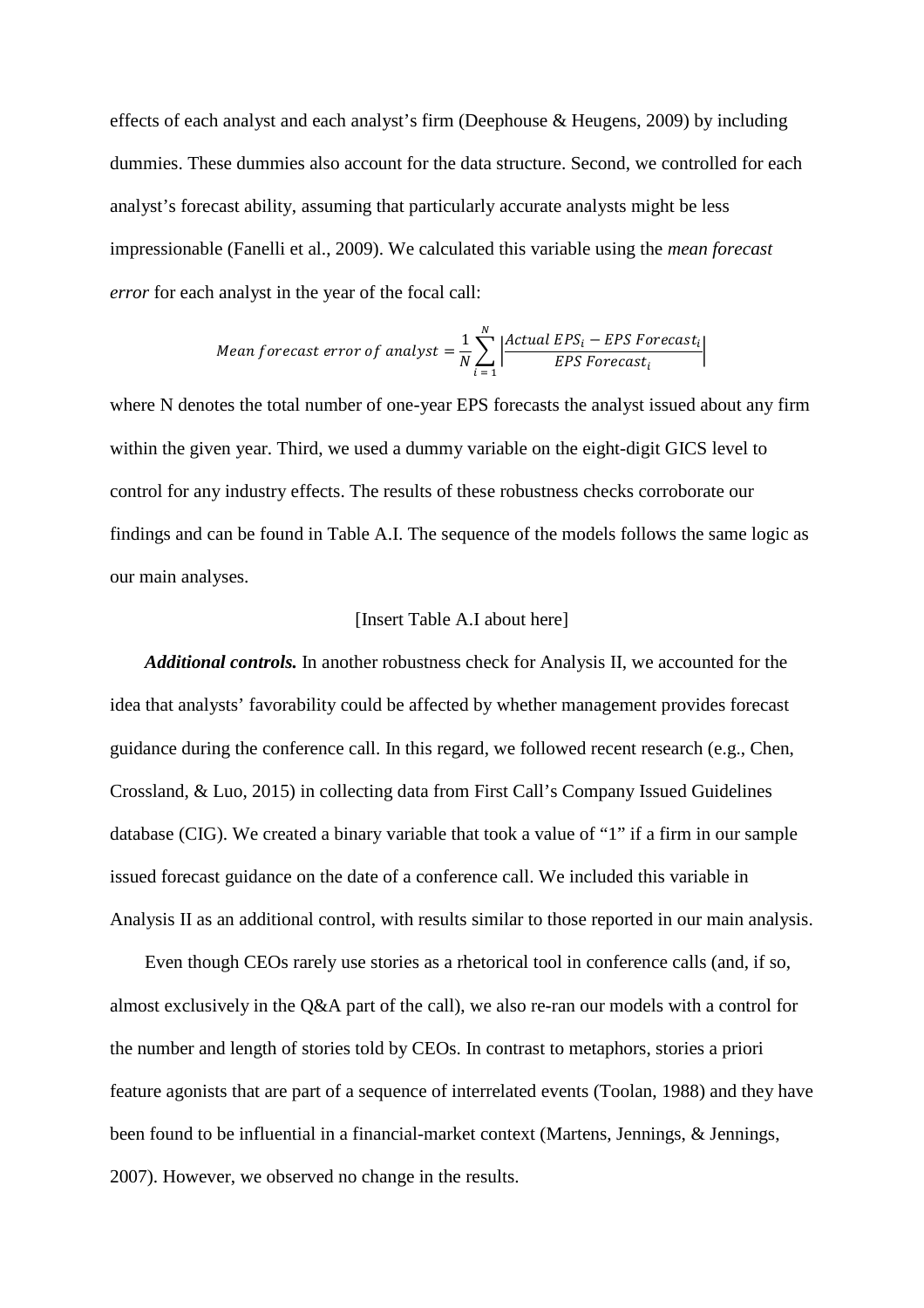In other robustness checks, we included dummy variables for CEOs' prior experience in production and operations, technology R&D and science, legal and compliance, human resources, and strategy. In addition, we tested for CEOs' educational backgrounds by including dummy variables for CEOs' degree (i.e., MBA, BS/MSc, BA/MA, LLB/JD, CPA/CFA/CMA, and PhD/MD). Our main results were unaffected.

*Simultaneity.* Simultaneity concerns might be relatively non-critical in our study because CEOs are relatively unlikely to be able to anticipate changes in the evaluations of journalists or analysts after a given conference call. Nevertheless, in Analyses I and II, we tested for the possibility that CEOs might use more metaphorical language *during* a conference call in response to favorable journalist reporting *before* a conference call. We did so by regressing CEOs' use of metaphorical communication on the respective measures of favorability of infomediaries' reporting<sub>t-1</sub>. After controlling for the same sets of variables included in Analyses I and II, respectively, we did not find any indications that prior favorability in infomediaries' reporting significantly determines CEOs' use of metaphorical communication.

*Endogeneity.* One particularly important alternative explanation for our results could be that CEOs' use of metaphorical communication might be driven, in part, by the same factors that also affect infomediaries' favorability. Such endogeneity is important because it inherently limits our ability to make causal claims based on our data. Moreover, given the current state of knowledge on metaphorical communication, it is impossible to entirely rule out such endogeneity. Apart from marginally related systematic evidence, no research exists that allows us to develop a clear and comprehensive theoretical model of the drivers of CEO's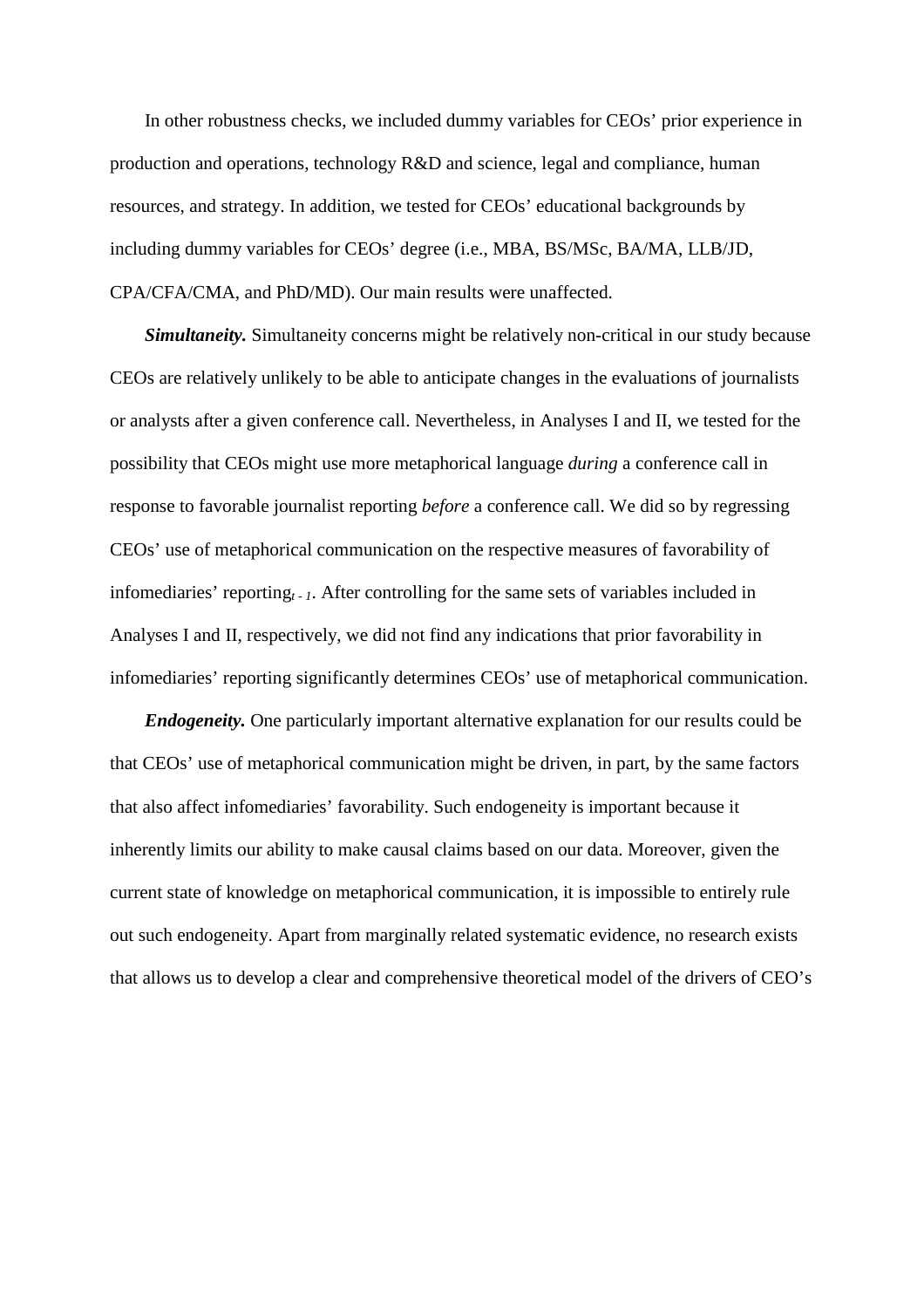use of metaphorical communication.<sup>[34](#page-56-0)</sup> As such, developing a baseline first-stage model of the drivers of the use of metaphorical communication is outside the scope of our paper. Furthermore, we are unable to randomly assign "metaphorical communication" across CEOs through an experiment. However, to at least tentatively scrutinize whether such endogeneity taints our results, we examined the outcomes of our simultaneity analyses and found that no theoretically intuitive factors included in our data set, such as strategic change (Benner & Ranganathan, 2012; Kotter, 1996), significantly predicted CEOs' use of metaphorical communication. Moreover, considering that CEOs might feel tempted to use metaphorical communication in complex circumstances, we regressed CEOs' use of metaphorical communication on two measures of complexity that were not included in our set of controls: (1) external complexity in the form of munificence, instability, and complexity<sup>[35](#page-56-1)</sup> (Keats  $\&$ Hitt, 1988); and (2) internal complexity as measured by the number of business segments in the focal firm (Markarian & Parbonetti, 2007). None of these variables had a significant influence on CEOs' use of metaphorical communication (at  $p < 0.1$ ), regardless of whether we included our existing control variables in the models.

In an additional attempt to cope with potential endogeneity, we followed Wiersema and Zhang (2011). More specifically, for Analyses I and II, we first regressed CEOs' use of

<span id="page-56-0"></span><sup>&</sup>lt;sup>34</sup> We conducted an extensive, systematic review of the literature in cognitive linguistics and related domains to determine whether it was possible to derive a theoretical model predicting CEOs' use of metaphorical communication. Overall, we concluded that a full, generalizable picture of the drivers of metaphorical communication is lacking from a linguist's perspective. Most of the work we identified indicates that certain contextual factors could influence the frequency of metaphor use, especially: (1) whether one communicates with oneself ("inner speech") rather than with others (Fussell & Krauss, 1989); (2) whether the communicator talks about emotions, especially sadness, rather than behavior (e.g., Fainsilber & Ortony, 1987; for overviews, see Fussell & Moss, 1998, and Kronrod & Danziger, 2013); (3) whether the communicator tries to integrate unfamiliar perspectives (Corts & Pollio, 1999); (4) the purpose of the communication (e.g., whether the speaker aims to make a speech more interesting or to clarify an issue (Roberts & Kreuz, 1994); and (5) whether the communicator is addressing a general or specialist audience (Skorczynska & Deignan, 2006). We do not see any obvious, non-speculative reason why these constructs should bias our results. Notably, the fact that we are studying a relatively homogeneous group of CEOs in a relatively homogeneous setting (i.e., conference calls) should account for some of these factors (e.g., the purpose of the communication or the intended audience). Moreover, many of the theories and results found in prior research are hardly generalizable to the CEO-infomediary context (e.g., Fussell & Kreuz, 1998). While we understand that this finding does not rule out endogeneity, it does make us more confident that we did not miss fundamentally

<span id="page-56-1"></span> $35$  We tested all elements separately and as a factor score of all three elements.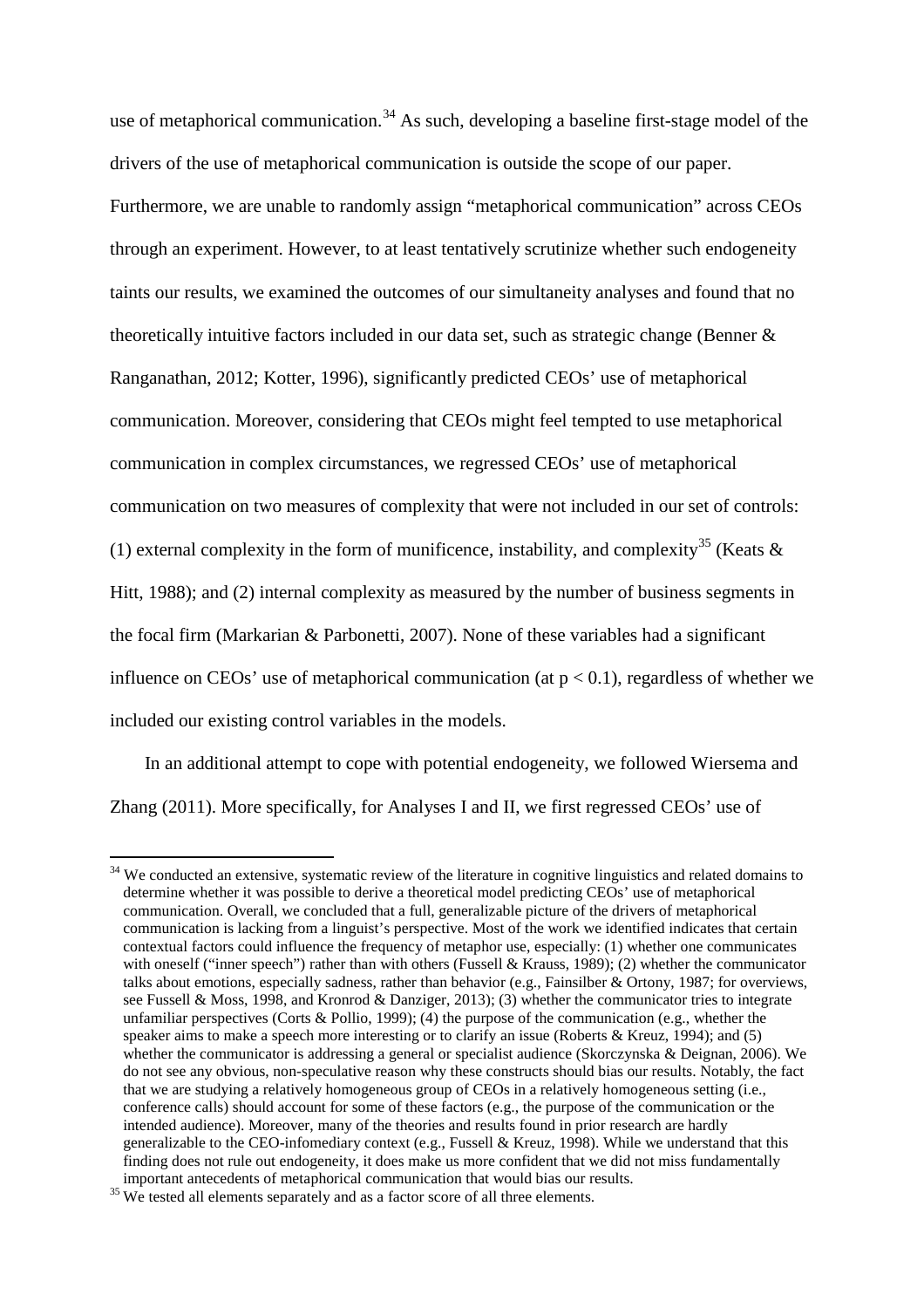metaphorical communication on all control variables in the respective models and then calculated residual values of CEOs' use of metaphorical communication.<sup>[36](#page-57-0)</sup> We then reran Analyses I and II, replacing the observed values of CEOs' metaphorical communication with the residuals. As such, we tested whether the component of CEOs' metaphorical communication that was uncorrelated with our control variables had a significant effect on infomediaries' favorability. In support of our findings, the coefficient of the residuals was positive and significant ( $p < 0.05$ ) for Analysis I, and negative and significant ( $p < 0.05$ ) for Analysis II.

*Other checks*. We also tested calendar-year dummies and quarter dummies instead of a dummy variable for each unique quarter in our dataset. Our results remained robust. Moreover, we tested whether the moderating effects of negative earnings surprises were due to outliers by winsorizing the negative earnings surprises variable at the 1 percent and 5 percent levels. Our results were not affected by those changes. Further, while the hypothesis that all firm fixed effects are zero was strongly rejected, we recalculated our models using pooled regression with standard errors clustered at the firm level and found consistent results.

Finally, we used change scores for our dependent variables because these scores are "regarded a powerful tool for making causal inferences with nonexperimental data" (Allison, 1990: 93). Despite these advantages, change scores have been criticized for producing inaccurate results, mostly due to potential reliability concerns and concerns related to regression toward the mean (Bergh & Fairbank, 2002). In order to account for both concerns, we implemented regressor variable models (Allison, 1990) in Analyses I and II, which yielded results similar to those obtained from the change-score models.

# **Additional Information on CEOs' Use of Metaphorical Communication**

Readers might be interested in more descriptive details on CEOs' use of metaphorical

<span id="page-57-0"></span><sup>&</sup>lt;sup>36</sup> To avoid an arbitrary choice of predictors in the first-stage regression, we also ran the endogeneity test with different subsets of predictors. All of them had robust results.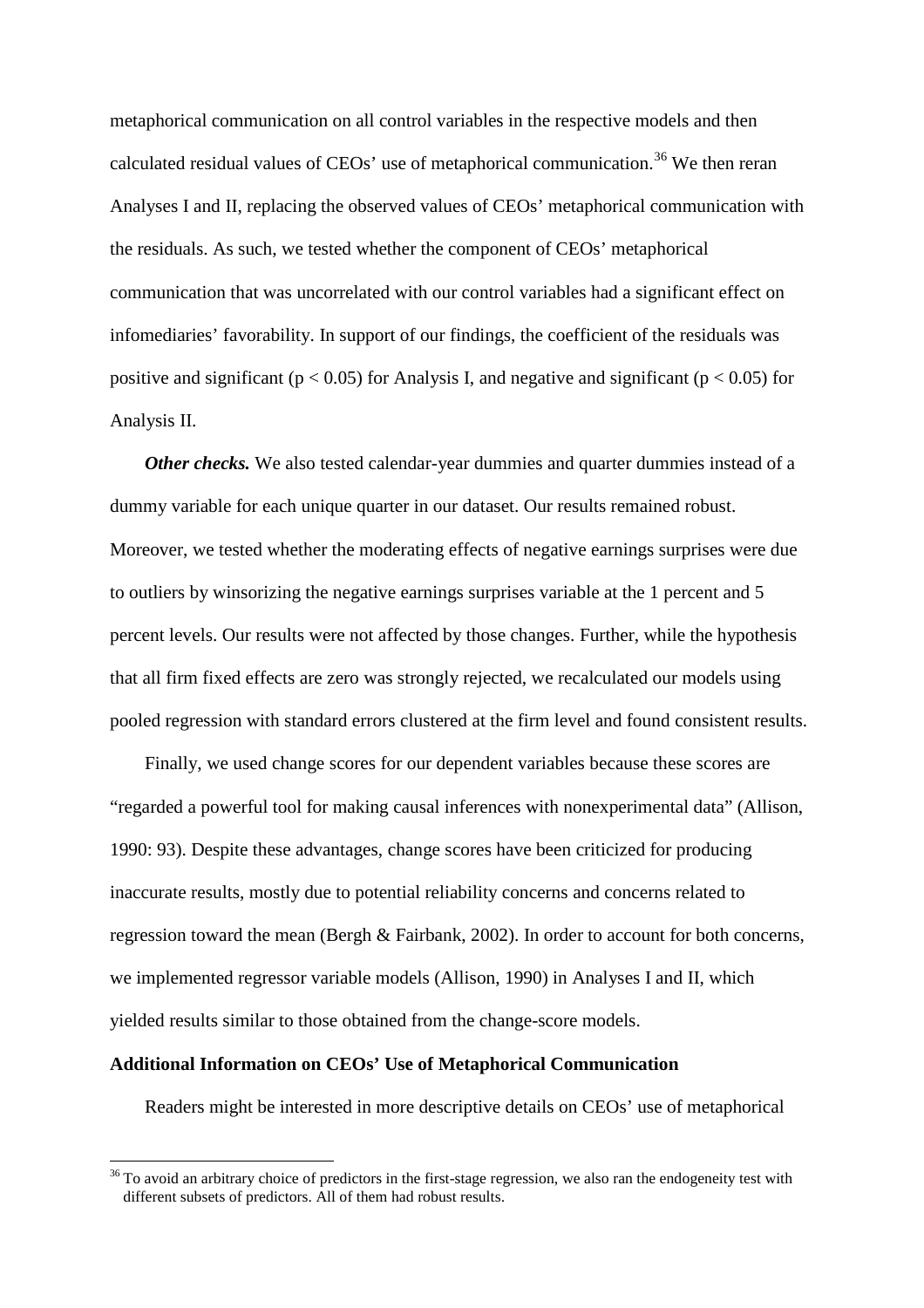communication. In this regard, fourteen CEOs, used it in two percent or more of their contentual communication. Fourteen CEOs in our sample did not use metaphorical communication at all. The remaining CEOs are approximately normally distributed between these two values. Not surprisingly, the more contentual words a CEO speaks in a conference call, the higher the overall number of metaphorical words in the call (correlation of 0.56). Finally, there does not seem to exist a time trend regarding CEOs' use of metaphorical communication, as it does not systematically increase or decrease along a CEO's tenure.

# **Overview of Data Sources**

Table A.II summarizes the data sources for all variables.

[Insert Table A.II about here]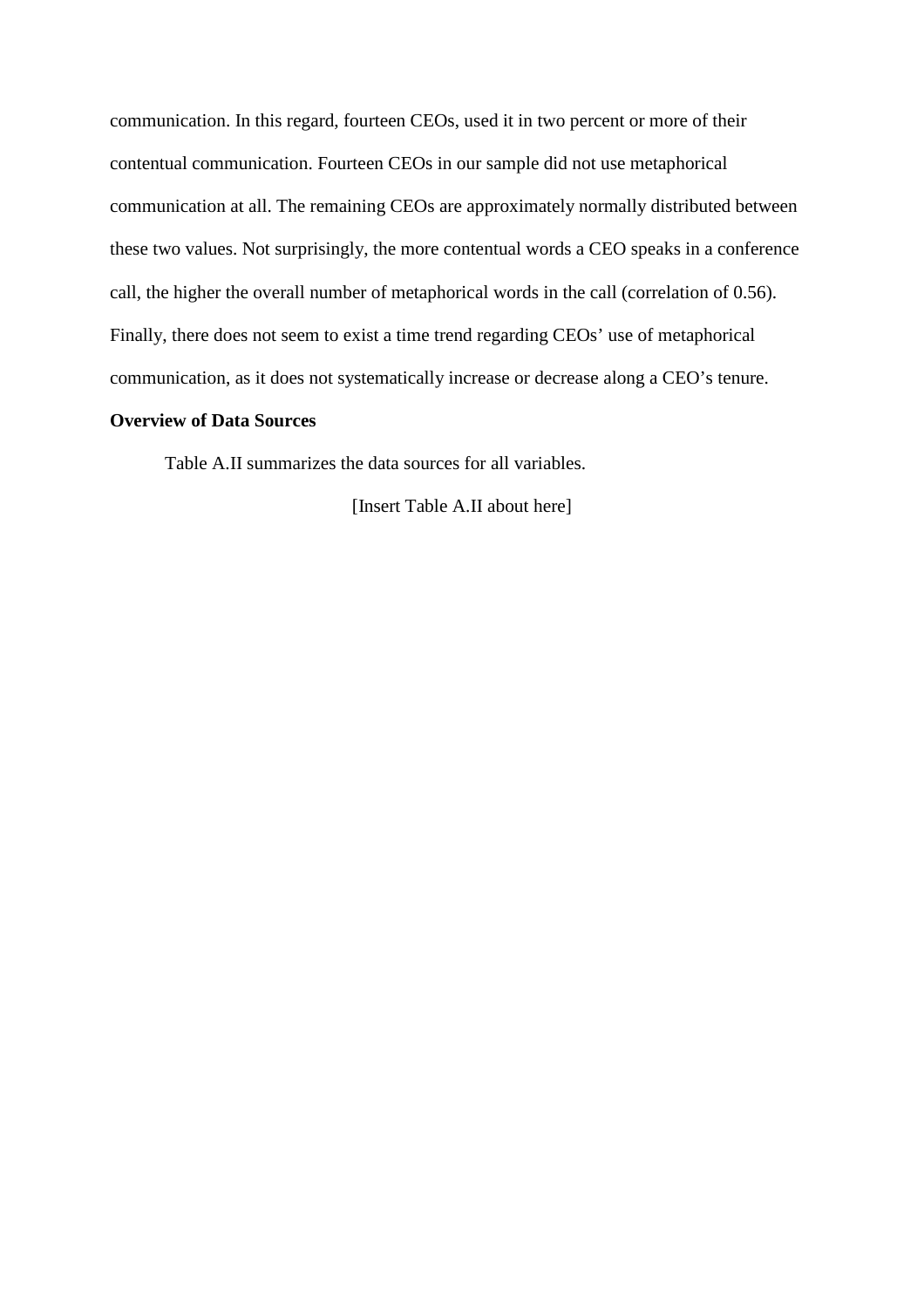| Table A.I                                                                          |
|------------------------------------------------------------------------------------|
| <b>Results of Multilevel Analysis of CEOs' Use of Metaphorical</b>                 |
| Communication on the Favorability of Individual Analysts' Evaluations <sup>a</sup> |

| <b>Variable</b>                         | (1)                  | (2)                  | $\overline{3}$       | <b>APPENDIX A.I</b> (continued)                                                         |                      |             |
|-----------------------------------------|----------------------|----------------------|----------------------|-----------------------------------------------------------------------------------------|----------------------|-------------|
| Prior firm performance change           | $0.39***$            | $0.42***$            | $0.42***$            | CEO background (Sales & Marketing)                                                      | $-0.09$              |             |
|                                         | (0.11)               | (0.11)               | (0.11)               |                                                                                         | (0.09)               |             |
| Prior firm performance volatility       | 0.07                 | 0.07                 | 0.08                 | CEO background (Finance)                                                                | $0.60***$            | 0           |
|                                         | (0.14)               | (0.14)               | (0.14)               |                                                                                         | (0.08)               |             |
| Negative earnings surprise <sup>†</sup> | $-1.45***$           | $-1.46***$           | $-1.78***$           | Number of analysts following                                                            | $-0.01*$             |             |
|                                         | (0.09)               | (0.09)               | (0.10)               |                                                                                         | (0.00)               |             |
| Positive earnings surprise <sup>†</sup> | $0.55***$            | $0.54***$            | $0.54***$            | Mean forecast error                                                                     | $-0.03$              |             |
|                                         | (0.04)               | (0.04)               | (0.04)               |                                                                                         | (0.02)               |             |
| Firm size                               | 0.03                 | 0.04                 | 0.04                 | Share of CEO's words                                                                    | 0.06                 |             |
|                                         | (0.04)               | (0.04)               | (0.04)               |                                                                                         | (0.15)               |             |
| Number of press releases                | $0.00*$              | $0.00^{+}$           | $0.00^{+}$           | CFO involvement                                                                         | $-0.02$ <sup>+</sup> |             |
|                                         | (0.00)               | (0.00)               | (0.00)               |                                                                                         | (0.02)               |             |
| Media attention to the firm             | $-0.00$              | $-0.00$              | $-0.00$              | CEO future orientation                                                                  | $-0.37$ <sup>+</sup> |             |
|                                         | (0.00)               | (0.00)               | (0.00)               |                                                                                         | (0.19)               |             |
| Debt-to-equity ratio                    | $0.01^{+}$           | $0.01^{+}$           | $0.02*$              | CEO image-based language                                                                | $-1.37$              |             |
|                                         | (0.01)               | (0.01)               | (0.01)               |                                                                                         | (1.17)               |             |
| Dividends per share                     | $-0.02$              | 0.01                 | $-0.07$              | CEO comprehensibility                                                                   | $0.06***$            | 0           |
|                                         | (0.15)               | (0.15)               | (0.15)               |                                                                                         | (0.01)               |             |
| Liquidity                               | $-0.02$              | 0.02                 | 0.07                 | CEO numerical language                                                                  | $4.65*$              |             |
|                                         | (0.13)               | (0.13)               | (0.13)               |                                                                                         | (2.18)               |             |
| Cash flow from operating activities     | $-0.01$ <sup>+</sup> | $-0.01$ <sup>+</sup> | $-0.01$ <sup>+</sup> | CEO non-contentual words                                                                | 0.12                 |             |
|                                         | (0.01)               | (0.01)               | (0.01)               |                                                                                         | (0.15)               |             |
| Abnormal returns                        | $0.02***$            | $0.02***$            | $0.02***$            | CEO optimism                                                                            | $0.33***$            | $\mathbf 0$ |
|                                         | (0.00)               | (0.00)               | (0.00)               |                                                                                         | (0.07)               |             |
| Number of shares traded                 | $0.00***$            | $0.00***$            | $0.00*$              | $CEO's$ use of metaphorical communication <sup>†</sup>                                  |                      |             |
|                                         | (0.00)               | (0.00)               | (0.00)               |                                                                                         |                      |             |
| CEO age                                 | $-0.00$              | $-0.00$              | $-0.00$              | CEO's use of metaphorical communication                                                 |                      |             |
|                                         | (0.01)               | (0.01)               | (0.01)               | x Negative earnings surprise                                                            |                      |             |
| CEO tenure                              | 0.00                 | $0.00\,$             | 0.00                 | CEO's use of metaphorical communication                                                 |                      |             |
|                                         | (0.01)               | (0.01)               | (0.01)               | x Positive earnings surprise                                                            |                      |             |
| CEO duality                             | $-0.10^{+}$          | $-0.08$              | $-0.08$              |                                                                                         |                      |             |
|                                         | (0.06)               | (0.06)               | (0.06)               | $\overline{N}$                                                                          | 6'969                |             |
| Contender                               | $-0.08$              | $-0.09$              | $-0.10$              | Log likelihood                                                                          | $-7913.52$           | $\equiv$    |
|                                         | (0.12)               | (0.12)               | (0.12)               | LR $\gamma^2$ against null model                                                        | 1819.30***           | 184         |
| Outsider                                | 0.09                 | 0.10                 | 0.09                 | $p < 0.1$ ; * p < .05; ** p < .01; *** p < .001.                                        |                      |             |
|                                         | (0.12)               | (0.12)               | (0.12)               | <sup>a</sup> Based on EPS-forecast measure of analysts' favorability. Standard errors i |                      |             |
| Media attention to the CEO              | $-0.00$              | $-0.00$              | 0.00                 | parentheses. Models include dummies for each quarter from 2002 to 2011,                 |                      |             |
|                                         | (0.00)               | (0.00)               | (0.00)               | 8-digit GICS levels, and analyst firms.                                                 |                      |             |
| CEO celebrity                           | $-1.21***$           | $-1.23***$           | $-1.19***$           | † Variable is centered at its mean.                                                     |                      |             |
|                                         | (0.27)               | (0.27)               | (0.27)               |                                                                                         |                      |             |
|                                         |                      |                      |                      |                                                                                         |                      |             |
|                                         |                      |                      |                      |                                                                                         |                      |             |

#### $\bf APPENDIX A.I$  (continued)

| Prior firm performance change           | $0.39***$     | $0.42***$            | $0.42***$  | CEO background (Sales & Marketing)                   | $-0.09$              | $-0.08$    | $-0.08$     |
|-----------------------------------------|---------------|----------------------|------------|------------------------------------------------------|----------------------|------------|-------------|
|                                         | (0.11)        | (0.11)               | (0.11)     |                                                      | (0.09)               | (0.09)     | (0.09)      |
| Prior firm performance volatility       | 0.07          | 0.07                 | 0.08       | CEO background (Finance)                             | $0.60***$            | $0.60***$  | $0.60***$   |
|                                         | (0.14)        | (0.14)               | (0.14)     |                                                      | (0.08)               | (0.08)     | (0.08)      |
| Negative earnings surprise <sup>†</sup> | $-1.45***$    | $-1.46***$           | $-1.78***$ | Number of analysts following                         | $-0.01*$             | $-0.01*$   | $-0.01**$   |
|                                         | (0.09)        | (0.09)               | (0.10)     |                                                      | (0.00)               | (0.00)     | (0.00)      |
| Positive earnings surprise <sup>T</sup> | $0.55***$     | $0.54***$            | $0.54***$  | Mean forecast error                                  | $-0.03$              | $-0.03$    | $-0.03$     |
|                                         | (0.04)        | (0.04)               | (0.04)     |                                                      | (0.02)               | (0.02)     | (0.02)      |
| Firm size                               | 0.03          | 0.04                 | 0.04       | Share of CEO's words                                 | 0.06                 | 0.05       | 0.09        |
|                                         | (0.04)        | (0.04)               | (0.04)     |                                                      | (0.15)               | (0.15)     | (0.15)      |
| Number of press releases                | $0.00*$       | $0.00^{+}$           | $0.00^{+}$ | CFO involvement                                      | $-0.02$ <sup>+</sup> | $-0.03*$   | $-0.02^+$   |
|                                         | (0.00)        | (0.00)               | (0.00)     |                                                      | (0.02)               | (0.02)     | (0.02)      |
| Media attention to the firm             | $-0.00$       | $-0.00$              | $-0.00$    | CEO future orientation                               | $-0.37$ <sup>+</sup> | $-0.39*$   | $-0.47*$    |
|                                         | (0.00)        | (0.00)               | (0.00)     |                                                      | (0.19)               | (0.19)     | (0.19)      |
| Debt-to-equity ratio                    | $0.01^{+}$    | $0.01^{+}$           | $0.02*$    | CEO image-based language                             | $-1.37$              | $-1.01$    | $-0.55$     |
|                                         | (0.01)        | (0.01)               | (0.01)     |                                                      | (1.17)               | (1.17)     | (1.16)      |
| Dividends per share                     | $-0.02$       | 0.01                 | $-0.07$    | CEO comprehensibility                                | $0.06***$            | $0.06***$  | $0.06***$   |
|                                         | (0.15)        | (0.15)               | (0.15)     |                                                      | (0.01)               | (0.01)     | (0.01)      |
| Liquidity                               | $-0.02$       | 0.02                 | 0.07       | CEO numerical language                               | $4.65*$              | $4.65*$    | $5.97**$    |
|                                         | (0.13)        | (0.13)               | (0.13)     |                                                      | (2.18)               | (2.18)     | (2.17)      |
| Cash flow from operating activities     | $-0.01$       | $-0.01$ <sup>+</sup> | $-0.01^+$  | CEO non-contentual words                             | 0.12                 | 0.07       | 0.11        |
|                                         | (0.01)        | (0.01)               | (0.01)     |                                                      | (0.15)               | (0.15)     | (0.15)      |
| Abnormal returns                        | $0.02***$     | $0.02***$            | $0.02***$  | CEO optimism                                         | $0.33***$            | $0.37***$  | $0.30***$   |
|                                         | (0.00)        | (0.00)               | (0.00)     |                                                      | (0.07)               | (0.07)     | (0.07)      |
| Number of shares traded                 | $0.00***$     | $0.00***$            | $0.00*$    | CEO's use of metaphorical communication <sup>†</sup> |                      | $-7.24***$ | $-6.85***$  |
|                                         | (0.00)        | (0.00)               | (0.00)     |                                                      |                      | (1.71)     | (1.72)      |
| CEO age                                 | $-0.00$       | $-0.00$              | $-0.00$    | CEO's use of metaphorical communication              |                      |            | $-75.47***$ |
|                                         | (0.01)        | (0.01)               | (0.01)     | x Negative earnings surprise                         |                      |            | (14.19)     |
| CEO tenure                              | 0.00          | 0.00                 | 0.00       | CEO's use of metaphorical communication              |                      |            | 34.92***    |
|                                         | (0.01)        |                      | (0.01)     | x Positive earnings surprise                         |                      |            | (4.73)      |
|                                         |               | (0.01)               | $-0.08$    |                                                      |                      |            |             |
| <b>CEO</b> duality                      | $-0.10^\circ$ | $-0.08$              |            |                                                      |                      |            |             |
|                                         | (0.06)        | (0.06)               | (0.06)     | N                                                    | 6'969                | 6'969      | 6'969       |
| Contender                               | $-0.08$       | $-0.09$              | $-0.10$    | Log likelihood                                       | $-7913.52$           | $-7904.63$ | $-7852.94$  |
|                                         | (0.12)        | (0.12)               | (0.12)     | LR $\chi^2$ against null model                       | 1819.30***           | 1842.13*** | 1973.74***  |

(continued)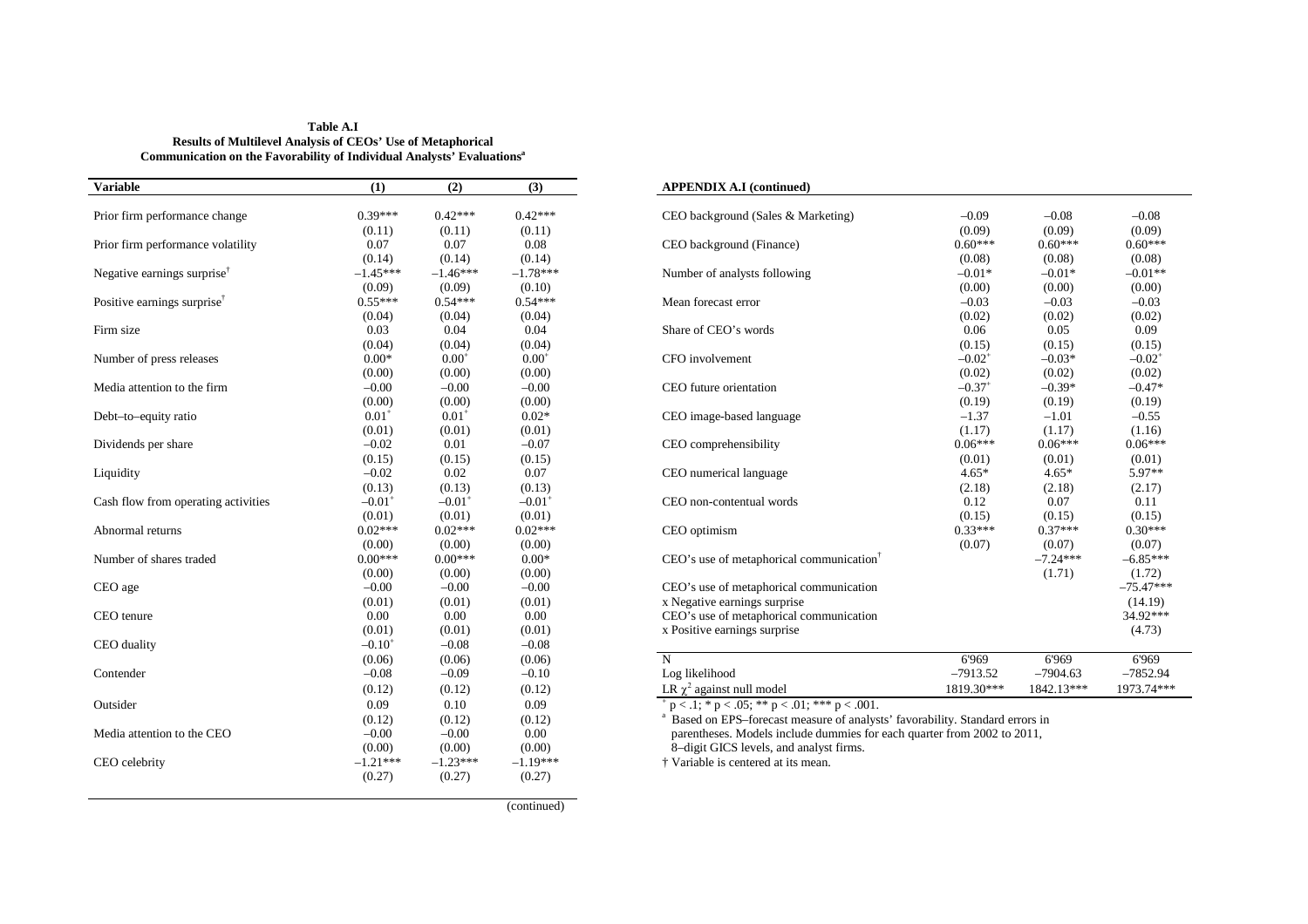| Table A.II                                      |
|-------------------------------------------------|
| Data Sources and Corresponding Data / Variables |

| Thomson Reuters IBES (Institutional Brokers Estimates System) |                                                                                                   |  |
|---------------------------------------------------------------|---------------------------------------------------------------------------------------------------|--|
|                                                               | - Favorability of analysts' evaluations                                                           |  |
|                                                               | - Negative earnings surprise                                                                      |  |
|                                                               | - Positive earnings surprise                                                                      |  |
|                                                               | - Number of analysts following                                                                    |  |
| Factiva (Dow Jones)                                           |                                                                                                   |  |
|                                                               | - Favorability of journalists' reporting                                                          |  |
|                                                               | - Media attention to the firm                                                                     |  |
|                                                               | - Media attention to the CEO                                                                      |  |
|                                                               |                                                                                                   |  |
|                                                               | Seeking Alpha and Thomson Reuters Eikon                                                           |  |
|                                                               | - Transcripts of quarterly earnings conference calls                                              |  |
| Compustat                                                     |                                                                                                   |  |
|                                                               | - Prior firm performance change                                                                   |  |
|                                                               | - Prior firm performance volatility                                                               |  |
|                                                               | - Firm size                                                                                       |  |
|                                                               | - Debt-to-equity ratio                                                                            |  |
|                                                               | - Dividends per share                                                                             |  |
|                                                               | - Liquidity                                                                                       |  |
|                                                               | - Cash flow from operating activities                                                             |  |
| <b>Executive Profiles and Biography)</b>                      | Marquis Who's Who; Publicly available information (annual reports, company information, Bloomberg |  |
|                                                               | - CEO age                                                                                         |  |
|                                                               | - CEO tenure                                                                                      |  |
|                                                               | - CEO duality                                                                                     |  |
|                                                               | - Contender                                                                                       |  |
|                                                               | - Outsider                                                                                        |  |
|                                                               | - CEO background (Sales & Marketing)                                                              |  |
|                                                               | - CEO background (Finance)                                                                        |  |
| www.stevieawards.com                                          |                                                                                                   |  |
|                                                               | - CEO celebrity                                                                                   |  |
| <b>Business Wire</b>                                          |                                                                                                   |  |
|                                                               | - Number of press releases                                                                        |  |
| Eventus (based on CRSP data)                                  |                                                                                                   |  |
|                                                               | - Abnormal returns                                                                                |  |
|                                                               | Center for Research and Security Prices (CRSP)                                                    |  |
|                                                               | - Number of shares traded                                                                         |  |
|                                                               |                                                                                                   |  |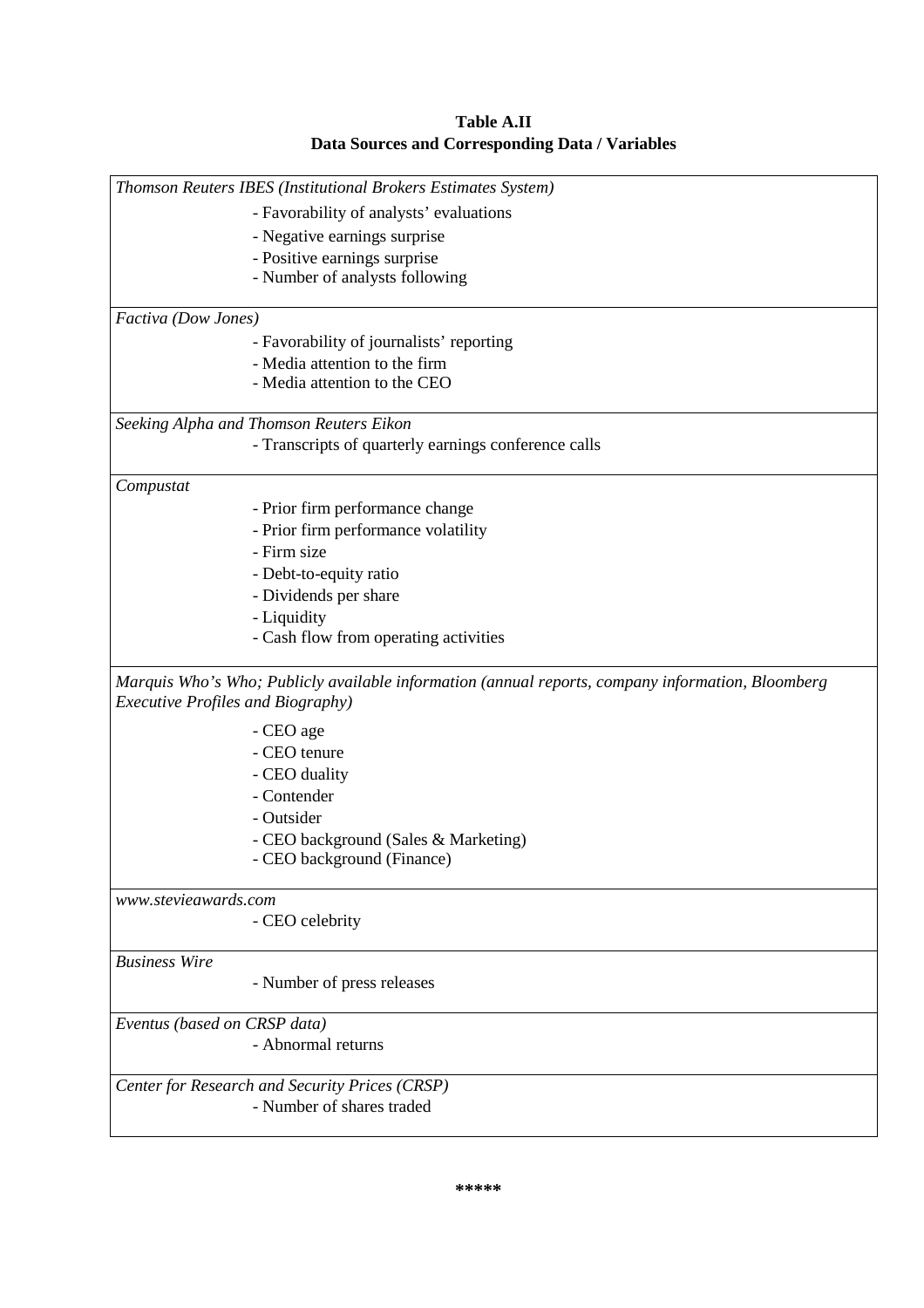### **References Not Included in the Main Paper**

- Antonakis, J., Bendahan, S., Jacquart, P., & Lalive, R. 2010. On making causal claims: A review and recommendations. *The Leadership Quarterly,* 21: 1086−1120.
- Benner, M. J. 2010. Securities analysts and incumbent response to radical technological change: Evidence from digital photography and internet telephony. *Organization Science,* 21: 42−62.
- Bergh, D. D., & Fairbank, J. F. 2002. Measuring and testing change in strategic management research. *Strategic Management Journal,* 23: 359−366.
- Chen, G., Crossland, C., & Luo, S. 2015. Making the same mistake all over again: CEO overconfidence and corporate resistance to corrective feedback. *Strategic Management Journal,* 36: 1513−1535.
- Corts, D. P., & Pollio, H. R. 1999. Spontaneous production of figurative language and gesture in college lectures. *Metaphor and Symbol,* 14: 81–100.
- Fainsilber, L., & Ortony, A. 1987. Metaphorical uses of language in the expression of emotions. *Metaphor and Symbol,* 2: 239–250.
- Fussell, S. R., & Krauss, R. M. 1989. Understanding friends and strangers: The effects of audience design on message comprehension. *European Journal of Social Psychology,* 19: 509–525.
- Fussell, S. R., & Moss, M. M. 1998. Figurative language in emotional communication. In S. R. Fussell & R. J. Kreuz (Eds.), *Social cognitive approaches to interpersonal communication:* 113–141. Mahwah, NJ: Lawrence Erlbaum.
- Keats, B. W., & Hitt, M. A. 1988. A causal model of linkages among environmental dimensions, macro organizational characteristics and performance. *Academy of Management Journal,* 31: 570−598.
- Kronrod, A., & Danziger, S. 2013. "Wii will rock you!" The use and effect of figurative language in consumer reviews of hedonic and utilitarian consumption. *Journal of Consumer Research*, 40: 726−739.
- Markarian, F., & Parbonetti, A. 2007. Firm complexity and board of director compositions. *Corporate Governance: An International Review,* 15: 1224−1243.
- Martens, M. L., Jennings, J. E., & Jennings, P. D. 2007. Do the stories they tell get them the money they need? The role of entrepreneurial narratives in resource acquisition. *Academy of Management Journal,* 50: 1107–1132.
- Rabe-Hesketh, S., & Skrondal, A. 2008. *Multilevel and longitudinal modeling using Stata.* STATA press.
- Roberts, R., & Kreuz, R. 1994. Why do people use figurative language? *Psychological Science,* 5: 159–163.
- Skorczynska, H., & Deignan, A. 2006. Readership and purpose in the choice of economics metaphors. *Metaphor and Symbol,* 21: 87–104.
- Toolan, M. 1988. *Narrative: A critical linguistic introduction*. London: Routledge.
- Wiersema, M. F., & Zhang, Y. 2011. CEO dismissal: The role of investment analysts. *Strategic Management Journal,* 32: 1161–1182.
- Wiseman, 2010. On the use and misuse of ratios in strategic management research. In D. D. Bergh & D. J. Ketchen (Eds.), *Research methodology in strategy and management,* 5: 75–110. Bingley: Emerald Group Publishing Limited.